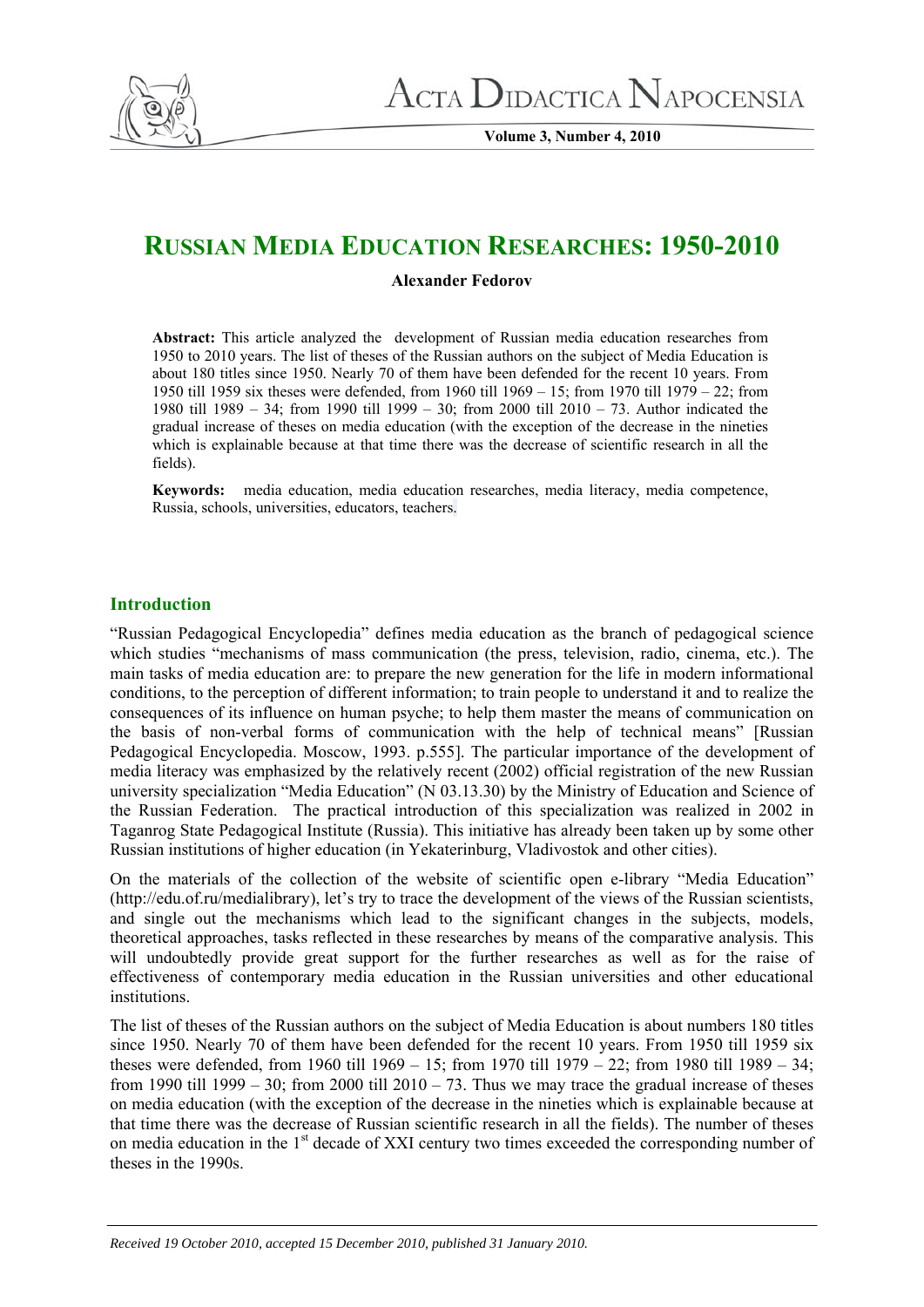Among the researches in the field of media education I singled out scientific works which rest upon the following theoretical concepts: aesthetic, protectionist, practical, the concept of the development of critical thinking, cultural, socio-cultural and others.

For the purpose of the subsequent analysis I proposed the conventional system of classification of theoretical models of media education developed by the Russian media educators in 1960-2010:

- practical models (practical studies and usage of media devices as technical means of education and/or creation of media texts of different kinds and genres),

- theoretical models oriented towards the development of aesthetic taste and the analysis of the best pieces of media culture,

- educational and ethic models (examining moral, psychological, ideological, religious, philosophical problems with the help of media),

- socio-cultural, cultural studies models (socio-cultural, cultural studies development of creative personality in terms of perception, imagination, visual memory, interpretation, analysis, critical thinking in respect of media texts of any kind or genre),

- educational, informational models (the studies of theory and the history of media and media education, the language of media culture, etc.).

It is clear that in different countries all over the world the researches have been made in which the problems of media education of the students and pupils had been touched (in Russia: O.Baranov, L.Zaznobina, S.Penzin, A.Spichkin, Y.Usov, A.Fedorov, and others; in Britain: C.Bazalgette, D.Buckingham, L.Masterman, A.Hart and others; in Germany: S.Aufenanger, B.Bachmair and others; in France: E.Bevort, J.Gonnet and others).

However, as a rule these researches were of two kinds: either the historical stages of the development of media education movement in Russia and in the Western countries were analyzed (A.Fedorov, A.Levitskaya, A.Sharikov, I.Chelysheva, L.Masterman, A.Hart and others), or the theories and methods of introduction of media education into the studies at schools and universities (C.Bazalgette, D.Buckingham, L.Masterman, A.Hart, L.Bazhenova, O.Baranov, E.Bondarenko, A.Fedorov, M.Fominova, S.Gudilina, L.Ivanova, N.Kirillova, N.Khilko, S.Penzin, G.Polichko, A.Spichkin, Y.Usov, А.Zhurin, and others). These researches didn't have the science-of-science aspect of the general analysis of the condition of Russian scientific researches in the field of media education.

Foreign scientists (C.Bazalgette, D.Buckingham, J.Gonnet, L.Masterman, B.Tufte, A.Hart and others) frequently turned to the comparative analysis of the researches in the field of media education, but they never went beyond the experience of the leading Western countries. Today Russia basically is outside the world's media educational process in foreign researches…

For instance, the "Guru" of world's media education, L.Masterman conducted a thorough analysis of media educational process in the contemporary world (the analysis of the protective theory of media education, of semiotic approach, etc.). Rejecting the popular in Russia aesthetically oriented media education (which aims to teach the audience to value the masterpieces of media culture and to reject inferior ones), L.Masterman was convinced that the solid criterions of aesthetic quality of media texts do not exist, so it is not the aesthetic model that is to be developed, but the theory of critical thinking and autonomy: the audience must learn to understand who created media texts and why, what influence they are supposed to have on the audience, etc. I think that the attitude of L.Masterman is close to this of the followers of the ideological theory of media education ("find out for whom this or that media text is advantageous").

Tendencies of globalization in media culture and media education little by little lead to the following: the traditional position of aesthetic media education is shaken, while socio-cultural, cultural studies approaches predominate more and more often.

At the same time some Russian scientists and educators still don't discern the difference between media education and the usage of ICT, media technique in the studies at schools and universities …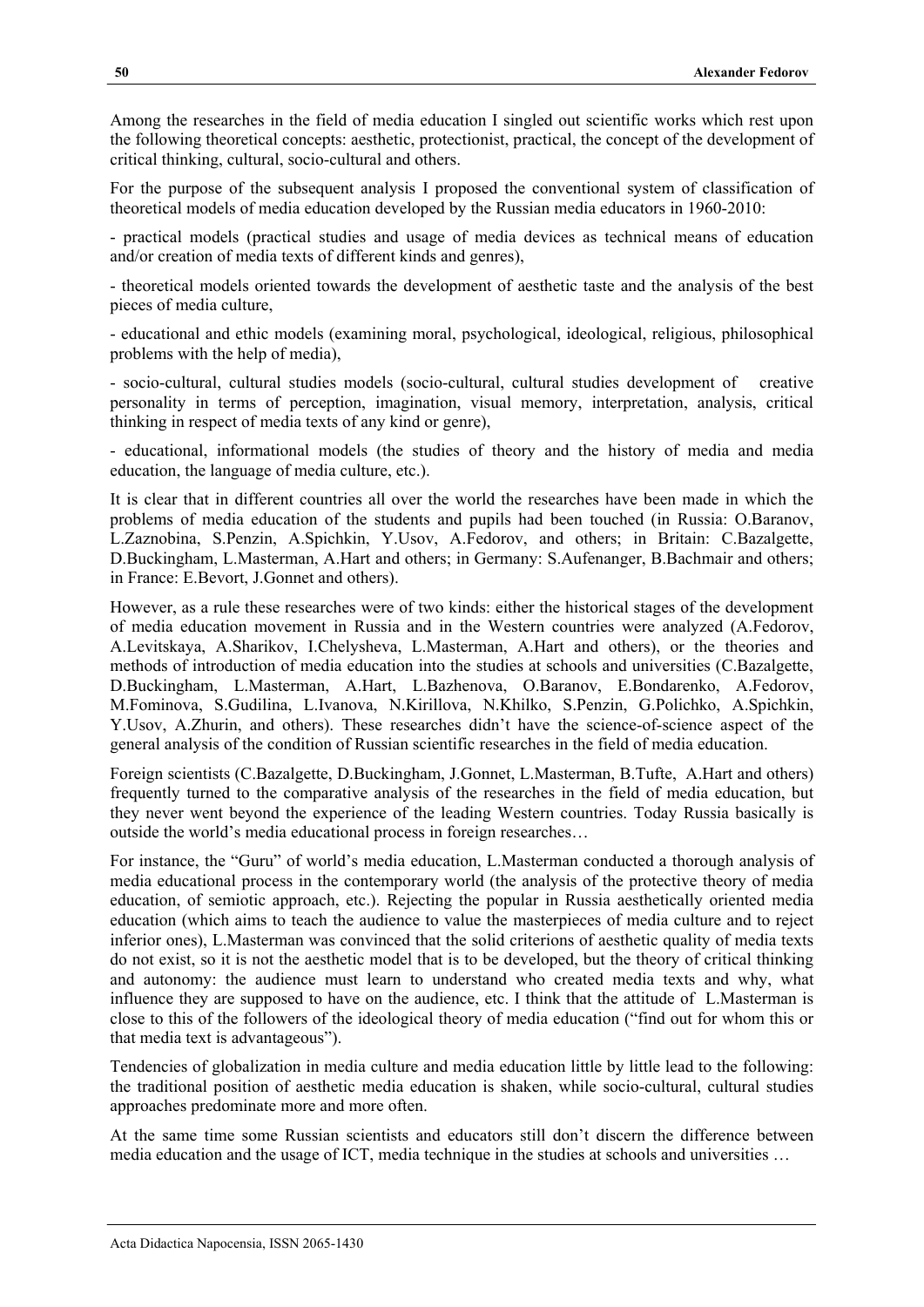That's why I consider the comparative analysis of the development of the Russian and foreign scientific researches in the field of media education in the context of social and economical development of the society, as well as the context of globalization of educational process, to be so important. The forecast of the future development, improvement and correction of the researches in the field of media education in Russia is necessary as well.

#### **Theoretical models of Media Education**

The analysis of the theses from Russian e-library "Media Education" (http://edu.of.ru/medialibrary) shows that by the end of the XX century there exist a kind of parity between practical and aesthetic models used in theses on media educational subjects.

On average 29,3% of the researches from 1960 till 2010 were based on practical models, 23,6% - on aesthetical ones. The same tendency can be observed on the empirical level of the activity of the Russian educators [Fedorov, 2005b, p.259-277], traditionally, since the 1920s they had been divided into the two large groups, approximately equal in number: aesthetically and practically oriented towards media.

Up till 2000 other models were more rarely used as the basis of the media educational researches. Sudden increase of the interest in socio-cultural, cultural studies models in media education occurred only in the XXI century. Due to the intensive international exchange of scientific ideas, the amount of interdisciplinary researches connected with a broad socio-cultural and cultural studies context increased in Russia.

As regards information-educational models, their elements are present in practically all researches on media education in 1960-2010, however I cannot mark them out as predominating.

Of course the proposed classification of media educational models is of conventional character, as in the researches the diffusion of several models (eg, aesthetical and educationally-ethical) frequently takes place.

Moreover, the analysis of the international poll of the experts in the field of media education [Fedorov, 2003; Fedorov, 2005a] proved that the data reflected in Table 1 are peculiar namely to Russia because in the Western countries the spectrum of the predominating models is more or less broader and includes, for instance, semiotic model of media education, which is not popular in Russia (see Table 2).

## **Theories of Media Education**

In the course of the analysis of the theses from the Russian e-library "Media Education" I managed to concretize the theories of media education which used to predominate in the Russian researches 1960- 2010. Here we can observe clear coincidence of the percentages (29,3% and 23,6%) of the above mentioned theoretical models – practical and aesthetic – with the corresponding practical and aesthetic theories of media education. The cumulative percentage  $(14,4\% + 21,8\% = 36,2\%)$  of the magnitude of cultural studies and socio-cultural theories equals the cumulative percentage (39,6%) of the corresponding models (see Table 1).

|       | <b>Predominating theoretical models</b> |               |               | The number of theses on media education |               |               |               |  |  |
|-------|-----------------------------------------|---------------|---------------|-----------------------------------------|---------------|---------------|---------------|--|--|
| $N_2$ | used in the Russian theses              | Total         | 1960-<br>1969 | 1970-<br>1979                           | 1980-<br>1989 | 1990-<br>1999 | 2000-<br>2010 |  |  |
|       | Practical                               | 51 (29,3%)    | b             |                                         |               |               | 16            |  |  |
|       | Aesthetical                             | 41 $(23,6\%)$ | 6             |                                         |               | 10            | h             |  |  |
|       | Educationally-ethical                   | $(7,5\%)$     |               |                                         |               |               |               |  |  |
|       | Socio-cultural, cultural studies        | $69(39,6\%)$  |               |                                         |               |               | 48            |  |  |
|       | Information-educational                 |               |               |                                         |               |               |               |  |  |
|       | Total:                                  | 174           |               | つつ                                      | 34            | 30            | 73            |  |  |

**Table 1.** Theoretical predominant models used in the Russian theses on media education in 1960-2010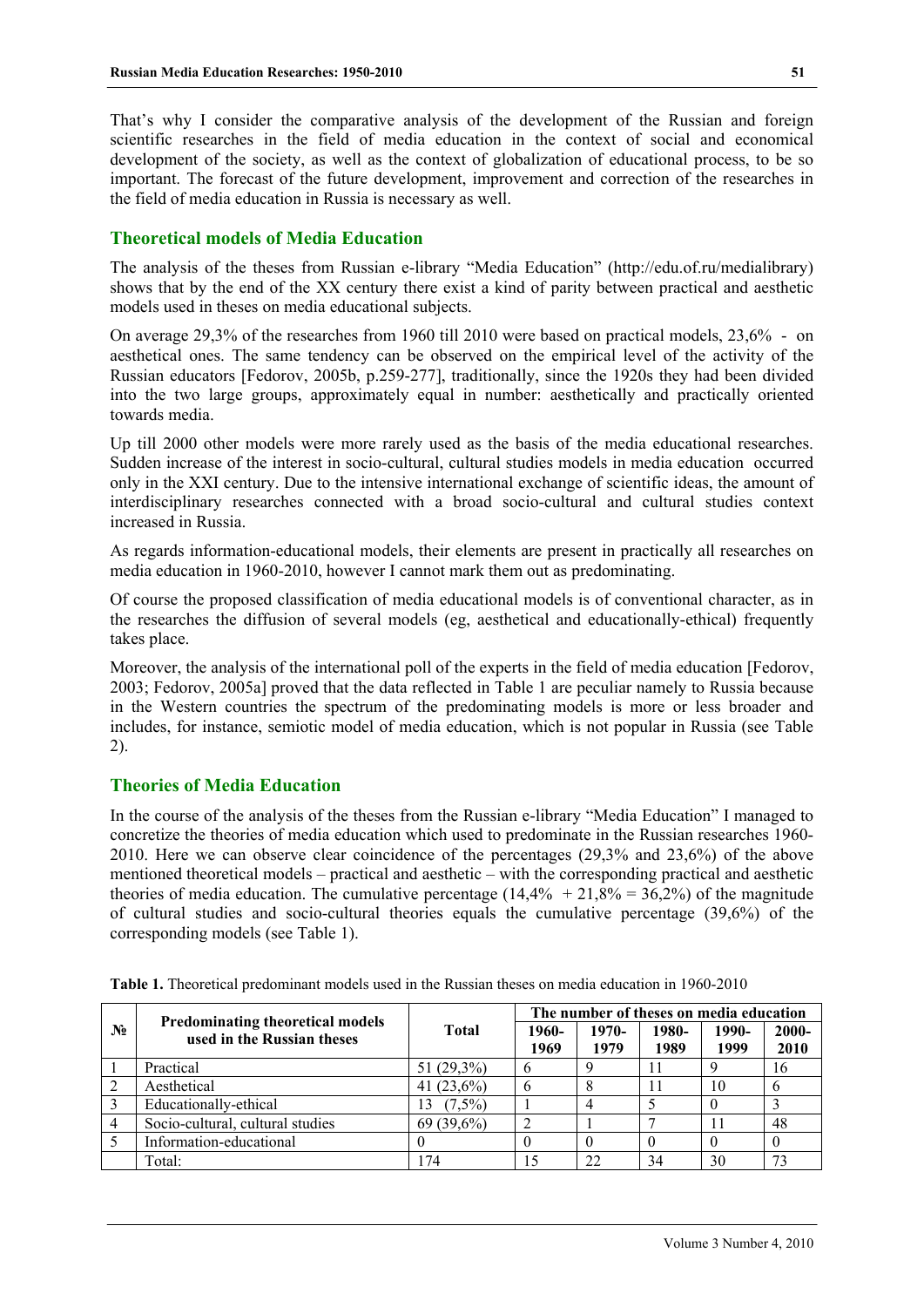The importance of the other media educational theories, which used to be the leading ones during the period of 1960-2010, ranges between 0,0% and 7,5%, which proves their low popularity.

At the same time the low prevalence of the theory of the development of critical thinking (it used to predominate in 3,4% of the researches on the subject of media education) can be explained by the following. The development of critical thinking in the soviet period to put it mildly was not encouraged by the government as well as the use of semiotic approaches in education.

So I could have concluded that in USSR the ideological theory should have predominated. However the analysis of the data from the Table 2 as well as of the theses proves that during the soviet period 1960-1991 media scientists aspired to leave ideological aspect: they came to nothing more than several ritual "party" phrases in the introduction. In the researches they were primarily guided by practical and aesthetic theories of media education. As a result this ideological theory could be singled out just in 6,9% of the theses.

Quite a popular among media practitioners is the protectionist theory of media education (according to the results of the poll (2005), 38,5% of the Taganrog teachers consider this theory to be the most important) in the analyzed theses was supported only by 3 researches (1,7%). In general this reflects the worldwide tendency: for the last 50 years this theory is unpopular among researchers, though there are many followers of this theory among school teachers, especially the religious ones.

The relativist theory of "consumption and satisfaction" of the audience's needs didn't win much popularity among Russian researchers of the period of 1960-2010 as well. This is clear as Russian media researchers never aimed to mechanically serve the spontaneous interests and tastes of the audience. On the contrary the development of the student's personality has always in priority.

|                |                                                |                   | The number of theses on media |          |                |          |                |  |
|----------------|------------------------------------------------|-------------------|-------------------------------|----------|----------------|----------|----------------|--|
| $N_2$          | Predominating media educational theories       | <b>Total</b>      | education                     |          |                |          |                |  |
|                | used in the Russian theses                     |                   | 1960-                         | 1970-    | 1980-          | 1990-    | $2000 -$       |  |
|                |                                                |                   | 1969                          | 1979     | 1989           | 1999     | 2010           |  |
|                | Theory of the development of critical          | $(3,4\%)$<br>6    | $\theta$                      | $\Omega$ | $\overline{2}$ | $\Omega$ | 4              |  |
|                | thinking                                       |                   |                               |          |                |          |                |  |
| $\overline{2}$ | Cultural studies theory                        | $(14, 4\%)$<br>25 | 2                             |          | 2              | 5        | 15             |  |
| 3              | Socio-cultural theory                          | $(21,8\%)$<br>38  | $\Omega$                      | $\Omega$ | 5              | 6        | 27             |  |
| $\overline{4}$ | Semiotic theory                                | $\theta$          | $\Omega$                      | $\theta$ | $\theta$       | $\Omega$ | $\theta$       |  |
| 5              | Practical theory (resting upon the teaching of | (29,3%)<br>51     | 6                             | 9        | 11             | 9        | 16             |  |
|                | how to work with media devices)                |                   |                               |          |                |          |                |  |
| 6              | Aesthetical / artistic theory                  | (23,6%)<br>41     | 6                             | 8        | 11             | 10       | 6              |  |
|                | Ideological theory                             | $(6,9\%)$<br>12   |                               | 4        | 5              | $\Omega$ | $\overline{2}$ |  |
| 8              | Theory of "consumption and satisfaction" of    | $\Omega$          | $\Omega$                      | $\Omega$ | $\Omega$       | $\Omega$ | $\theta$       |  |
|                | the needs of the audience                      |                   |                               |          |                |          |                |  |
| 9              | Protectionist theory                           | $(1.7\%)$<br>3    | $\Omega$                      | $\Omega$ | $\Omega$       | $\Omega$ | $\mathbf{3}$   |  |
|                | Total:                                         | 174               | 15                            | 22       | 34             | 30       | 73             |  |

**Table 2.** Media educational theories predominating in the Russian theses on media education in 1960-2010

For the purpose of the comparison of the importance of the media educational theories in Russian theses (1960-2010) with the results of the earlier conducted international poll of the experts [Fedorov, 2003; Федоров, 2005a] Table 3 was created.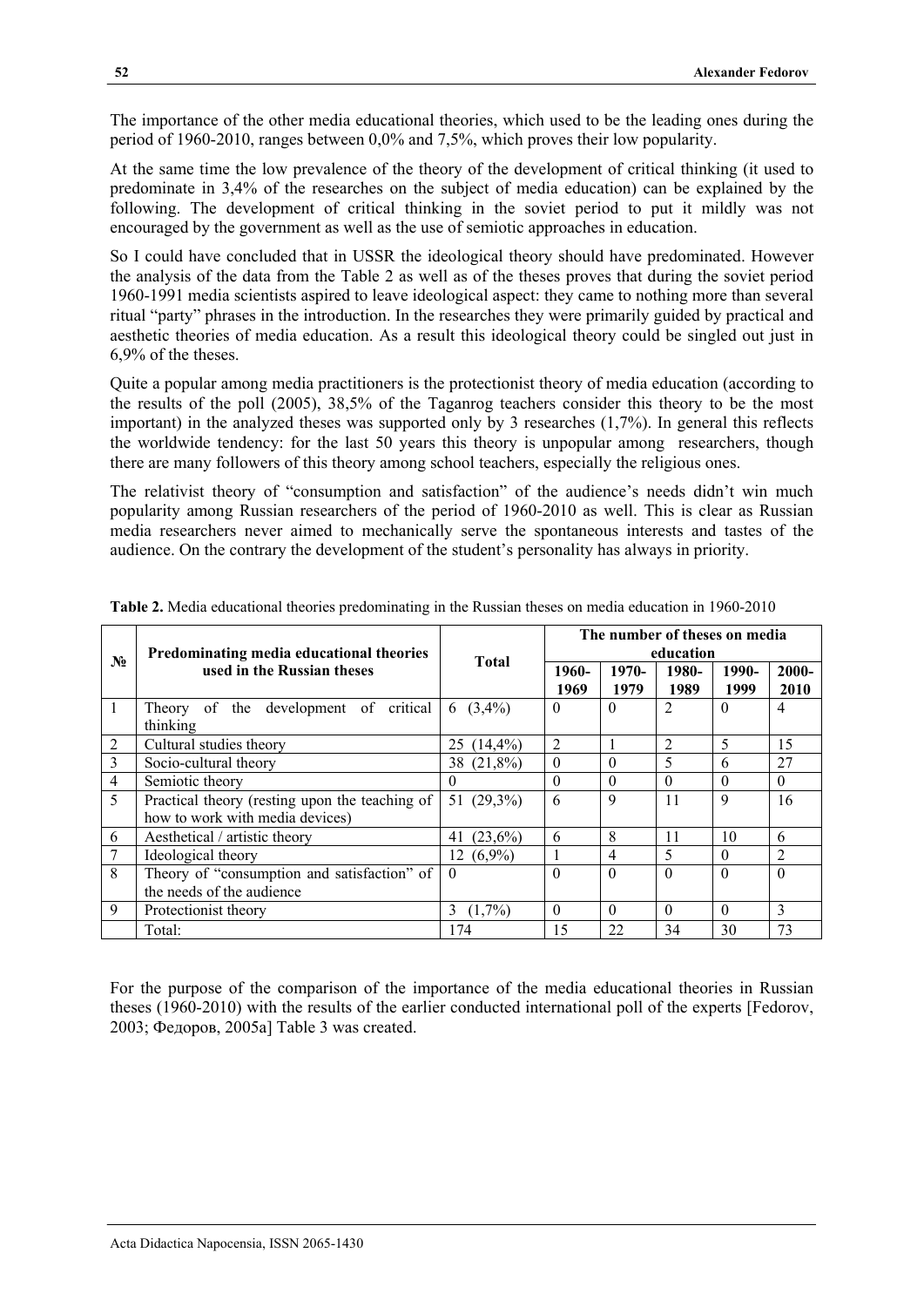|                |                                                          | % of the importance of the theories of media<br>education |                                      |  |  |
|----------------|----------------------------------------------------------|-----------------------------------------------------------|--------------------------------------|--|--|
| $N_2$          | Predominating theories of media education                | From the point of<br>view of the foreign<br>experts       | In Russian theses<br>$(1960 - 2010)$ |  |  |
|                | Theory of the development of critical thinking           | 84,6%                                                     | 3,4%                                 |  |  |
| 2              | Cultural studies theory                                  | 69,2%                                                     | 14,4%                                |  |  |
| $\mathfrak{Z}$ | Socio-cultural theory                                    | 65,4%                                                     | 21,8%                                |  |  |
| $\overline{4}$ | Semiotic theory                                          | 57,7%                                                     | $0.0\%$                              |  |  |
| 5              | Practical theory                                         | 50,0%                                                     | 29,3%                                |  |  |
| 6              | Aesthetical / artistic theory                            | 46,1%                                                     | 23,6%                                |  |  |
| 7              | Ideological theory                                       | 38,5%                                                     | 6,9%                                 |  |  |
| 8              | Theory of "consumption and satisfaction" of the needs of | 30,8%                                                     | $0.0\%$                              |  |  |
|                | the audience                                             |                                                           |                                      |  |  |
| 9              | Protectionist theory                                     | 15,4%                                                     | 1,7%                                 |  |  |

**Table 3.** The degree of importance of the media educational theories in Russian theses of (1960-2010) with the results of the international poll of the experts (2003)

The analysis of the data from this table led to a conclusion that actually there's a significant gap between the level of importance of the theories of media education in Russian theses of 1960-2010 and the results of the international poll of the (2003). Though the experts in media education claimed that the most important is the theory of the development of critical thinking (84,6%), it is still reflected poorly in the theses of the Russian scientists (3,4%). The reason for this misbalance was above mentioned: in democratic society critical thinking can be developed easier than in authoritarian society.

The real importance of socio-cultural and cultural studies theories in Russian researches on media education turned to be understated as against the priorities of international experts.

Semiotic theory which is rather popular with the experts (57,7%) and the theory of "consumption and satisfaction" of the needs of the audience (30,8%) turned out to be left out of the Russian theses.

The difference between the approaches of the experts and of the Russian authors of theses (1960- 2010) can be seen by the example of practical and aesthetic theories of media education. In the Russian researches these theories share the first and the second place according to the level of importance (29,3% and 23,6% respectively), while the experts consider them to be less (the  $5<sup>th</sup>$  – the  $6<sup>th</sup>$  place). As against international experts who choose a varied range of media educational theories, the Russian researches of the XX century preferred to concentrate on aesthetic and practical theories.

Contrary to the Russian researchers who think of ideology with suspicion, owing to its superfluity in the life of the Soviet people, 38,5% of international experts mentioned ideological theory as important and priority.

The unity of opinions of Russian researchers and international experts showed up only in the fact that all of them gave minimal support to protection theory  $(1,7% - 15,4%)$ , i.e. both sides didn't consider the concentration on the protection of the audience from the negative influence of media to be perspective.

As regards cultural studies and socio-cultural theories which are very popular in the Western countries, in Russia they have been gathering strength only for the last 10 years…

# **The Tasks of Media Education**

The analysis of the theses from the Russian e-library "Media Education" (Table 4) shows that generally over the period of 1960-2010 in Russian theses on media education the task of the development of knowledge of social, cultural, political, ethical, psychological, economical meanings and implications of media texts. This task which is important for cultural studies, socio-cultural, aesthetical, educational and ethical models of media education predominated in 58% of the scientific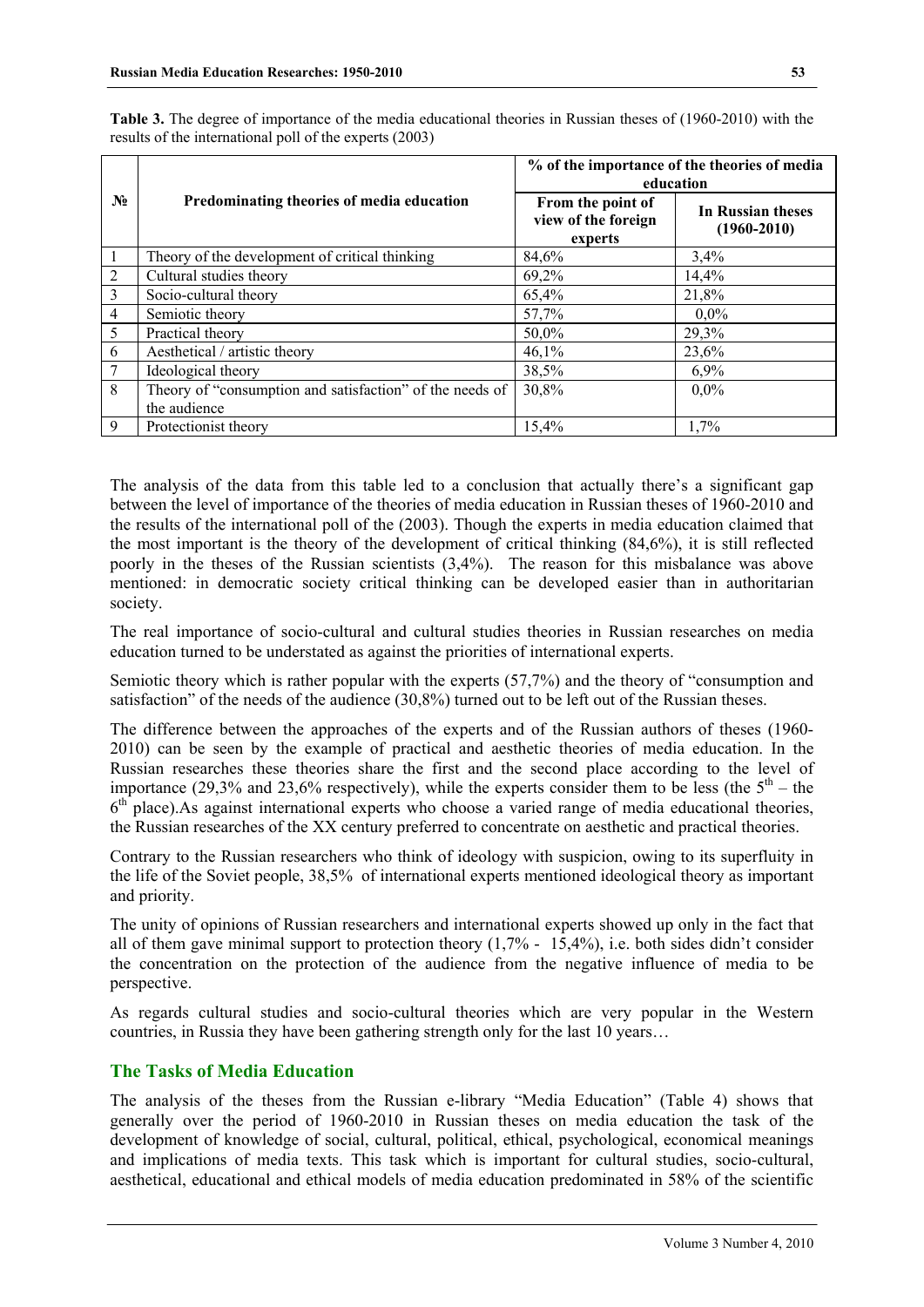works. Second most important (48%) was the task of teaching the audience to experiment with various means of technical application of media, to create media production / media texts (the crucial task for the realization of practical model of media education). The third and the fourth place according to the level of importance was given to the task of the development of the abilities to perceive, to evaluate, to understand and to analyze media texts and the task of teaching to decode media texts / media messages, which predominate practically in all media education models except the practical one.

The least important were such tasks as the development of critical thinking and the preparation of people to the living in democratic society. The latter task began showing up in the Russian theses as an important one only in the XXI century. The development of critical thinking right up to the present time was poorly accentuated in theses on media education as well.

|                | The tasks of media education which                                                                                                                             |              |                | The number of the tasks in the theses on<br>media education: |               |                |               |  |
|----------------|----------------------------------------------------------------------------------------------------------------------------------------------------------------|--------------|----------------|--------------------------------------------------------------|---------------|----------------|---------------|--|
| $N_2$          | predominate in the Russian theses                                                                                                                              | <b>Total</b> | 1960-<br>1969  | 1970-<br>1979                                                | 1980-<br>1989 | 1990-<br>1999  | 2000-<br>2010 |  |
| 1              | To develop critical thinking                                                                                                                                   | 21           | $\theta$       | $\overline{4}$                                               | 5             | 3              | 9             |  |
| $\overline{2}$ | To develop the abilities to perceive, evaluate,<br>understand and analyze media texts                                                                          |              | 6              | 8                                                            | 12            | 8              | 31            |  |
| $\overline{3}$ | To prepare people to the living in democratic<br>society                                                                                                       | 9            | $\Omega$       | $\Omega$                                                     | $\Omega$      | $\Omega$       | 9             |  |
| $\overline{4}$ | To develop the ability to understand social, cultural,<br>ethical, psychological,<br>political,<br>economical<br>meanings and implications of media texts      | 101          | $\overline{3}$ | 10                                                           | 19            | 14             | 55            |  |
| 5              | To teach the audience to decode media texts /<br>media messages                                                                                                |              | $\overline{4}$ | $\overline{7}$                                               | 9             | 8              | 29            |  |
| 6              | To develop the communicative abilities of a<br>personality                                                                                                     | 50           | $\overline{3}$ | 5                                                            | 8             | 9              | 25            |  |
| $\overline{7}$ | To develop the abilities to aesthetical perception,<br>evaluation, understanding of media texts, to the<br>evaluation of aesthetical qualities of media texts. | 48           | 6              | 8                                                            | 11            | 12             | 11            |  |
| 8              | To teach people to express themselves with the help<br>of media                                                                                                | 32           | $\mathbf{1}$   | $\mathbf{1}$                                                 | 7             | 9              | 14            |  |
| 9              | To teach people to experiment with various means<br>of technical application of media, to create media<br>production / media texts                             | 84           | 8              | $\mathbf Q$                                                  | 16            | 16             | 35            |  |
| 10             | To give knowledge on theory of media, media<br>culture, media education                                                                                        |              | 6              | $\overline{4}$                                               | 4             | $\overline{4}$ | 27            |  |
| 11             | To give knowledge on history of media, media<br>culture, media education                                                                                       | 48           | $\mathbf Q$    | 5                                                            | 6             | 5              | 23            |  |

**Table 4.** The tasks of media education which predominate in the Russian theses (1960-2010)**\*** 

\* in every research we find several predominating tasks.

The analysis of the data in Table 4 led us to the conclusion that such gently claimed in the Russian theses of 1960-1999 tasks as the development of knowledge on the history and theory of media and media culture, with the beginning of the XXI century has begun to predominate. This phenomenon can be probably explained by the following: after the long period of the comprehension of the empirical media educational experience the time has come to systematize, generalize the data, to conduct researches on science of science and regional geography. And not by chance since 2000 year numerous theses on the history of Russian and foreign media education have been defended in Russia [Novikova, 2000; Chelysheva, 2002; Khudoleeva, 2006; Kolesnichenko, 2007; Pechyonkina, 2008 and others].

The analysis of the data in Table 5 showed the divergence of the levels of importance of the tasks of media education in Russian theses of the period of 1960-2010 as against the results of the poll of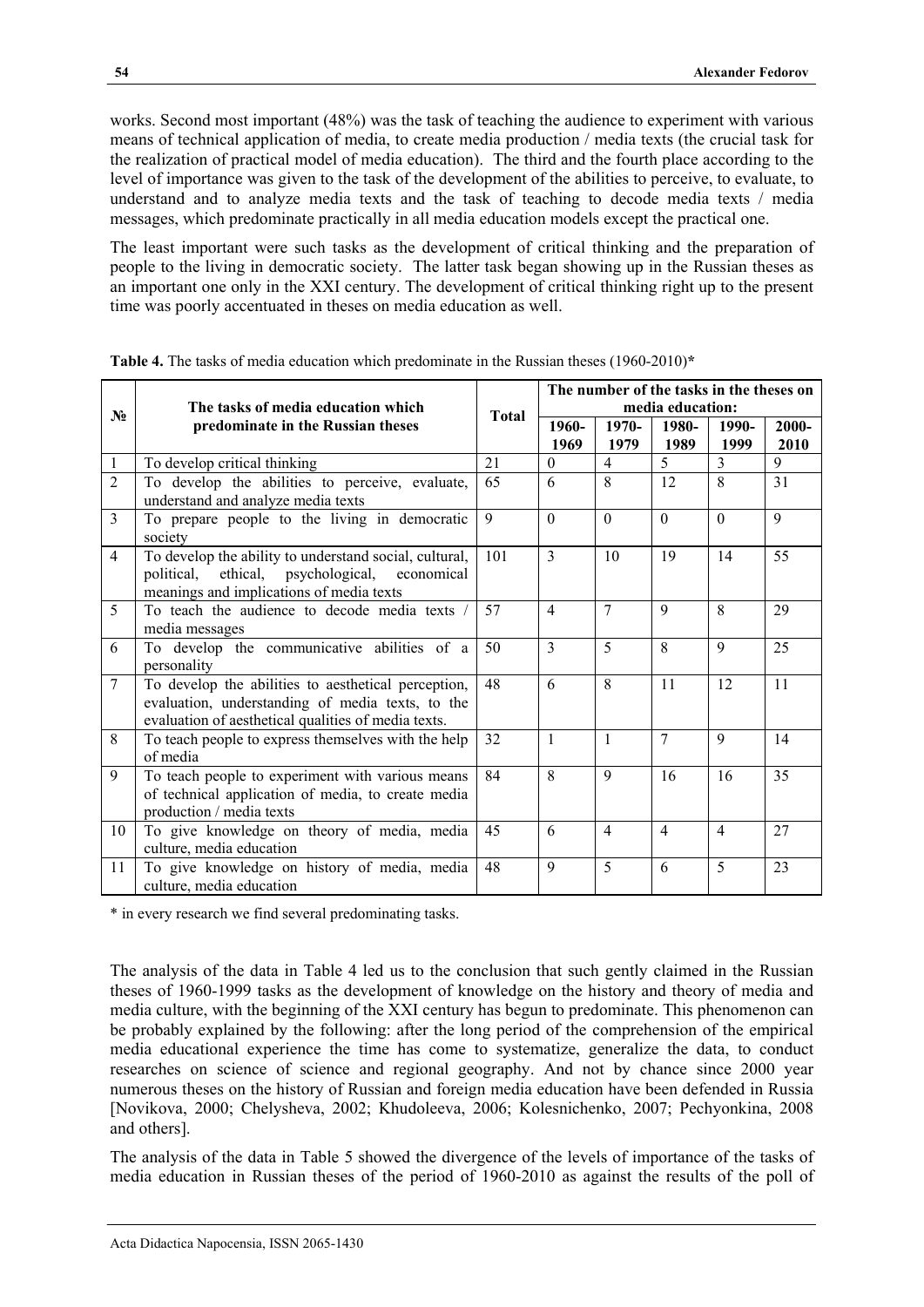international experts [Fedorov, 2003; Fedorov, 2005a]. The most essential divergences were found in the following tasks: the task of the development of critical thinking (the first place in the priorities of the experts and the tenth – in Russian theses) and the task of preparation of people to the living in democratic society (the third place in the priorities of the experts and the eleventh – in Russian theses). Certainly in consideration of the period of the last ten years this misbalance is being reduced, however in general that these tasks have not become the most popular with Russian educators and researchers.

|                |                                                                                                                                   | % of the importance of the tasks of<br>media education |                                      |  |  |
|----------------|-----------------------------------------------------------------------------------------------------------------------------------|--------------------------------------------------------|--------------------------------------|--|--|
| $N_2$          | Predominating tasks of media education                                                                                            | From the point<br>of view of the<br>foreign experts    | In Russian theses<br>$(1960 - 2010)$ |  |  |
| $\mathbf{1}$   | To develop critical thinking                                                                                                      | 84,3%                                                  | 12,2%                                |  |  |
| $\overline{2}$ | To develop the abilities to perceive, evaluate, understand and                                                                    | 68,9%                                                  | 37,3%                                |  |  |
|                | analyze media texts                                                                                                               |                                                        |                                      |  |  |
| $\mathfrak{Z}$ | To prepare people to the living in democratic society                                                                             | 61,9%                                                  | 5,1%                                 |  |  |
| $\overline{4}$ | To develop the ability to understand social, cultural, political,                                                                 | 61,5%                                                  | 58,0%                                |  |  |
|                | ethical, psychological, economical meanings and implications of                                                                   |                                                        |                                      |  |  |
|                | media texts                                                                                                                       |                                                        |                                      |  |  |
| $\sqrt{5}$     | To teach the audience to decode media texts / media messages                                                                      | 59,4%                                                  | 32,7%                                |  |  |
| 6              | To develop the communicative abilities of a personality                                                                           | 57,3%                                                  | 28,7%                                |  |  |
| 7              | To develop the abilities to aesthetical perception, evaluation,<br>understanding of media texts, to the evaluation of aesthetical | 54,9%                                                  | 27,6%                                |  |  |
|                | qualities of media texts.                                                                                                         |                                                        |                                      |  |  |
| $\,8\,$        | To teach people to express themselves with the help of media                                                                      | 53,85%                                                 | 18,4%                                |  |  |
| 9              | To teach people to experiment with various means of technical<br>application of media, to create media production / media texts   | 50,0%                                                  | 48,3%                                |  |  |
| 10             | To give knowledge on theory of media, media culture, media<br>education                                                           | 47,9%                                                  | 25,9%                                |  |  |
| 11             | To give knowledge on history of media, media culture, media<br>education                                                          | 37,8%                                                  | 27,6%                                |  |  |

**Table 5.** The level of importance of the tasks of media education in Russian theses of the period of 1960-2010 as compared with the results of the poll of international experts (2003)

On the other hand in the Russian theses the task of the development of the ability to understand social, cultural, political, ethical, psychological, economical meanings and implications of media texts has become the most important. Actually this task can't be fully completed without the development of critical thinking of the audience. Thus we may assume that the task of the development of critical thinking was latently included into numerous Russian researches of the period of 1960-2010.

The attitudes of both the experts and the Russian researchers were practically the same with respect to the following tasks: the task of the development of the ability to decode media texts, the task of the development of the communicative abilities of a personality, the task of the development the abilities to aesthetical perception, evaluation, understanding of media texts, to the evaluation of aesthetical qualities of media texts, the task of teaching people to express themselves with the help of media.

It is interesting that though both international experts and Russian researchers (50,0% and 48,3% respectively) consider the task of teaching people to experiment with various means of technical application of media and to create media production / media texts to be rather important, as we can see from Table 5 it occupies the second place for Russians and only the fifth for the international experts.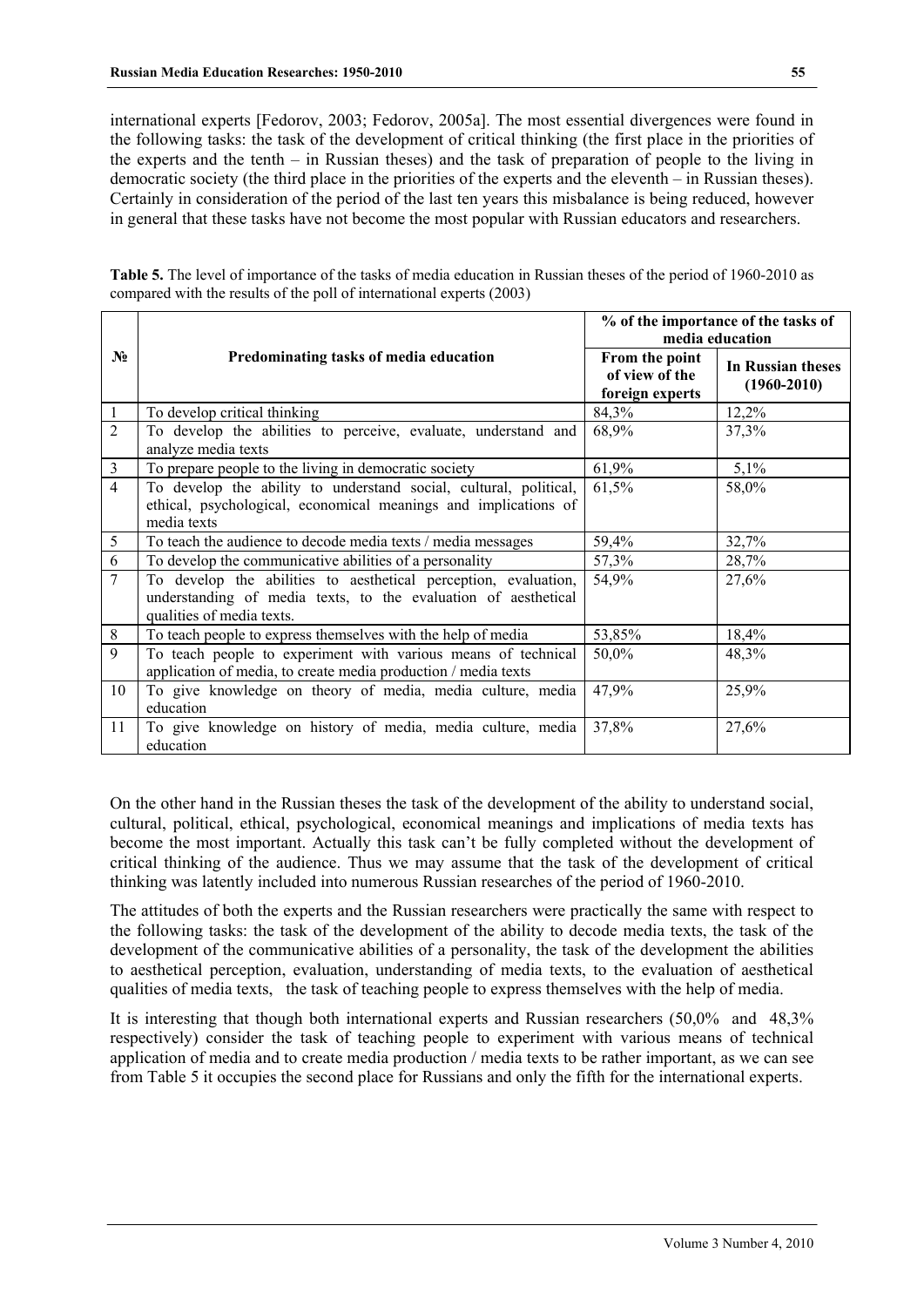# **Media material**

The analysis of the Russian Ph.D dissertations of the period of 1960-2010 allowed us to work out Table 6, which shows that up till the beginning of the 1990s the most popular media material with the Russian researches on media education was the cinema. On average 62% of the researches of 1960- 1989 were built up on cinematographic material. More modest positions were occupied by television, radio, sound recording (25%), the press (7%), the synthesis of several types of media (7%) and other media (4%).

This is the evidence of the fact that in spite of the intensive development of television in the period of 1960-1980 it seemed less attractive to Russian researchers who orientated themselves mostly on the aesthetic model of media education (this was one third of all researches on media education of this period), and consequently on the kinds of media which are at the most connected with the artistic sphere, i.e. mostly on cinematography.

On the other hand the followers of the practical models of media education in the period of 1960-1980 didn't get a move on with the relatively new kind of media (television) as well, preferring to rest upon the material of educational films.

At first glance the most surprising it the weak presence of the important media material since 1920s the press in Russian theses of the period of 1960-2010. Truly in the course of the current practice of the mentioned period amateur (school, university, factory, etc.) press was being developed rapidly, and the number of pupils and students involved in the process of creation of amateur newspapers and magazines significantly exceeded the number of pupils and students involved in film education. However the analysis of the practical experience proves that educators who guided the process of media education on the material of the press were less oriented on research work than their colleagues working with film education. This couldn't but influence the percentage of the themes of the theses.

|                | Media material used in Russian     |              | The number of theses on media education: |               |               |               |               |  |
|----------------|------------------------------------|--------------|------------------------------------------|---------------|---------------|---------------|---------------|--|
| $N_2$          | theses                             | <b>Total</b> | 1960-<br>1969                            | 1970-<br>1979 | 1980-<br>1989 | 1990-<br>1999 | 2000-<br>2010 |  |
|                | Press                              | $14(8,0\%)$  |                                          |               |               |               |               |  |
| 2              | Cinematography, Film               | 60(34,5%)    |                                          | 14            | 21            | h             | 10            |  |
| 3              | Television, radio, sound recording | 29 (16,7%)   |                                          | n             | h             |               | 11            |  |
| $\overline{4}$ | Computers, the Internet            | $15(8,6\%)$  |                                          |               | 0             | h             | 9             |  |
|                | Other media                        | $8(4,6\%)$   |                                          |               |               |               |               |  |
| 6              | The synthesis of various types of  | 48 (27,6%)   |                                          |               |               | Q             | 34            |  |
|                | media                              |              |                                          |               |               |               |               |  |
|                | Total:                             | 174          | 15                                       | 22            | 34            | 30            | 73            |  |

**Table 6.** Media material used in Russian theses on media education (1960-2010)

For the first time in the 1990s cinematography as the material for media education gave its first place to the synthesis of various types of media. The researches resting upon several types of media made up 30% of total number of theses on media education, whereas the number of cinematographically oriented works decreased to 20%, which is a third less than in the period of 1960-1989.

But the real boom of media educational researches resting upon the synthesis of various types of media has begun in the XXI century: in our opinion 46,6% of the total number of theses of the period of 2000-2010 can be related to this task.

Nevertheless it's logical: the beginning of the new century was marked by the intensive development of multimedia technologies. We shouldn't forget that personal computers and the Internet reached Russian masses much later than people in Western countries. Thus there's no surprise that these types of media began being used as the material for media educational researches only since 1990s (they make up 14,6% of total amount of theses for the last 20 years).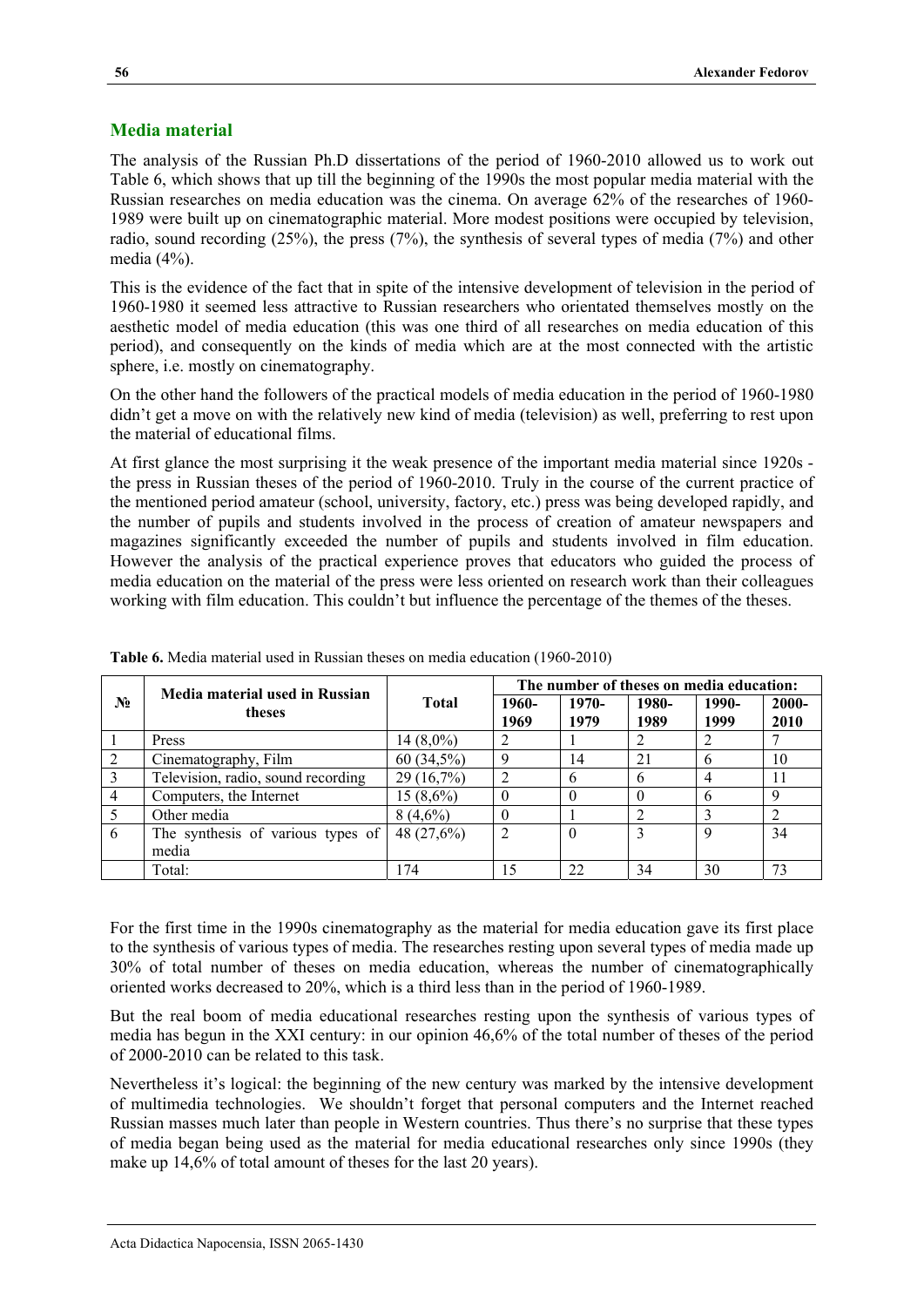However in spite of multimedia (including the Internet) orientation of media educational researches of the XXI century, "old" types of media still attract attention of researchers in the field of media education. In the period of 2000-2010 cinematographically oriented researches make up 13,7%, the press  $-9.6\%$  and television radio, sound recording  $-15.1\%$ .

## **Autonomy and/or integration**

The analysis of theses on media education (1960-2010) (see Table 7) showed that approximate equality between the followers of autonomous and integrated media education is observed. 37,3% of Russian researchers preferred the autonomous type of media education (special courses, optional studies, etc.), 41,2% - preferred media education integrated into basic disciplines. 21,3% of the researches rested upon the synthesis of autonomous and integrated types of media education.

|               | Type of media education used in                                       |              | The number of theses on media education: |               |               |               |               |
|---------------|-----------------------------------------------------------------------|--------------|------------------------------------------|---------------|---------------|---------------|---------------|
| $N_2$         | <b>Russian theses</b>                                                 | <b>Total</b> | 1960-<br>1969                            | 1970-<br>1979 | 1980-<br>1989 | 1990-<br>1999 | 2000-<br>2010 |
|               | Autonomous                                                            | $65(37,3\%)$ |                                          |               | 14            | 16            | 27            |
|               | Integrated into basic disciplines                                     | 72 (41,2%)   |                                          |               | 17            | 13            | 24            |
| $\mathcal{R}$ | The synthesis of autonomous and $\int 37(21,3\%)$<br>integrated types |              |                                          | $\mathfrak b$ |               |               | 22            |
|               | Total: 161                                                            | 174          | 15                                       | 22            | 34            | 30            | 73            |

**Table 7.** Autonomous and integrated types of media education used in Russian theses (1960-2010)

In 2003 I conducted a poll of 26 experts in the field of media education from 10 countries [Fedorov, 2003; Fedorov, 2005], in which the synthetic way of introducing media education was named as the most effective (61,5%). Integrated type was supported by 30,7% of international experts, whereas the autonomous type - only by 7,7%.

The differences between the approaches are obvious. However the analysis of data from Table 7 proved that the interest of Russian researchers of the XXI century to the synthesis of autonomous and integrated types is evidently rising. Anyway we see that the peak of media educational researches oriented to the synthetic type falls namely at period of 2000-2010.

However in spite of that tendency I may suppose that in future Russian researches all the three types will be present, because each of them has its own peculiarities and advantages. For instance highgrade training of professionals in the field of media (or media competent teachers) is impossible without the autonomous media educational courses, whereas in schools integrated media education seems to be more preferable.

#### **Institutions**

The analysis of the contents of the theses (see Table 8) shows that during the period of 1960-2010 the main type of educational institutions used as an experimental base for theses on media education were schools (39,6%). They were followed by institutes of higher education (21,3%), media agencies (14,9%), institutions of accessory education, leisure centers / institutions (11,5%), and several institutions (9,8%).

In the XXI century schools as an experimental base for researches still prevails (36,9%) but a sudden increase of media educational researches on the material of higher institutes of education took place (35,6% of theses of the period of 2000-2010). The detailed analysis of theses showed that such increase can be explained as follows: Russian educators of media of the XXI century came to the conclusion that wide spread of media education in schools is impossible without media competent teachers. Consequently the interest in researches on the basis of pedagogical institutions of higher education increased. For instance 53,8% (14 of 26) theses of 2000-2010 on media education in institutes of higher education are dedicated to media education of the future teachers.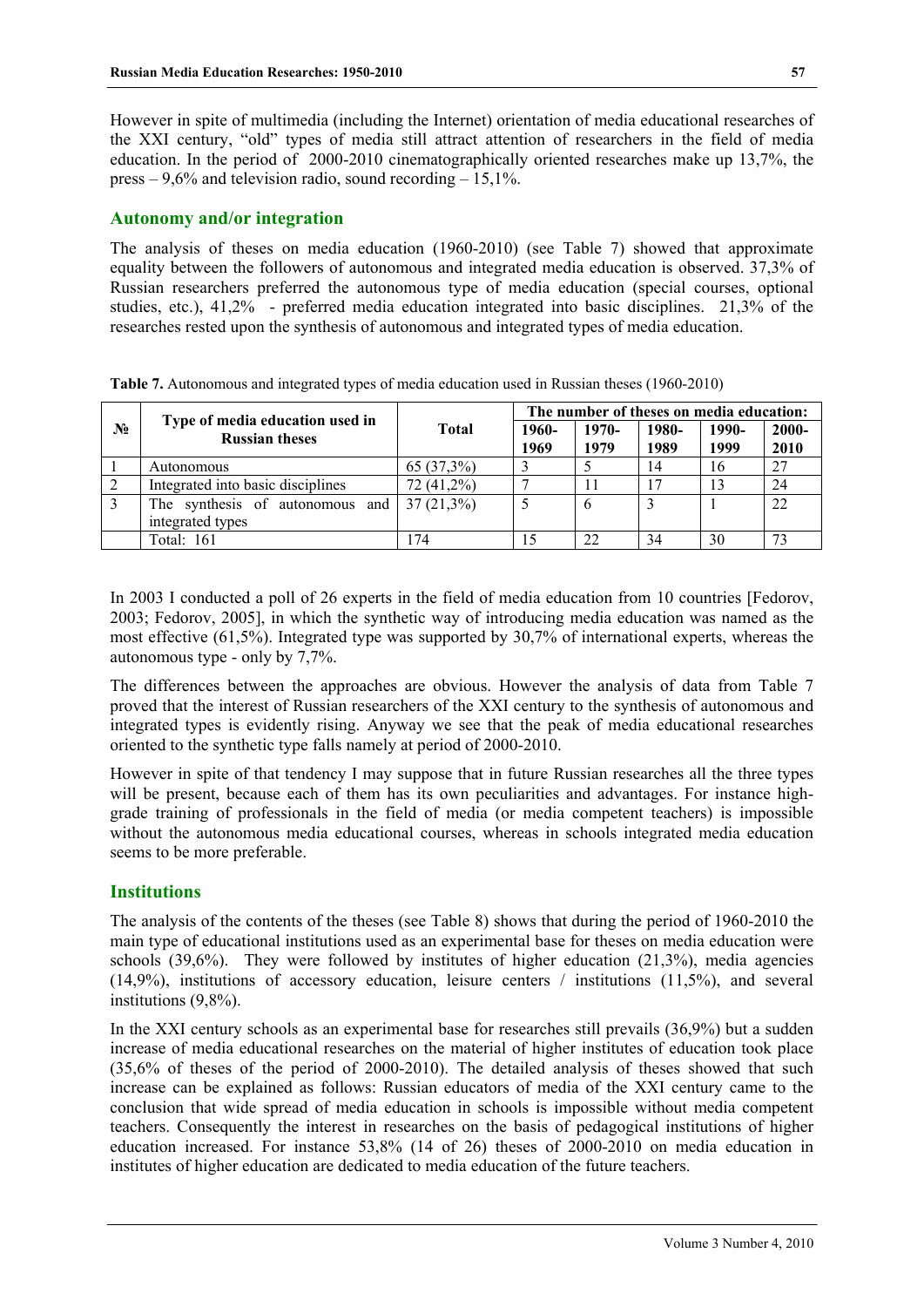|                |                                       |              |                |                |                | The number of theses on media education: |             |  |
|----------------|---------------------------------------|--------------|----------------|----------------|----------------|------------------------------------------|-------------|--|
| $N_2$          | <b>Type of institution</b>            | <b>Total</b> | 1960-          | 1970-          | 1980-          | 1990-                                    | $2000 -$    |  |
|                |                                       |              | 1969           | 1979           | 1989           | 1999                                     | 2010        |  |
|                | Institutes of higher education        | $37(21,3\%)$ | $\Omega$       | 2              | 3              | 6                                        | 26          |  |
| 2              | Institutions of specialized secondary | 2 $(1,1\%)$  | $\theta$       | $\Omega$       |                | $\theta$                                 |             |  |
|                | education                             |              |                |                |                |                                          |             |  |
| 3              | <b>Schools</b>                        | 69 (39,6%)   | 9              | 9              | 15             | Q                                        | 27          |  |
| $\overline{4}$ | Institutions of preschool education   | $(0.6\%)$    | $\theta$       | $\Omega$       | $\Omega$       | $\theta$                                 |             |  |
| 5              | Institutions of accessory education,  | $20(11,5\%)$ | $\theta$       | $\overline{2}$ | 6              | 9                                        | 3           |  |
|                | leisure centers                       |              |                |                |                |                                          |             |  |
| 6              | Media agencies                        | $26(14,9\%)$ | $\overline{4}$ | 4              |                | $\overline{2}$                           | 9           |  |
| 7              | Libraries, media libraries            | $(1,1\%)$    | $\Omega$       | $\Omega$       | $\Omega$       |                                          |             |  |
| 8              | Several institutions                  | $17(9,8\%)$  | $\mathfrak{D}$ | $\varsigma$    | $\overline{2}$ | $\mathcal{L}$                            | $\varsigma$ |  |
|                | Total:                                | 174          | 15             | 22             | 34             | 30                                       | 73          |  |

**Table 8.** Types of institutions used as the experimental basis for Russian researches on media education (1960- 2010)

I also want to mention that during the whole period of 1960-2010 institutions of specialized secondary and preschool education as well as libraries were barely ever used as the basis for researches on media education. Together they make up only 1,7%. Thus I see a perspective for new researches in this direction which may touch upon little-developed media educational specifics of these institutions.

# **Age groups**

The analysis of the contents of the theses (see Table 9) shows that during the period of 1960-2010 the main age group researched in Russian theses on media education had been schoolchildren (39,6%). Less researched were students of the institutes of higher education (23,6%), schoolchildren and students simultaneously  $(26,4\%)$ . As for the gradation of the audience of schoolchildren, it was researched in Russian theses in the following percentage: schoolchildren in general (39,6%), senior pupils (21,3%), middle-school pupils (10,9%), junior pupils (1,7%). The interest of Russian researchers to junior pupils and pre-school children is inadequately low. I think that researches on media education of grown-ups and students of specialized secondary education institutions need to be intensified as well.

The data from Table 9 sort well with the data from Table 8 (for example, in both tables the first place is occupied by schools and schoolchildren, whereas the last is occupied by pre-school children and institution of pre-school education).

|                | Age groups of media audience      |               |                | The number of theses on media education: |          |                |          |
|----------------|-----------------------------------|---------------|----------------|------------------------------------------|----------|----------------|----------|
| $N_2$          | researched in Russian theses      | <b>Total</b>  | 1960-          | 1970-                                    | 1980-    | 1990-          | $2000 -$ |
|                | on media education                |               | 1969           | 1979                                     | 1989     | 1999           | 2010     |
|                | Pre-school children               | $1(0,6\%)$    | $\Omega$       | $\theta$                                 | $\theta$ | 0              |          |
| 2              | Junior pupils                     | 3(1,7%)       | $\theta$       | 0                                        |          |                |          |
| $\mathfrak{Z}$ | Middle-school pupils              | $19(10,9\%)$  | $\overline{2}$ | 4                                        | 3        | 3              |          |
| $\overline{4}$ | Senior pupils                     | $37(21,3\%)$  | $\overline{2}$ | 5                                        | 9        | $\overline{c}$ | 19       |
| 5              | Schoolchildren in general         | $69(39,6\%)$  | 9              | 9                                        | 15       | 9              | 27       |
| 6              | specialized<br>of<br>Students     | $2(1,1\%)$    | $\Omega$       | $\Omega$                                 |          | $\Omega$       |          |
|                | secondary education institutions  |               |                |                                          |          |                |          |
| 7              | University students               | 41 $(23,6\%)$ | $\Omega$       | $\overline{2}$                           | 3        | 10             | 26       |
| 8              | Schoolchildren<br>students<br>and | $46(26, 4\%)$ | 3              | 11                                       | 14       |                | 11       |
|                | simultaneously                    |               |                |                                          |          |                |          |
| 9              | Grown-ups                         | $15(8,6\%)$   | $\mathfrak{D}$ | 0                                        |          | 4              | 8        |
|                | Total:                            | 174           | 15             | 22                                       | 34       | 30             | 73       |

**Table 9.** Age groups of media audience researched in Russian theses on media education (1960-2010)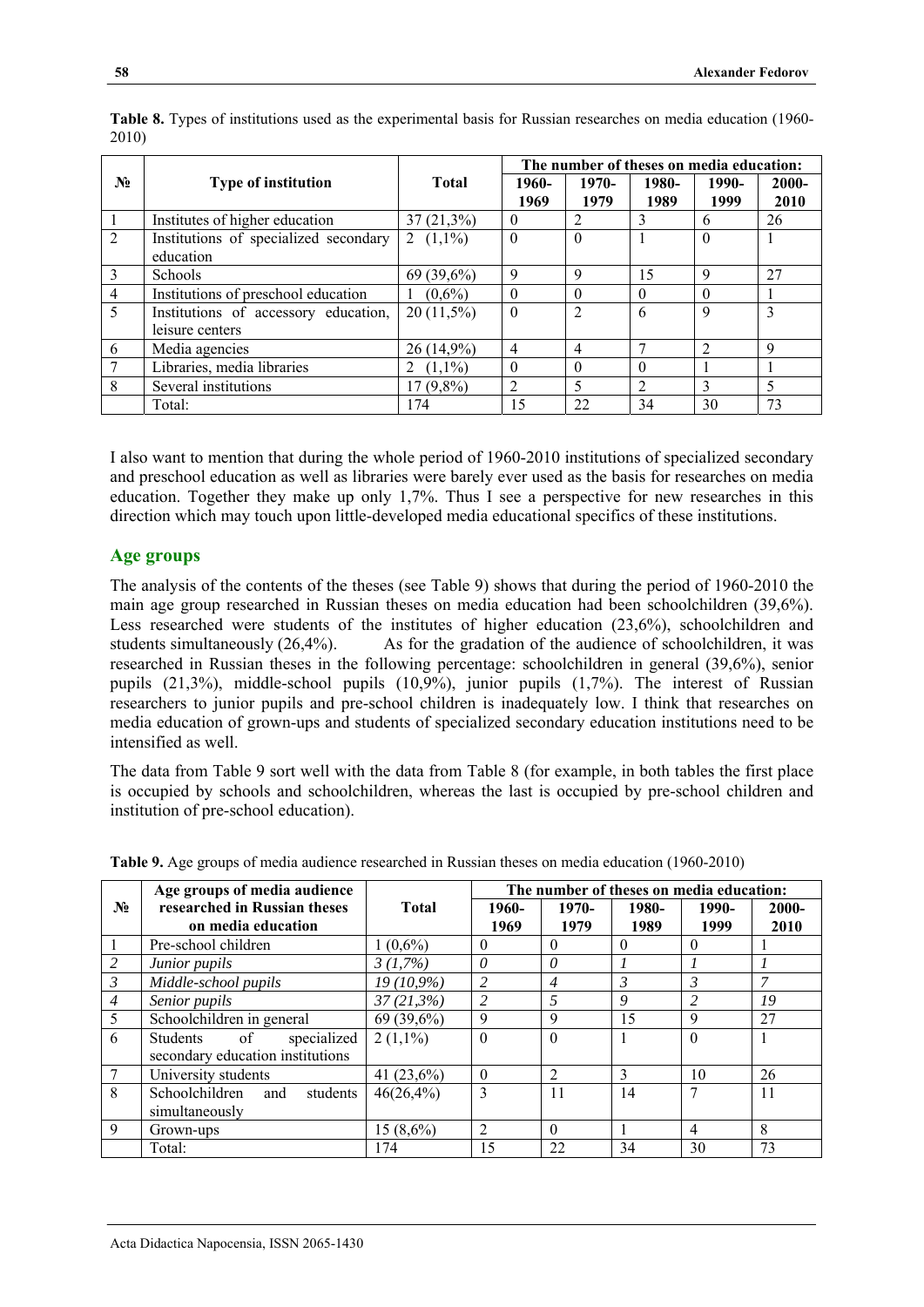# **Geography of researches**

The analysis of Table 10 shows that most of the researches on media education of 1960-1980 were conducted in Moscow (61,9%). The percentage of the researches of provincial scientists was only 22,5%. However in 1990s their percentages became practically equal: 46,6% and 40,0% respectively.

|       | The place where the        |              | The number of theses on media education: |               |               |               |                  |
|-------|----------------------------|--------------|------------------------------------------|---------------|---------------|---------------|------------------|
| $N_2$ | researches were conducted: | <b>Total</b> | 1960-<br>1969                            | 1970-<br>1979 | 1980-<br>1989 | 1990-<br>1999 | $2000 -$<br>2010 |
|       | Moscow                     | 81 (46,5%)   | 12                                       |               |               | 14            |                  |
|       | St. Petersburg             | $(12.1\%)$   |                                          |               |               |               |                  |
|       | The provinces              | $72(41,2\%)$ |                                          |               |               | 12            | 44               |
|       | Total:                     | 74           |                                          | 22            | 34            | 30            | 72               |

**Table 10.** Correlation of researches on media education conducted in Moscow, St. Petersburg and the provinces<sup>\*</sup>

\* taking into consideration the fact that the sequence of theses formally defended in Moscow and St. Petersburg were conducted by provincial scientists on the basis of provincial schools and universities.

The first decade of the XXI century showed that the tendency which is taking shape is quite natural. During the period of 2000-2010 the percentage of regional researches has greatly exceeded the number of researches conducted in Moscow (60,3% and 31,5% respectively).

In my opinion this sharp decrease of the number of capital researches on media education can be explained by the following causes:

- firstly, in 2000 the two leaders of scientific schools of Moscow passed away (Y.N. Usov and L.S. Zaznobina);

- secondly, the tendency of the youth leaving scientific work showed in Moscow in greater degree than in the provinces (there are more opportunities to change low-paid scientific work with more profitable in the capital than in the provinces);

- thirdly, perhaps this is the most important thing, by the beginning of the XXI century several scientific schools and centers of media education have been founded in the regions (Taganrog, Belgorod, Yekaterinburg, Siberia and others), which generated a number of new researches (including the researches on foreign material).

## **Russian researches on media education (1960-1970)**

Unlike in the 1950s, when media was considered by Russian pedagogical science as technical means of education [Kaschenko, 1951; Menshikh, 1952; Sycheva, 1955; Chirkova, 1955; Gromov, 1958] in the context of compulsory school disciplines and/or as means of ideological and ethical education of the new generation [Koldunov, 1955], in the 1960s the situation began to change under the influence of «thawing» processes in all the spheres of life in the state.

Of course practical (practical study and use of media equipment to create media texts of various types and genres, application of media equipment as technical means of education) model of media education still held its strong positions [Archangelsky, 1963; Pressman, 1963; Shakhmaev, 1967; Cherepinsky, 1968 and others]. However researches oriented to aesthetic model of media education gained equally great importance [Karasik, 1966; Rabinovich, 1966; Penzin, 1967; Baranov, 1968 and others].

In spite of the inevitable for that period of time ideological turns when the documents of communists party [for example, Levshina, 1975; Ivanova, 1978; Malobitskaya, 1979] as well as Marxist works [Levshina, 1975; Ivanova, 1978; Malobitskaya, 1979] were more or less quoted everywhere, in the researches oriented to aesthetic model of media education the tasks of the development of aesthetic needs [Levshina, 1975], and full-fledged aesthetic perception on media material [Sokolova, 1971; Ivanova, 1978; Monastyrsky, 1979] was in the first place.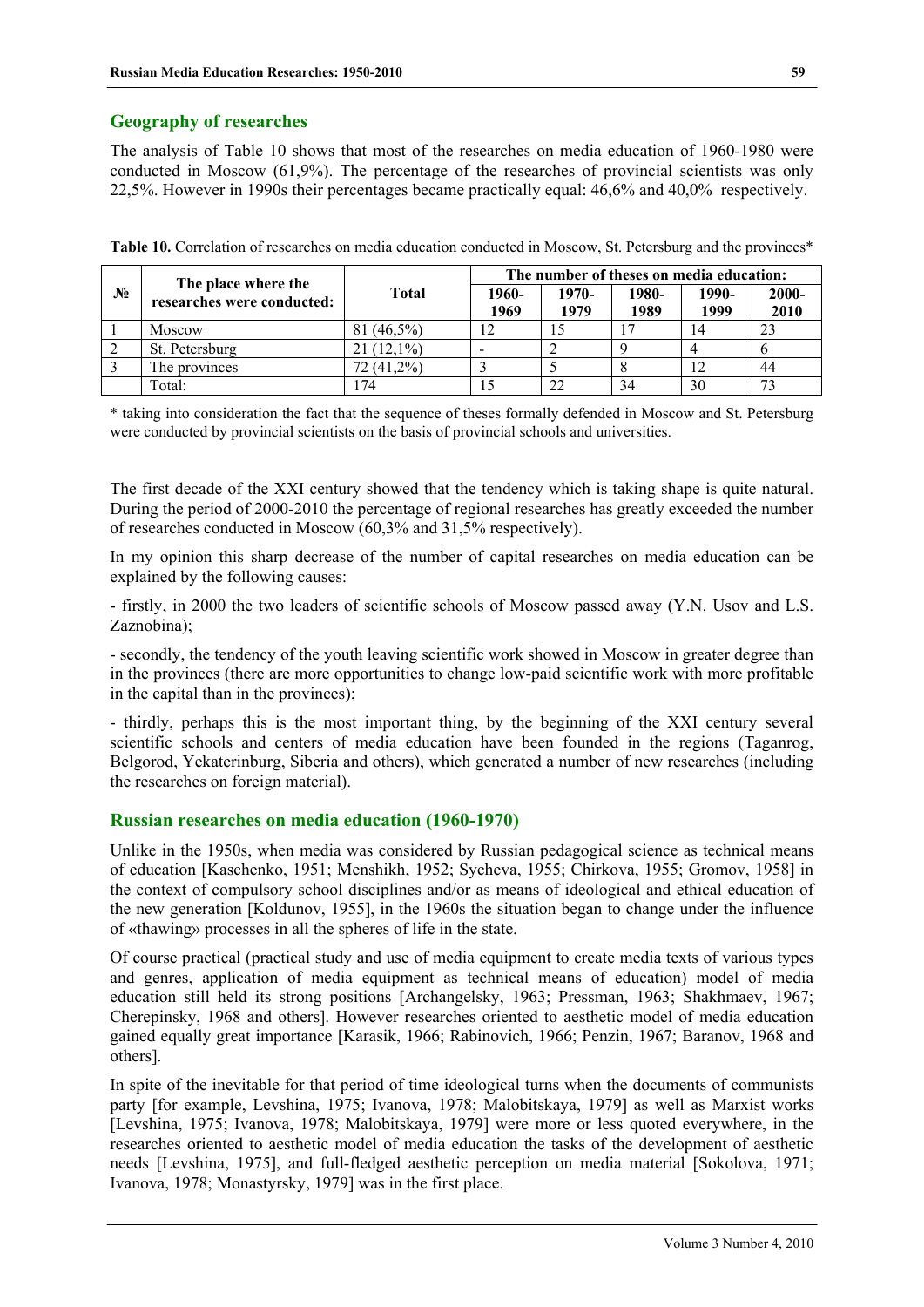As a rule in the researches on media education of 1960-1970s the aesthetic component of pedagogical process was considered alongside with the ethical, that's why we cannot single out the research models in their "crystal clear" state. The aesthetic conception of media education often included the practical component as well (especially in the research of O.A. Baranov [Baranov, 1968].

Besides the analysis of the theses on media education of this period allows us to make a conclusion that school themes were completely predominating.

Educational and informational model was present in the works in which the history of the press of children in 1920s was researched [Kolesova, 1966; Alekseeva, 1968]. In our opinion ideological model predominated only in one thesis [Saperov, 1969].

The detailed analysis of the theses of the period of 1960s showed that in some of them scientific basis was formulated rather freely. For example in the research of S.N. Penzin "The problems of theory and practice of television propaganda of cinematography" [Penzin, 1967] the importance of the problem, the aim and scientific newness of the research were declared, however the object, the hypothesis, the task, methodology, theoretical importance of the research were not accentuated.

In the 1970s the description of research aims and tasks in theses on media education became more detailed [Levshina, 1975; Ivanova, 1978; Malobitskaya, 1979 and others], but at times it was rather contradictory in the sense of terminology. For instance, in I.S. Levshina's thesis "the **process** of ideological, moral and aesthetical development of pupils' perception of feature films" is stated as the **subject of the research** [Levshina, 1975, p.7], whereas in Z.S. Malobitskaya's thesis "the **process** of moral and aesthetic development of senior pupils by means of cinematography" [Malobitskaya, 1979, с.8] is called the **topic of the research.** 

I.S. Levshina insisted on media education on the material of cinematography being realized "in the environment at most free from methods of education – compulsory tasks, written works, grades" [Levshina, 1975, p.21]. Other researchers who defended integrated media education thought that it can be integrated into the usual subjects (the Russian language, Literature, etc.). For example, S.M. Ivanova thought that the problem of media education of schoolchildren "can not be solved outside of the system of obligatory lessons" [Ivanova, 1978, p.6]. There was the majority of researchers in 1960-1979 who shared this opinion.

The analysis of the thesis by V.L. Polevoy showed that he was one of the first researchers in Russian media education who tried to ground the necessity of the development of critical thinking in respect to media texts. He wrote that "students' thinking on the level of perception of a film would be stirred to high activity only if they had an opportunity to evaluate and distinguish essential and inessential, necessary and casual on the screen, to analyze, synthesize and generalize what they see on their own" [Polevoy, 1975, p.8].

On the whole in theses on media education of the 1970s a varied scale of the levels of perception and evaluation of media texts by the students was presented [Usov, 1974; Levshina, 1975; Ivanova, 1978; Malobitskaya, 1979 and others], however they can be generalized as follows: low level (perception and evaluation of a media text on the level of plot; orientation on entertainment predominates), midlevel (perception and evaluation of a media text on the level of understanding of moral qualities of the characters), high level (perception and evaluation of a media text on the level of understanding of author's position/conception including their appearance in audiovisual solution). In general such typology most convincingly grounded in works by Y.N. Usov, dominated in Russian media education not only in the 1970s but also in succeeding years [Usov, 1989].

## **Russian researches on media education in 1980s**

The toughening of the confrontation between the Soviet government and Western countries which was peculiar to the first half of the 1980s, led to a certain revival of ideological constituent in researches on media education. [for example see: Kirillova, 1983]. However on the whole the balance between practical and aesthetical conceptions in media education continued to remain over the 1980s. as well as the domination of school and cinematographic material.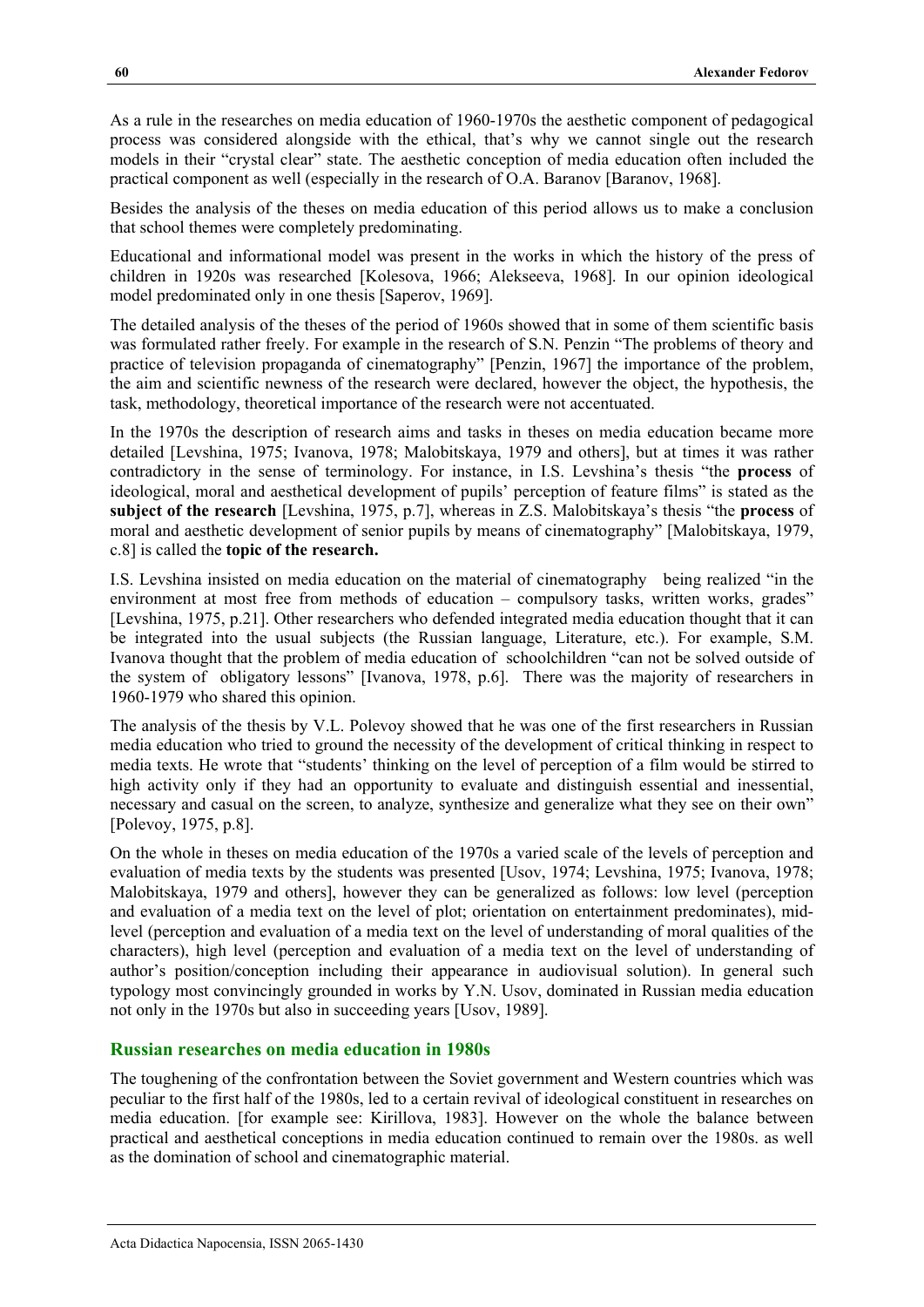The analysis of the theses showed that during the second half of the 1980s in the time of the so called "perestroika", when censorship began to weaken and the society in general began to move slowly towards democratization and pluralism of opinions, for the first time in Soviet media education scientists began to use socio-cultural and cultural studies conceptions as bases for their researches. Consequently they rested upon such tasks as the development of understanding of social, cultural, political, ethical, psychological, economical meanings and implications of media texts. This tendency was most brilliantly presented in the thesis of A.V. Sharikhov [1989].

In the research by Y.I. Bozhkov [1984] almost for the first time the practical media educational model was criticized for a "significant drawback as according to its methods from the 1950s amateur cinema creation was rated as mere mastering of technical skills of filming" [Bozhkov, 1984, p.4]. I must add that this drawback is peculiar to the practical pedagogical researches dedicated to media education on the material of the Press, photography, radio, television, sound recording and other kinds of media. Only instead of technical skills of filming the skills of taking photos, producing TV/radio programs, wall newspapers, newspapers of low circulation, etc. were rated. Nowadays the same drawback is peculiar to numerous researches dedicated to teaching of computer literacy, informational technologies in education, when training of the audience to master creation of Power Point presentations and websites is proclaimed as the main aim of a teacher…

There is no doubt that the most significant research on media education of the 1980s is the doctoral thesis of Y.N. Usov "Cinema education as means of aesthetic and artistic education of schoolchildren" [Usov, 1989], where he generalized his nearly 20-years experience of media education based on the aesthetic conception. The matter concerned the creation of an integral system (taking into account the structure, the contents, forms and methods) which would give to the students the criteria of self-dependent selection of audio-visual information coming from various media channels [Usov, 1989].

Reasoning from the idea that perception of a film text is comprehension of sound and image dynamically unfolded in the special conditions of cinematographic time and space, whereas perception of a film is the process of formation of a film image in viewer's mind" [Usov, 1989, p.16], Y.N. Usov put forward the concept of "audiovisual culture as a certain system of levels of aesthetic development of schoolchildren on the material of screen arts: needs, education, audiovisual thinking" [Usov, 1989, p.21].

In his thesis film education was defined as "the branch of science about regularities, forms and methods of development by means of screen arts" [Usov, 1989, p.15] and "audiovisual literacy, i.e. skills of analysis and synthesis of space-time form of narration … based on the developed process of perception of audiovisual image: the appearance of associations, revelation of semantics of real units of film narration, figurative generalization of these units as the synthesis goes on, the comprehension of multidimensionality of what was seen, the determination of one's attitude to it" [Usov, 1989, p.16].

At the same time in our opinion it was fairly stated that the consideration of the evolution of a film image and its perception allows to "consider the matters of the history of cinema as the history of the development of the viewers' culture: from the perception of elementary units of film narration (the events recorded by the camera) to the shot and its inner composition, from the linear film narration to the associative (1920s) and the polyphonic ones and the following development of cinema" [Usov, 1989, p.21].

Analyzing the series of definitions of "film education" contained in the works of Russian pedagogues and art critics, Y.N. Usov fairly noted that in most of the works film education was considered as a part of the general system of pedagogical influence, aesthetic development, as means of emotional, harmonious development of a present-day human, which was connected with the tasks of introduction of the best pieces of screen art, with the mastering of its language, with the organization of the artistic experience. Y.N. Usov wrote that "the solution of the given tasks stirs up the process of socialization of a schoolchild when using the method of communication on the basis of cinematography. It allows them to receive moral and civil experience, to determine their attitudes to life, labor and society through the world of ethical, cultural and social values" [Usov, 1989, p.3].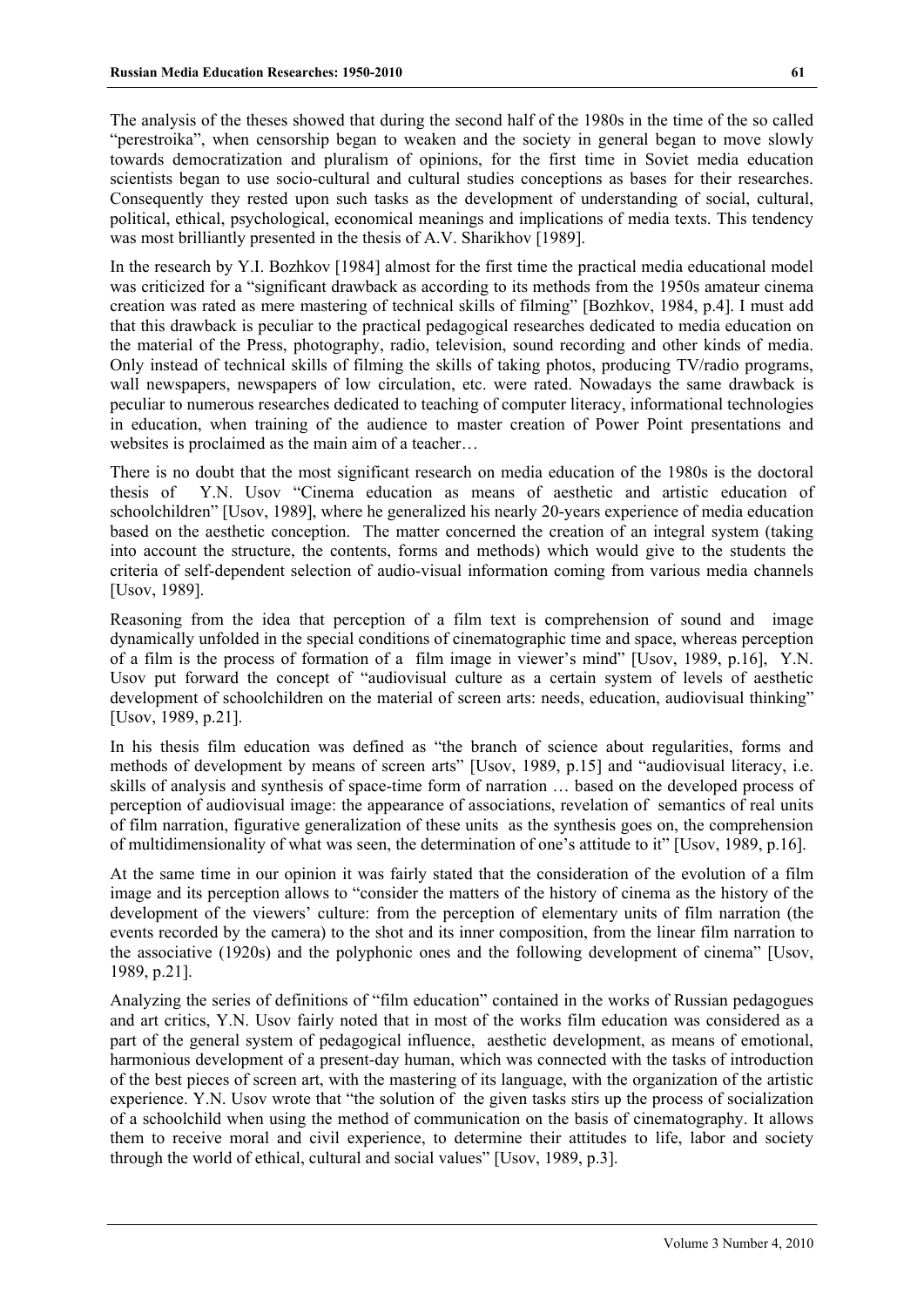Y.N.Usov interpreted film literacy as knowledge which uncovers the peculiarities of the influence of film narration that stimulates perception, interpretation, aesthetical evaluation of pieces of screen arts. Audiovisual thinking was interpreted as understanding and interpretation of audiovisual, space-time form of narration as speech production, forming of the ideas about world outlook, aesthetical perception of the author on the basis of the analysis of pieces of screen arts. He meant that the level of education and the depth of audiovisual thinking determine the development of a viewer's need for the contact with pieces of screen arts of a different level, linear or the more complicated associative, polyphonic form of narration.

Y.N. Usov considered film education as purposeful pedagogically organized process of perfection of moral and aesthetical development of a personality in the system of four main kinds of activity on the material of screen arts: "1) mastering the knowledge about screen arts, about mechanisms of their functioning in social life; 2) perception of ideological and artistic contents, which unfolds in spacetime form of narration; 3) interpretation of the results of perception, aesthetical evaluation of a piece of screen artа; 4) artistically creative activity in the field of screen arts – amateur filming and image acquisition" [Usov, 1989, p.8].

In his research Y.N. Usov proved that screen arts become the effective means of artistic development of a personality exactly in the system of the above mentioned activities. Film education was considered to be the means of development of audiovisual thinking of schoolchildren; the constituent of the general system of aesthetic development. At that the contents of film education was determined by the specificity of perception of space-time form of narration and by the peculiarities of the influence of screen arts on students' minds and world outlooks.

As a result Y.N. Usov defined film education as the system of aesthetic development and artistic development of the audience which is realized during "the process of perfection of perception and evaluation of ideological and moral conception, which is unfolded in audiovisual form of film narration, in the artistic structure of screen arts. Realization of this system creates favorable possibilities for the forming of world outlook, artistically creative abilities, aesthetic consciousness of schoolchildren and their general culture. The suggested system allows to develop:

- aesthetic feelings as the result of cognitive and creative activities which improves audiovisual thinking, perceptive skills of familiarization of audiovisual image as the main means of the expression of author's consciousness, comprehension of social reality;

- aesthetic taste which includes such components as artistic education in the field of screen arts, historical culture, audiovisual literacy, moral culture, social orientations of a personality;

- artistically creative abilities … (imagination, intuition, thinking, a personality's need for selfactualization) on the basis of receiving of a complex of skills, abilities and knowledge in practice of the analysis and aesthetical evaluation of a film, comprehension of such concepts as screen reality, audiovisual nature of film art, television, the essence of perception of space-time, audiovisual form of film narration, artistic structure and ideological and moral conception of works of film art and television" [Usov, 1989, p.6-7].

Thus as compared with Usov's candidate thesis [Usov, 1974] by 1989 his general conception of film education significantly broadened, it took into consideration not only the work with pieces of film art, but also with audiovisual texts, it absorbed practical approach (creative activity of schoolchildren – amateur filming, etc.). In other words in doctoral thesis by Y.N. Usov film education acquired multifold character which allows to avoid extremities – approaches aimed only at practical activity or only at the development of artistic taste.

The main tasks of film education were indicated by Y.N. Usov as follows:

- to give an idea about the main phenomena of screen arts;

- to help the audience to orient itself in the stream of audiovisual information;

- to develop cognitive interests, audiovisual literacy and culture, artistic taste with respect to screen arts;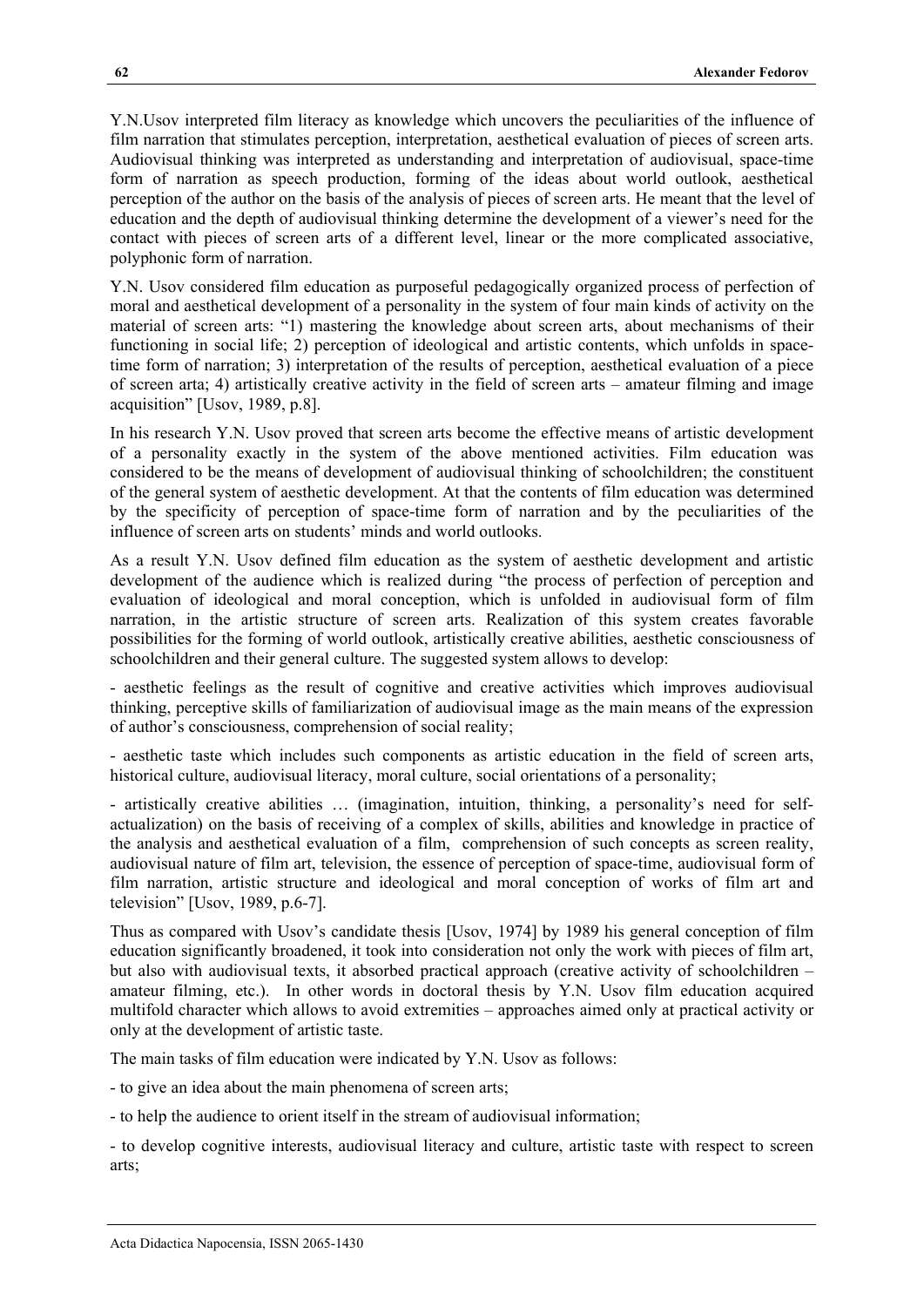- to develop perception of the system of audiovisual images, self-dependence of aesthetic judgments, evaluations;

- to prepare the students for self education in the field of cinematography [Usov, 1989, p.15].

It is reasonable that for practical usage of the given theses it was necessary to work out the indicators of audiovisual literacy of a schoolchild. Y.N. Usov thought that this can be indicated by the following abilities: 1) to comprehend in a multifold way the figurative reconstruction of a fact in plastic composition of single frames, their concatenation in the artistic structure of the whole film; 2) to define the logics of the development of author's thought in space-time dimensions of the screen: in changes of the plans of representation, in the motion of filmed object, in the specific rhythm of film narration; 3) to read the hidden figurativeness of a frame, the technique of the artistic resolution of the theme, multi-layer character of the inner contents of a film; 4) to perceive the development of the artistic thought in the complex unity of sound and image organization of screen space: graphical, tonal organization of a frame, tempo and rhythmical organization of film narration owing to the repetition of visual images, cinematographic plans, their temporal duration, emotional and semantic correlation of individual frames, visual themes according to the laws of montage thinking and musical tune" [Usov, 1989, p.18].

At that Y.N. Usov justly pointed out the typical defects of methodical approaches in Russian film education when instead of the forming of the integral perception of audiovisual image, unfolded in the dynamics of space-time coordinates, the students were taught only separate specific characteristics of cinema – montage, foreshortening, etc." [Usov, 1989, p.16].

It is worth mentioning that by the time this work was written [Usov, 1989] video equipment in Russia had not been widespread. As a rule schools and universities hadn't had portable video cameras and camcorders yet to quickly and easily record videos during the classes. Therefore Y.N. Usov had to a greater extent to rely on methodical approaches connected with collages, shooting sheets, slide-shows, etc.

Nevertheless in our opinion basic methodical approaches of Y.N. Usov are still relevant even nowadays: "methods of the development of audiovisual literacy is the purposeful forming of a branchy system of sensory models and operative units of perception of cinematography on the material of editorial scripts, exposures, short films, educational films. Such methods help to comprehend social and philosophic contents of the artistic structure of a film, to trace the dynamic change of camera angles, to emotionally and semantically correlate the units of film narration with each other, to master the emotionally imaginative contents of film narration when perceiving with the "reductive" process of identification, and to master the process of "unfolding" of audiovisual form of film narration when analyzing a film" [Usov, 1989, p.17].

In the course of long-term researches and practical approbation Y.N. Usov worked out the following main stages of forming of audiovisual literacy:

- "consideration of element wise construction of a film image, the process of its formation in the screen space and in the mind of a viewer;

- mastering of the key concepts: the laws of montage thinking, discontinuity of film narration, the specifics of cinematographic time, space and rhythm, the artistic possibilities of subject development of author's thought in space-time form of narration;

- mastering of perceptive actions of analysis and synthesis of the forms of film narration, of a frame as a unit of film narration, its space-time dimension, the use of the mastered units of film narration by the students in their artistic and creative activities;

 - mastering of the concept of film image, its structure on the basis of its comparison with artistic image in other arts; the examination of the constituents of an image and their meanings; the synthesis of these constituents and their contents; the comparison of author's point of view in audiovisual form with one's own" [Usov, 1989, p.17].

At that the level of audiovisual thinking was directly connected with the depth of understanding and interpretation of the form of various types of film narration, which contains world outlook orientations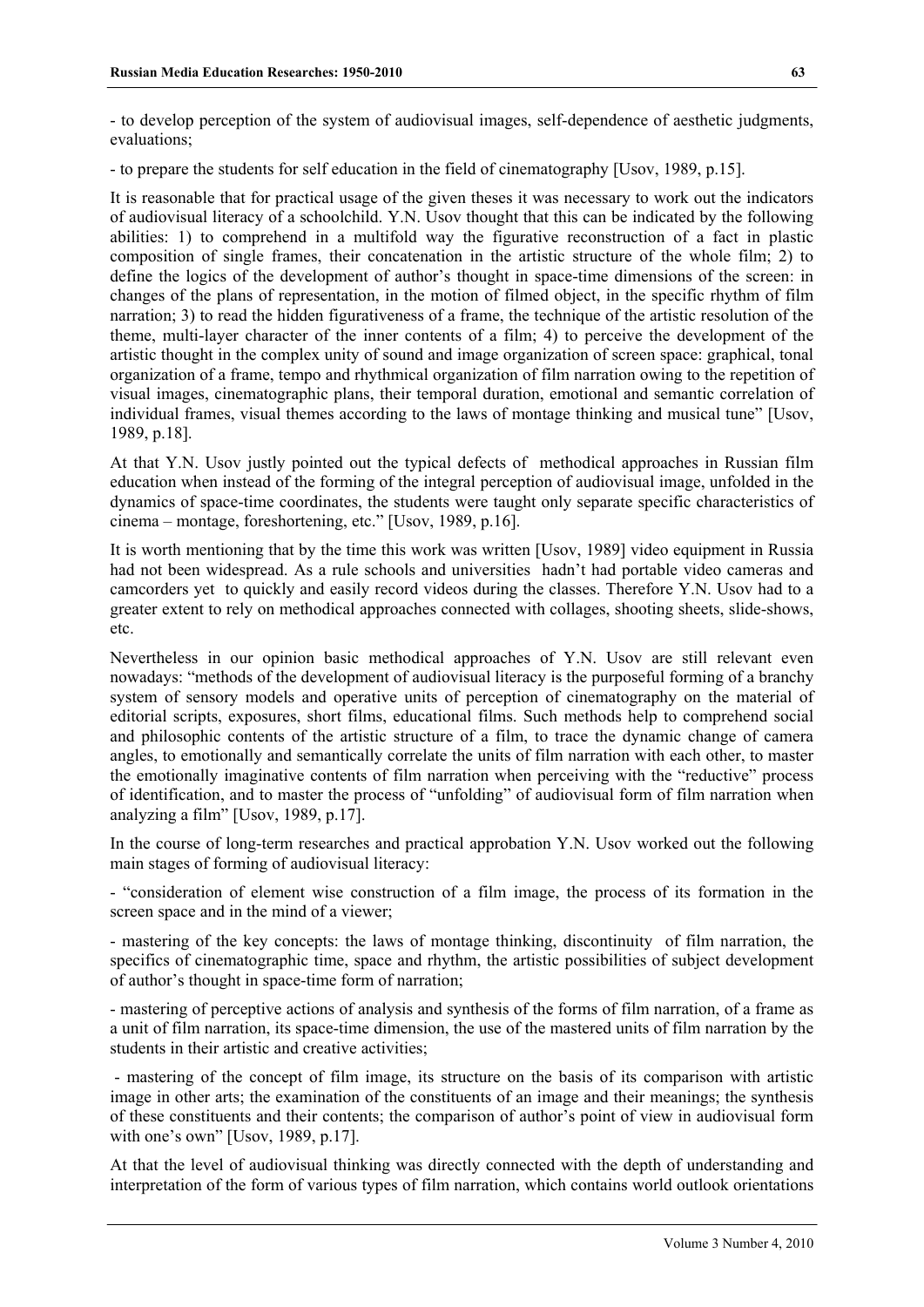of the author, with the ability of a student to assimilate the screen environment, to sympathize with the characters and the author. The result of the interpretation depended on the ability to comprehend one's emotional reaction, aesthetically evaluate the artistic text, the system of author's views.

For the collective analysis of works of screen arts at school Y.N. Usov worked out the following succession of practical actions:

- "the consideration of the inner contents of the first frames, of the beginning of the development of main themes of film narration;

- the determination of the conflict which uncovers the logics of the development of author's thought in the main parts of the film;

- the comprehension of author's conception unfolded in audiovisual form of narration;

- the substantiation of one's attitude to ideological and aesthetic conception of the film" [Usov, 1989, p.20].

Theoretical conceptions of Y.N. Usov became the basis for the series of educational programs for secondary schools which were worked out under the direction of Usov. A clear logic of gradual complication of the material can be seen in them: from perception of an episode containing an event, and actions of a character (forms 1-3), through perception of a group of episodes united by the outline of the plot and cause-effect relations (forms 4-7), to emotional and semantic correlation of frames and elements of intraframe composition united by images, associative relations of polyphonic development of author's thought in space-time form (forms 9-10).

For many years the staff of the laboratory of screen arts of scientific research institute of artistic education (now Institute of Artistic Education of Russian Academy of Education) under the direction of Y.N. Usov had been experimentally approving his system of film education of schoolchildren:

Forms I-III. Forming of viewer's culture in the practice of creative activities and playing which allows to become familiar with plastic potentials of cinema and other kinds of art which are able to reproduce author's thoughts and feelings in the special space-time dimensions of a literary text, of a painting, of a musical composition, of a scenic or screen reality. The experiment showed that the solution of these tasks can turn the viewing of a film into the joyful way of cognition of the world of basis of students' active perception of the dynamic system of audiovisual images.

By the end of the third year of studies primary school children master elementary knowledge about cinema as special kind of art, they learn to emotionally perceive and evaluate the contents of a film, to memorize and retell some individual events, episodes, scenes, to describe the characters and their attitude to them, to recognize music from films, to participate in collective games and tasks.

Forms IV-VII. The development of viewer's culture in the process of studies of cinematographic concepts which are necessary for film analysis: screen space and time, "cut thinking" and rhythm of film narration, the role of cinematography in the life of man and society, variety of impacts of the artistic peculiarities of cinema, cause-and-effect relations between the parts of a film in the process of viewing and discussion.

By the end of the  $7<sup>th</sup>$  form schoolchildren master knowledge about the synthetic nature of cinema, about the main cinema professions, about cinema genres and kinds; they master the abilities to single out the main elements of the composition of the film in the sequence of episodes: entanglement, climax, denouement; to follow the clash and the development of characters of the heroes, to see the position of the author of the film which is determined by selection of episodes, the manner of dramatic play, the techniques of the cameraman.

Forms VIII-X. The development of viewer's culture in the process of comprehension of general and peculiar features of artistic image in cinema and other arts, the specific form of film narration which reproduces the idea of the film. The comprehension of such concepts as the artistic regularity of film construction, "cut thinking", the peculiarities of the organization of outer and inner plans of narration which reveal author's conception of films of various genres.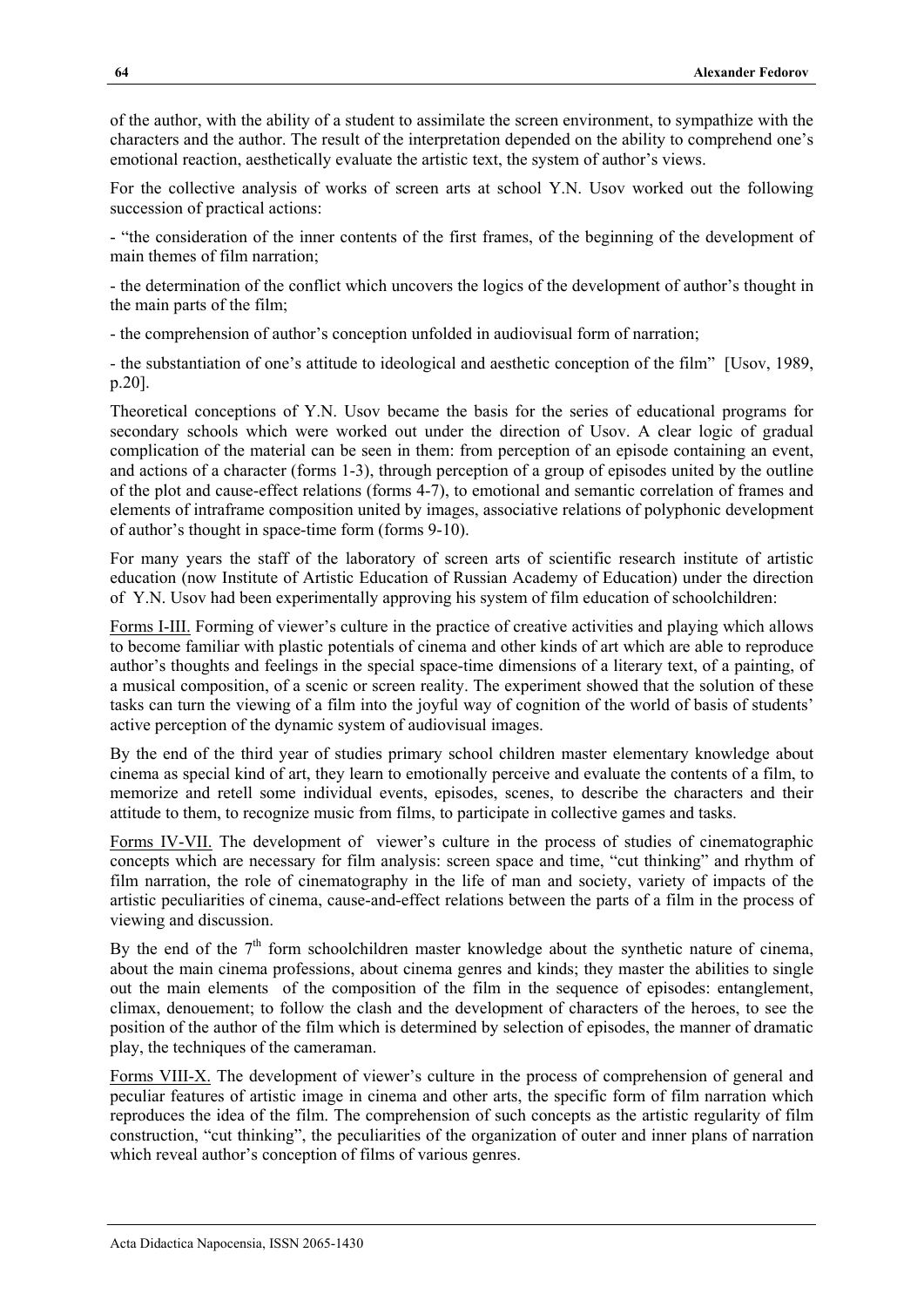By the end of the  $9<sup>th</sup>$  form schoolchildren master the knowledge about the peculiarities of the influence of cinema as space-time art, about plot construction; they master the abilities to comprehend the recorded in different connections, relations, to perceive the general emotional mood of different episodes, the figurative contents of film narration, to reveal the inner semantic connection of the plotlines of the film, to evaluate the conception of the film, to express their reasoned attitude to the artistic contents of the film" [Usov, 1989, pp.25-27].

It is known that during the most of 1980s Russia has been isolated from the West. Therefore by 1989 Y.N. Usov couldn't have familiarized himself with the works of the greatest foreign media educators. However even restricted analysis of foreign works undertaken in his doctoral thesis on the whole was the evidence of his correct understanding of media educational conceptions in the world. Y.N. Usov singled out such tasks of foreign media education as the development of self-dependent thinking, critical attitude to reality, the development of perception and media literacy, understanding of the peculiarities of functioning of media in society, etc. [Usov, 1989, p.4]. Thus having the idea about the main trends media education in the West, mostly about those which were aimed at the development of critical thinking and media literacy/competence, Y.N. Usov continued to stick to "aesthetical conception" aimed at the development of artistic perception and taste, at the analysis of works of art.

Many Western media researchers (L.Masterman, R.Kubey, R.Hobbs and others) considered such approach to be out of date. In particular L.Masterman thought that it is impossible to prove the high or low artistic value of a film to schoolchildren. But to the greater extent due to the predominance of informational media spectrum over the artistic one because of the rapid development of television, personal computers and the Internet. This was the origin of the heightened interest in the West to such categories as "agencies" ("sources of information"), "informational effect", etc., which are not directly connected with the aesthetic qualities of a media text.

Regardless of such opinions, Y.N. Usov earnestly defended his point of view: the development of creative personality of students can be successful above all when addressing to aesthetic material of audiovisual media. Here his wide experience helped him: Y.N. Usov conducted media educational experiment among schoolchildren (forms 8-10) in Moscow schools N 91, N 1140 (1974-1978); he worked out experimental curricula and model of film education for pupils (forms 1-10), film education of teachers of Moscow schools (1978-1980), conducted the famous "Tushinsky experiment" (1980- 1985) in 30 Moscow schools. In this large-scale media educational experiment secondary schools NN 15, 313, 599, 613, 818 and others were involved. In these schools pupils from the  $1<sup>st</sup>$  to the  $10<sup>th</sup>$  form were involved in film education. For all these years Y.N. Usov led film education of teachers. In 1983-1986 Y.N. Usov together with professor Z.S. Smelkova gave a course of "The basics of cinematography" for students of Moscow State Pedagogical Institute. Theoretical and methodical approaches of U.N. Usov were approved not only in Russia but also in Estonia, Kazakhstan and Uzbekistan.

The role of Y.N. Usov as the leader of Russian film/media education is enormous. For all his conscious life Y.N. Usov rejected the media educational conceptions of "leaving" evaluation of the quality of media texts which were popular in the West. He also rejected the attempts of numerous Russian researchers to turn film/media education into the ordinary education with media technical support or artwork at different lessons at schools and institutes of higher education. Y.N. Usov was against the so-called "philosophic and moralistic" approaches to media texts (when a work of screen art became a mere cause for discussion of moral or ideological problems). There's no doubt that in Russian film/media education I can mention a lot of famous names, but exactly Y.N. Usov could lead media education to the highest level of theoretical generalizations, consecutively and clearly elaborated methodical principles, he determined the "aesthetic" orientation of Russian film/media education as the basic adherence to the artistic values, taking into consideration the connection between the traditional and new arts, "old" and "new" technologies.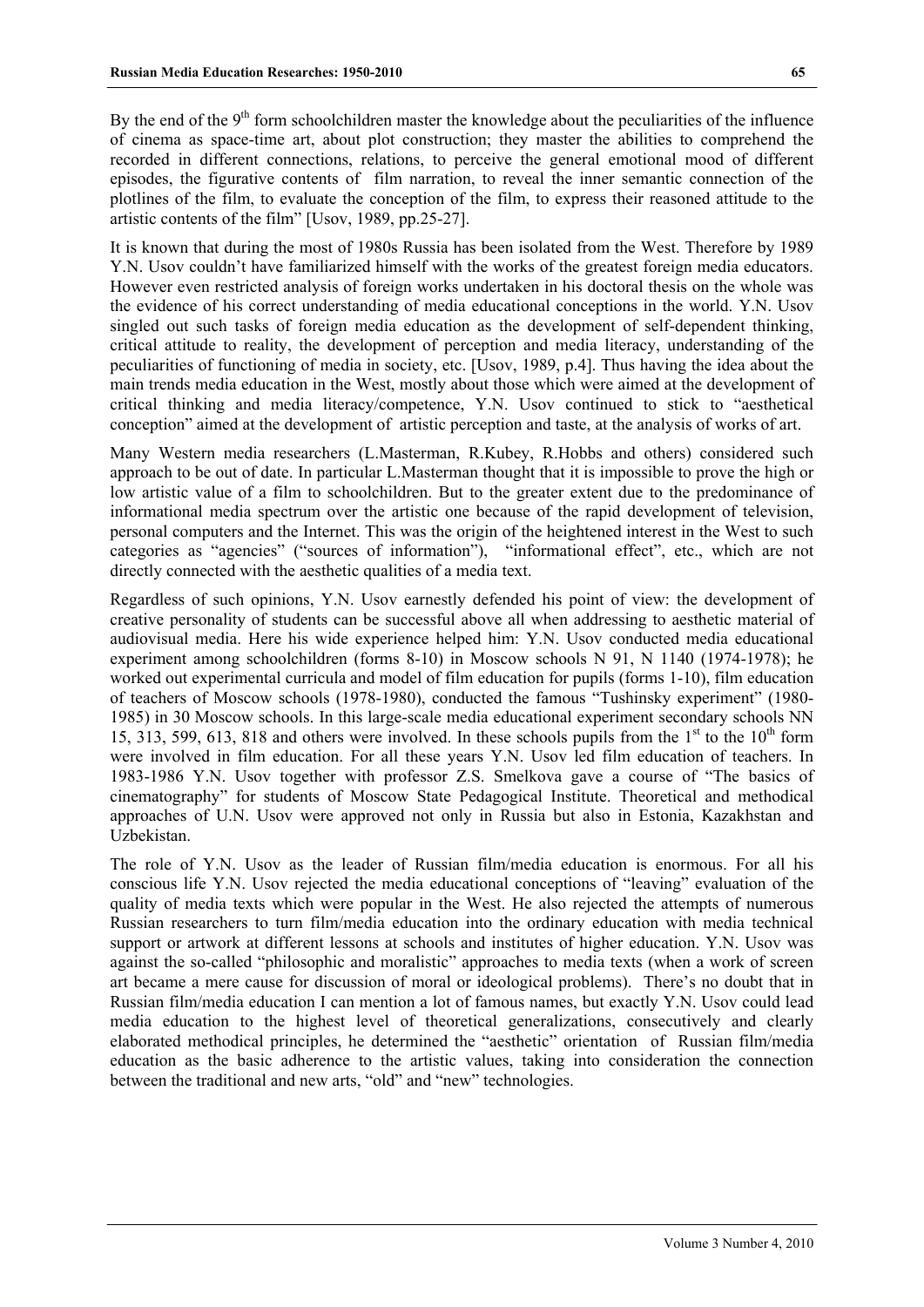#### **Russian researches on media education in 1990s**

The economical crisis of 1990s in post-soviet Russia influenced media education as well. The total number of dissertational researches on media education remained the same as in 1980s whereas in western countries media education was developing rapidly.

The introduction of new technologies in 1990s was the defense of theses in which personal computers and the Internet were used as media educational material [Gura, 1994; Petrova, 1995; Kulikova, 1999, Moiseeva, 1997; Lepskaya, 1999 and others].

At the same time the tendencies of globalization of education led to the equal use in Russian researches of socio-cultural / cultural studies models and the practical [Zaznobina, 1990; Gavrichenkov, 1997 and others] and aesthetical ones [Fedorov, 1993; Shiyan, 1992, 1995; Breytman, 1997 and others]. One of the most bright examples of cultural studies approach in media education is the thesis by V.V. Gura which was based on M.M. Bakhtin's conception of "dialogue of cultures" [Gura, 1994].

In this research the author rightly wrote that "humanization of computing education must be realized by means of switching from the development of computer teaching systems to the creation of cultural informational and educational environments which take into consideration the multiformity of information in the developing screen culture" [Gura, 1994, p.8].

Researches based on the integrated approach took a noticeable place among researches on media education of this period. For example, in the research by M.U. Bukharkina [1994] which rested upon the ideas of E.S. Polat (1937-2007), media education was viewed through the prism of telecommunicational projects interpreted as joint educational, creative or play activity of students (partners) organized on the basis of computer telecommunication which have common object, coordinated methods and means of activity aimed at the achievement of common result [Bukharkina, 2004].

These projects divided into language, cultural studies and role-playing which was determined by the aims of education connected in M.U. Bukharkina's thesis with practical mastering of language, linguistic and philological development of schoolchildren, with the receiving of cultural studies knowledge, with situational and communicative nature of human intercourse.

In particular role-playing projects included:

- business-imitating, simulated situations of this or that professional activity in imaginary situations;
- dramatization of literary works in play situations, when students could play the parts of the characters or the author;

- imitating-social when students play different social roles (political leaders, journalists, teachers, etc.) [Bukharkina, 2004, p.13-15].

L.A. Ivanova in her thesis (based on the integrated approach in media education as well) which is connected with basic courses of teaching of foreign languages, worked out the model of the development of media competence of the audience at foreign language lessons (however in the thesis "media competence" was named "media-communicative education" which we don't consider to be very apt) [Ivanova, 1999, p.12].

The effectiveness of the given model proved itself as a result of long-term forming experiment, however I think that it has some drawbacks. Firstly, it doesn't take into consideration the whole media spectrum used during the process of media education (however it can be explained by the fact that cinema and video were selected as the basic media). Secondly, the skills acquired during the process of media education don't accentuate the necessity of the development of critical thinking with respect to media texts of different kinds and genres. Thirdly, there's no clarity with respect to the ability to treat media information selectively.

On the whole the thesis by L.A. Ivanova became a noticeable contribution to Russian researches on media education of the 1990s oriented to integrated approach.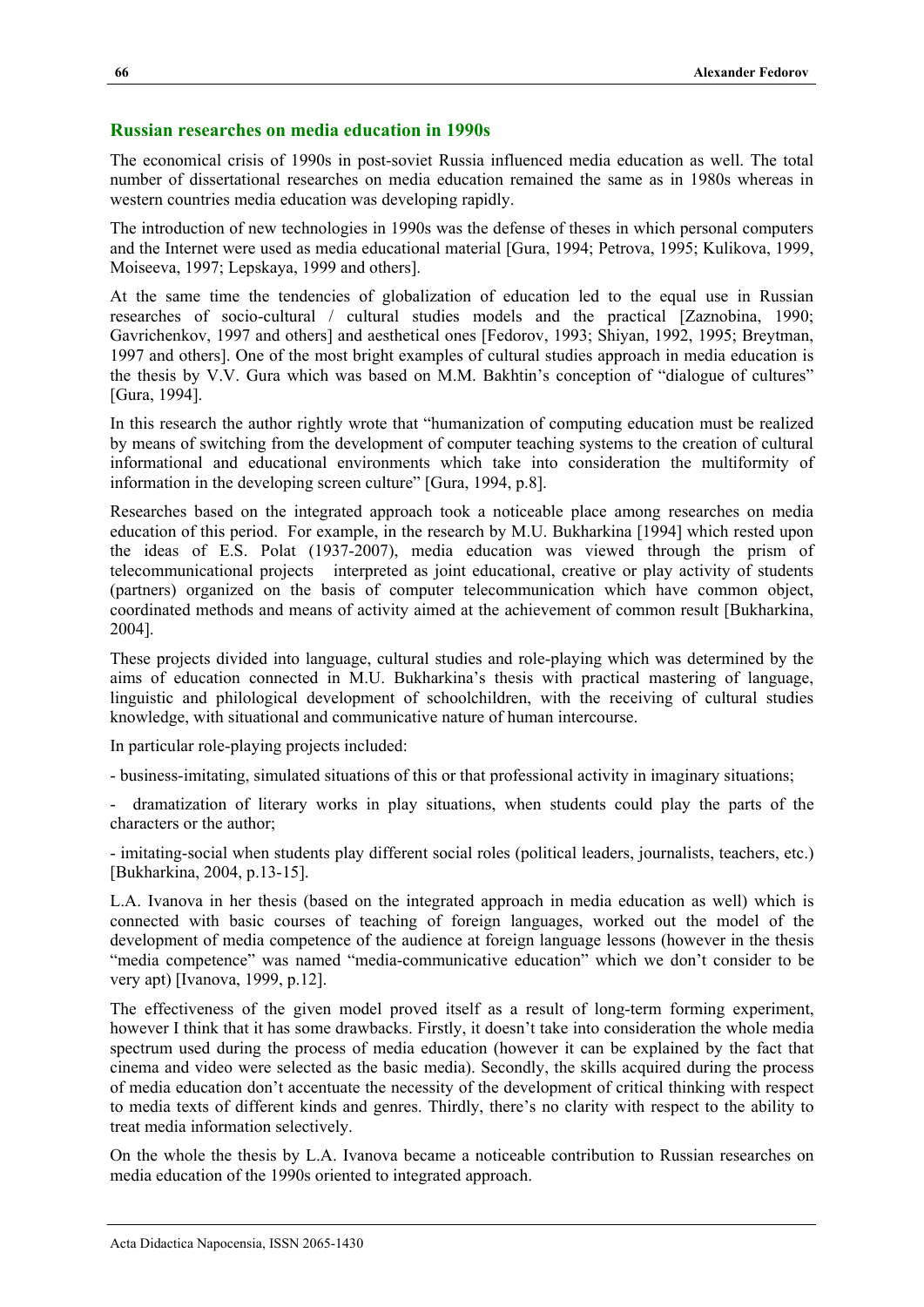Among other remarkable works of that period I can name the researches by E.A. Bondarenko [1997] and A.Y. Shkolnik [1999]. In the first one U.N. Usov's ideas of audiovisual education of schoolchildren were creatively developed. A broad panorama of media educational methods on the material of the press was given in the second one.

## **Russian researches in the field of media education in the beginning of the XXI century**

The stable socio-economic development of Russia from 2000 till the crisis in August of 2008, mainly determined by unprecedented prices for energy carriers, created prerequisites for the intensive development of media education. Due to our "Media education and media competence" scientific school's initiative in June, 2002 the Ministry of Education and Science of the Russian Federation registered the new specialization for institutes of higher education 03.13.30 – "Media education". This specialization was introduced in Taganrog State Pedagogical Institute. In 2008 this institute concluded an official treaty of cooperation in the field of media education with UN's program "Alliance of Civilizations". Russian media pedagogues actively joined in the process of cooperation with foreign colleagues in UN, UNESCO, The Council of Europe. Media educational websites and portals were created one after another (http://www.mediaeducation.ru, http://edu.of.ru/medialibrary and others).

Russian Association for Film and Media Education (http://www.edu.of.ru/mediaeducation) began to cooperate with ICO "Information for all" (http://www.ifap.ru) and UNESCO Moscow office (http://www.unesco.ru). New centers for Media education appeared all over Russia. For example, in Belgorod State University media education was integrated into the courses of journalism and media critics [A.P. Korochensky], in Russian State Professional Pedagogical University (Yekaterinburg) – into the courses of cultural studies and management [N.B. Kirillova]. More and more Russian schools, universities and institutions of additional education began to include media education in their curricula. State structures began to support media education movement more frequently (granting support from Ministry of Education and Science of the Russian Federation, hearing of the questions on informational literacy and media education at the meetings of the Public Chamber of the Russian Federation, inclusion of media educational themes into the text of state conception of the development of informational society, etc.). Russian experience in media education became the subject of studies in Bulgaria, Hungary, Poland, Romania, Ukraine, Czech Republic and other European countries where media education hasn't reached such heights as in Canada, Australia or the UK yet…

Against this background the number of dissertational researches on media education of 2000-2008 increased twice in number as compared with the previous decade. At the same time socio-cultural and cultural studies media educational models obviously began to prevail after the appearance of the tendency to synthesize different media as the material for education.

For the first time in the history of Russian media education the tasks of the development of knowledge/understanding of social, cultural, political, ethical, psychological, economical meanings and implications of media texts began to prevail in 70% of the researches on media education. In some of the theses appeared the task which was new for Russian media education – the task of preparation of people for life in democratic society. The tasks of the development of critical thinking and the abilities of a personality to communicate, to evaluate, to comprehend and to analyze media texts were posed more frequently as well. The number of works oriented to the creation of media texts of different kinds and genres, to the spread of knowledge on history and theory of media, media culture and media education also increased.

These changes can be explained by several factors: the rapid development of media (especially the computer-based and audiovisual ones) in the whole world; globalization of educational process, enlargement of international scientific contacts (including the field of cultural studies, sociology, theory and history of media and media education), including the electronic ones (via the Internet, email); desire of Russian researchers to find new research niches in the field of media education literacy. Henceforth appeared the interest to the history of the development of media education in Russia [Chelysheva, 2002] and in the Westе [Kolesnichenko, 2007], [Novikova, 2000], [Pechinkina, 2008], [Ryzhikh, 2007], [Khudoleeva, 2006]. Many of the researches of 2000-2010 were conducted on the basis of universities.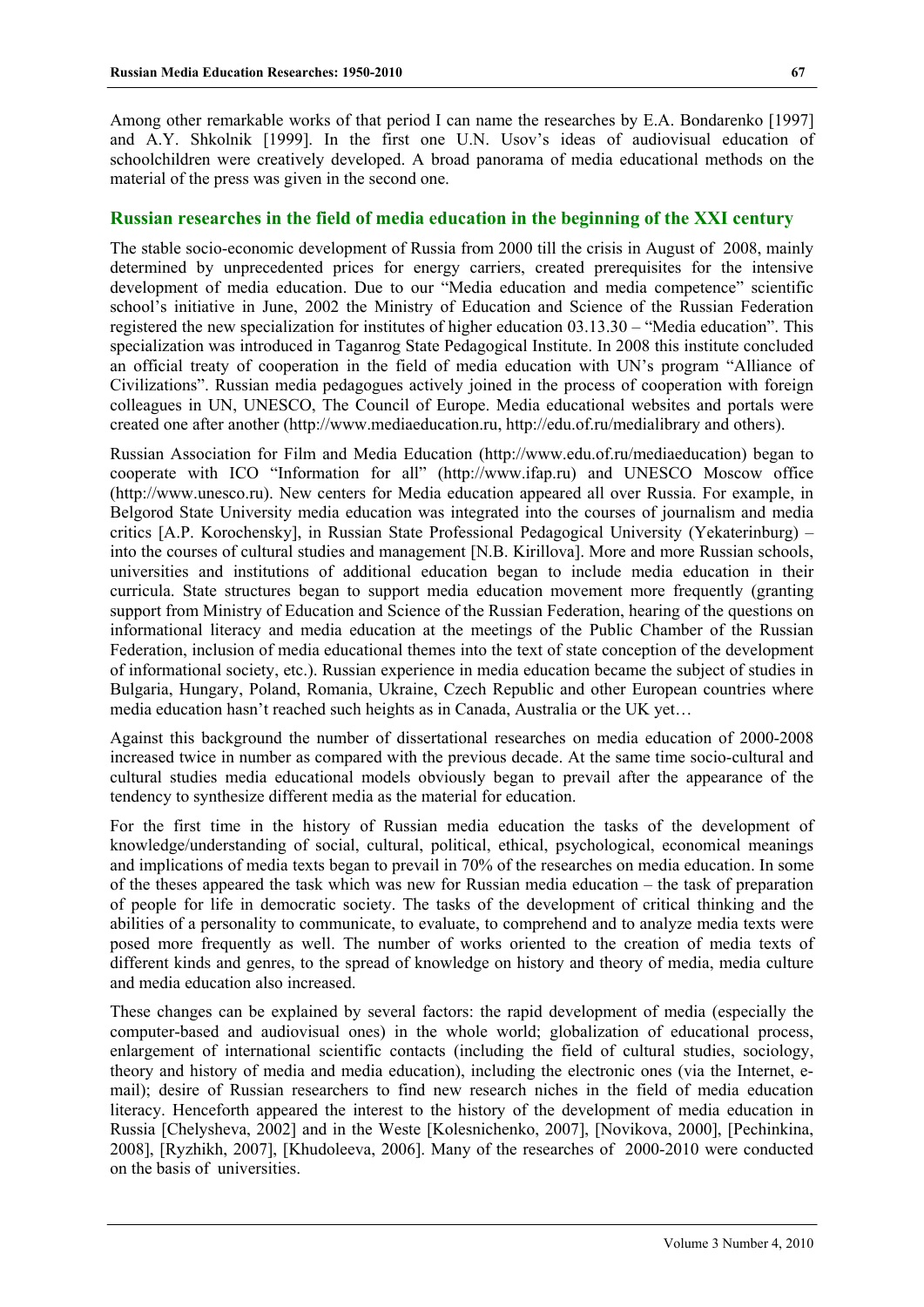On the other hand in some theses of this period the ideas of the aesthetic model which is traditional for Russian media education, developed as well at the turn of literary and film education [Dorofeeva, 2000], approved to a variable degree in the researches of Y.M. Rabinovich [1966], G.A. Polichko [1987] and others.

The theses by M.N. Fominova [2001], A.A. Zhurin [2004], N.U. Sokolova [2004], D.V. Zalagaev [2005], I.M. Khizhnyak [2008], N.V. Chicherina [2008] reflected the tendency to research of the possibilities of integrated media education in schools and institutes of higher education, which outlined during the previous decades.

For example, M.N. Fominova [2001] views media education in the context of mastering of the course of world's artistic culture in schools of general education. From her thesis I clearly see the orientation to the aesthetic model of media education: "the main aim of the inclusion of media education into the subject "World's Art Culture" is the development of a literate reader, viewer, listener, apt to perceive and analyze artistic images created in the language of different arts, to decode different layers of the meaning of the images" [Fominova, 2001, p.10].

In most of other researches of integrative character (A.A. Zhurin [2004], N.Y. Sokolova [2004], D.V. Zalagaev [2005] and others) predominated the traditional for Russia practical model of media education.

However, the authors of researches on media education which are oriented to the integrative approach agree that "media education integrated into the Humanities and the Arts at school is meant to prepare schoolchildren to the life in informational space by means of intensification of media educational aspects when studying different school subjects" [Fominova, 2001, p.10].

For Russian media researchers the beginning of the XXI century also became the time of conceptual generalizing doctoral theses [Vozchikov, 2007; Kirillova, 2005; Korochensky, 2003; Khilko, 2007; Fateeva, 2008 and others].

In the doctoral thesis by N.F. Khilko [2007] spiritually-personal approach to the development of students on the material of screen technologies is grounded. It's based on the idea that audiovisual culture is a type of popular culture, which crosses with aesthetical, technical and artistic culture. N.F. Khilko soundly claims that at the heart of audiovisual culture lie the perceptive processes of visualization of an audiovisual image and forming of sensory models which are capable of creating new images on the screen. The author treats viewer's culture as a kind of perceptive culture which includes different approaches and meanings. At the same time he justly noticed that creative status depends on bringing of personal meanings in the perceived material. The perceptive approach to the analysis of screen culture is specially emphasized.

N.F. Khilko analyzes the concepts and the function which characterize audiovisual media culture. At that peculiar attention is focused on resolution of the contradiction between the needs for selfactualization (typical of teenagers and adolescents) and the attitudes of society to screen culture [Khilko, 2007, p.4].

Guided by the conception of social ecology N.F. Khilko grounds the new branch – audiovisual creation education which is connected with the ecology of screen/viewer's culture [Khilko, 2007, p.18]. He considers various forms of audiovisual creation, reveals the structure and the model of special creative abilities and skills, included in personal development.

Analyzing psychologically pedagogical mechanisms of screen creation, N.F. Khilko justly connects them with the reconstruction of different ideas and transformations into the new visual quality. One can see in this the essence of creative changes which lead to the evolution of a personality.

On the basis of the studied theoretical and empirical material the author concludes that the phenomenon of audiovisual culture is divided into four groups. The author singles out the following aspects of audiovisual culture which are represented in the form of the advancement of the essential force of self-revelation, as a result of which non-creative information is transformed into creative forms: cognitive-educational space of audiovisual development, creative-communicative space, artistic informational resources of the screen, ethnic-cultural and rehabilitation-ecological system of self-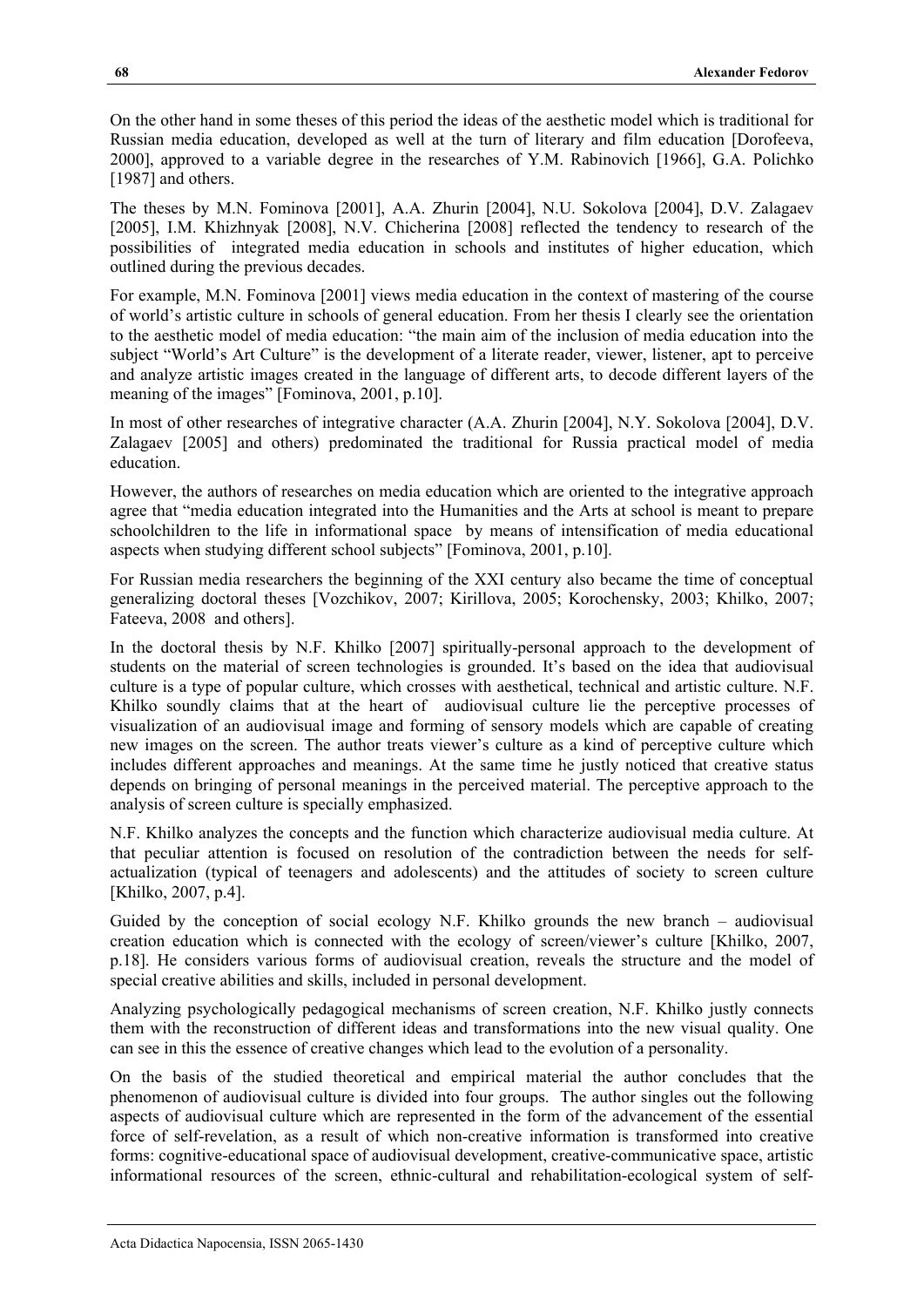actualization. All this finds its reflection in the creative-pedagogical potential of audiovisual culture as multi-level and multi-functional phenomenon [Khilko, 2007].

The author's model of audiovisual creation [Khilko, 2007, p.34] is closely connected with personal factors and qualities which makes it complex and cull-fledged and allows to plan different ways of identification of corresponding pedagogical situations and technologies of self-revelation.

N.F. Khilko singled out four blocks of the given model which I consider to be logically righteous:

- visual-media (consumption of audiovisual information);

- generally developing (creative cognition and use of audiovisual means from media center/media library);

- interactive (revelation of the artistic potential of a personality in audiovisual sphere);

- local (mastering of communicative culture in the environment of a media center and participation in media festivals) [Khilko, 2007, p.34]

Thus we can see that it's oriented to the development of the artistic perception, spiritual determination of the creative potential of personality. These stages border with spiritually-personal dominants, the lines of personal development and various forms of audiovisual creation connected with different elements of newness.

Motivational, value and personal parameters of self-development are considered in this context. Not only the creative qualities of kinds of audiovisual creation but also the corresponding pedagogical possibilities revealed in spiritually-personal changes are determined here.

One can't but mention the detailed analysis of the structure of creative abilities and skills realized for the first time by N.F. Khilko on the rich empirical material and confirmed by the data from pedagogical diagnostics.

Having revealed the system of the phenomenon of audiovisual culture in its static and dynamics the author successfully applied the theoretical system worked out by her as well when elaborating pedagogical fundamentals of the technology of audiovisual creation [Khilko, 2007, pp.34-39].

The analysis of the dynamics of abilities, skills, interests, motives of participation in screen creation from the point of view of manifestations of creation in viewer's, educational and productive activity allowed N.F. Khilko to show the role of techno-sphere and the image-bearing component which found its expression in the deepening of personal needs.

Especially important is the aim at the development of the ecology of viewer's perception (as the constituent part of viewer's culture) which was put forward by N.F. Khilko. It presupposes "moderateness of views", the control and age limits with respect to audiovisual production, the ability to critically analyze screen texts of different kinds and genres, the use of ecological strategy of counteraction to naturalistic depiction of violence on the screen, preservation of spiritually-aesthetic orientation within the bounds of viewer's personal conception [Khilko, 2007].

Analyzing pedagogical and rehabilitation aspects of personal development in the process of audiovisual creation, N.F.Khilko relies not only on the extensive analysis of theoretical sources, but also on the results of her own experimental work with students (for example within the bound of such rehabilitation themes as "motherhood", "mercy", "friends", etc.). He insisted that optimization of education and cognitive activity in the field of audiovisual culture may be realized only in dialogue forms connected with divergence and visualization of thinking. N.F. Khilko thoroughly analyzed methodical peculiarities of the development of the abilities of media creation [Khilko, 2007, p.34-35].

Great importance N.F. Khilko attached to rehabilitation and ecological direction of personal development which presupposes the following types of media creation: "spiritually-relaxation, perceptive-spiritual, spiritual-cumulative, animation-retrospective, hedonistic, ethnic-rehabilitation, play-interactive, interactive-communicative, interactive-ecological, social-reconstructive, postcommunicative, social and moral-ecological" [Khilko, 2007].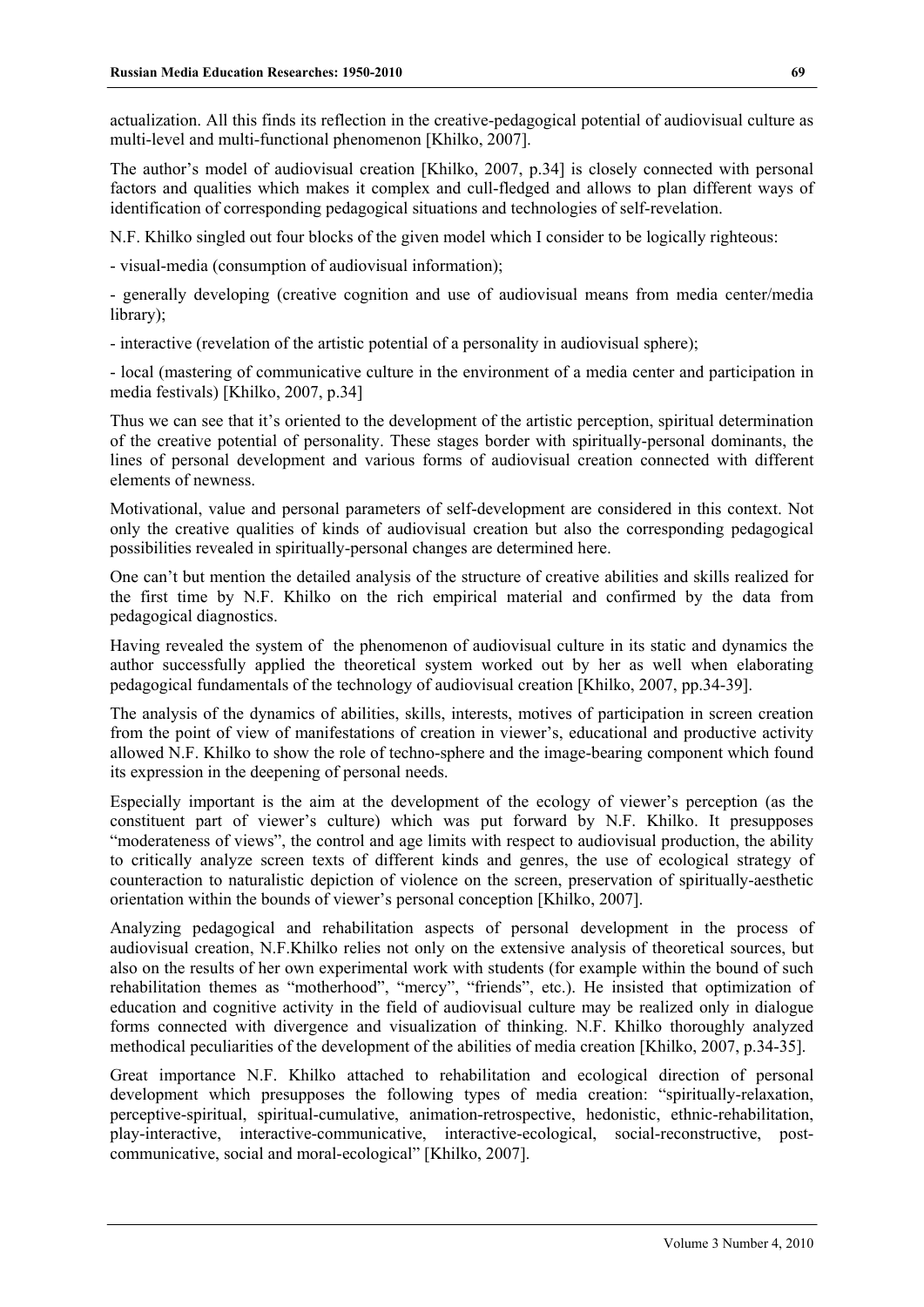On the whole N.F. Khilko managed to structure various possibilities for creative activity, based on the principles of multi-functionality and poly-media use of screen means of self-development of personality, cultural studies and pedagogical comprehension of the system of audiovisual media culture. The thesis by Khilko is the extensive research of phenomenology of the screen from the viewpoint of interaction between cultural and personal space. He examined audiovisual components of creation, socio-cultural technologies of screen creation in leisure activities of the youth, lined up the pedagogical system of socio-cultural screen technologies. The matter concerns theoretical fundamentals of the development of media creation of students taking into consideration the integration of ecological, socio-cultural and personal factors [Khilko, 2007].

In his generalizing research N.F. Khilko made an important step in theoretical and methodical comprehension of the phenomenon of audiovisual media culture, in the development of creative abilities on the material of screen technologies, media education of growing up generation with the emphasis on the synthesis of socio-cultural, cultural studies and practical conceptions of media education.

Another remarkable work of the period of 2000-2010 is the doctoral thesis by A.A. Zhurin [2004]. His work is written in vivid language. It is dedicated to the integration of media education into the course of Chemistry at general schools. I are familiar with many scientific works of A.A. Zhurin so I can conclude that theoretical importance of the research (the development of terminology of integrated media education, which consists in substantiation of key concepts and specification of the meanings of the terms; the development of conceptual fundamentals of media education of schoolchildren within the course of Chemistry at general schools; further development of the theory of creation and use of training aids: formulation of regularities of the inclusion of media into the system of traditional means of education) and practical value of the research (working out of the system of bifunctional training aids: workbooks, collections of tasks and exercises, demonstrational tables, educational compact discs, methodical recommendations for teachers, aimed at the solution of the tasks of teaching of Chemistry and media education which are didactic images/models of knowledge of Chemistry and mass media) [Zhurin, 2004, p.8], the result of his long-term research activity in the field of theory and methods of teaching of Chemistry as well as in the field of media education.

One of the advantages of A.A. Zhurin's theses is the boldness of confession that one of his hypotheses was groundless [Zhurin, 2004, p.31], which can rarely be found in pedagogical researches. He notes that it was planned that pedagogues involved in the forming experiment after familiarization with the principles of construction of training aids of teaching of Chemistry and integrated media education would actively develop their own means of education and try to use them at the lessons, however the achieved result was unequal to the expended time and energies. A.A. Zhurin thought that the cause of failure consist in the fact that the teachers were involved into the activity unusual for them, as a result they found themselves the state of constant informational stress.

For reasons given A.A. Zhurin concluded that it is necessary to intensify the work on the creation of individual kinds of training aids means of integrated media education in accordance with the above worded theoretical theses [Zhurin, 2004, p.31].

I consider the principles of integration of media education developed by A.A. Zhurin (*the principle of priorities*: the submission of aims and tasks of media education to the aims and tasks of the school subject; *the principle of addition and development* – to select from all aims and tasks of media education only those which supplement and develop the aims and tasks of teaching of the specific subject; *the principle of embedding* into different methodical systems: aims and tasks of integrated media education can be accomplished within the bounds of and pedagogical technology) to be logical and applicable not only to teaching of Chemistry, but also of other subjects [Zhurin, 2004, p.17].

In our opinion the disadvantage is that the terms are not always formulated correctly. For example, in the beginning A.A. Zhurin proposed the following definition: "Media text is the text that's translated by means of mass communication and mass media". At first glance this seems to be quite convincing, however mass communication (broad concept) includes mass media (narrower concept). Then this definition in A.A. Zhurin's thesis acquired more laconic and adequate wording: "Media text is the information translated by means of mass media" [Zhurin, 2004, p.41].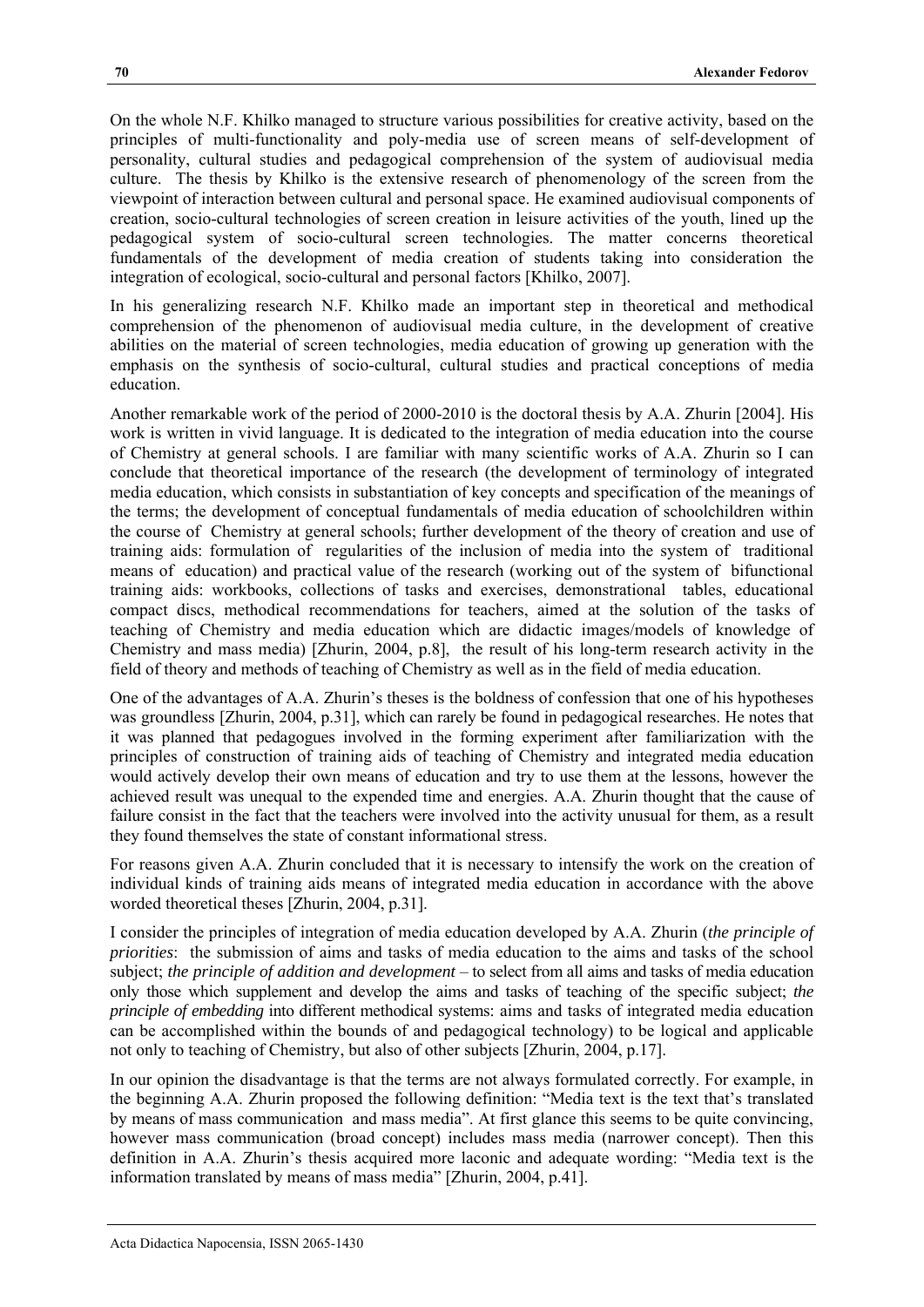I don't consider the paragraph concerning the conception of foreign media education to be well turned as well. Unfortunately it lacks the analysis of key/fundamental monographs, textbooks, school-books on media education of well-known foreign scientists and experts in media education (C.Bazalgette, C.Worsnop, B.Duncan, D.Considine, L.Masterman, J.Pungente, J.Potter, A.Silverblatt and others). Even when the author refers to the truly leading western media pedagogues – D.Buckingham and K.Tyner, he analyzes not their main works (monographs, school-books in media education), but small articles from the Internet…

Because of the narrowed spectrum of the analysis of western media educational experience A.A. Zhurin categorically concluded that in these media educational conceptions miss "the most important element of educational system, the means of education" [Zhurin, 2004, p.36].

I can't agree with this statement because in Canada, the UK, Australia and France great importance is attached to the means of education in the system of media education (for the past 10-15 years many textbooks, school-books, compact discs, video cassettes for media education, etc. were published there). For example in the USA in 1990s and in the beginning of XXI century the development and production of the means of media education (printed, computer and audiovisual) increased as a snowball. Their authors (D.Considine, A.Silverblatt, J.Potter, K.Tyner) worked out media educational conceptions and systems as well.

A.A. Zhurin also claimed that "scientific researches in the field of media education in Russia are limited by the three institutions: State Scientific Institution "Institute of Contents and Methods of Education of Russian Academy of Science" (the laboratory of technical means of education and media education), Scientific Research Institute of Artistic Education of Russian Academy of Education (the laboratory of screen arts) and Taganrog State Pedagogical Institute". But he forgot about the researches on media education in Voronezh State University conducted by S.N. Penzin, as well as monographs and school-books by N.F. Khilko from Omsk branch of State Institute of Cultural Studies, the works of professor O.A. Baranov form Tver State University, of S.M. Odintsova, N.A. Legotina and others from Kurgan State University, of professors G.A. Polichko (State Institute of Management), N.B. Kirillova (Ural State University), V.A. Monastyrsky (Tambov State University), A.P. Korochensky (Belgorod State University) and other Russian media pedagogues…

However in spite of the drawbacks the thesis by A.A. Zhurin [2004] is a bright example of contemporary research based on practical conception of media education which is traditional for Russian pedagogical science.

On the contrary, A.P. Korochensky in his doctoral thesis [2003] works out the brand new branch of media education connected with media critics.

In our opinion the research of A.P. Korochensky is a very structured work in which the most important phenomenon in the life of modern "informational society" is deeply analyzed for the first time in Russia – media criticism. This term which has become quite ordinary in the West is unusual for Russian readers. So realizing it A.P. Korochensky proves this term thoroughly. In the Western literature the term "media criticism" is used for scientific analysis of the activity of mass media in the academic works as well as for the "operative analysis" of actual problems of mass media, so the author concentrates on the second variant [Korochensky, 2003, pp.2-3].

Unfortunately great influence of mass media on social life paradoxically combines with the relative lack of development of Russian media criticism, whereas it is aimed at the analysis of relevant creative, professionally-ethical, legal, economical and technological aspects of media. A.P. Korochensky wrote: "Taking into consideration the unprecedented increase of social role of print and electronic press, the specifics of its functioning in contemporary conditions, media criticism must constantly keep various relations of mass media with the society and its institutions in the field of vision". In these relations print and electronic press can appear not only in the role of the supplier of actual social information, knowledge on the constantly developing environment, but also as the instrument of mental control over society, the means of ensuring feedback between citizens and the government. All this allows to determine the subject of media criticism *as actual multifold social functioning of mass media"* [Korochensky, 2003, p.15].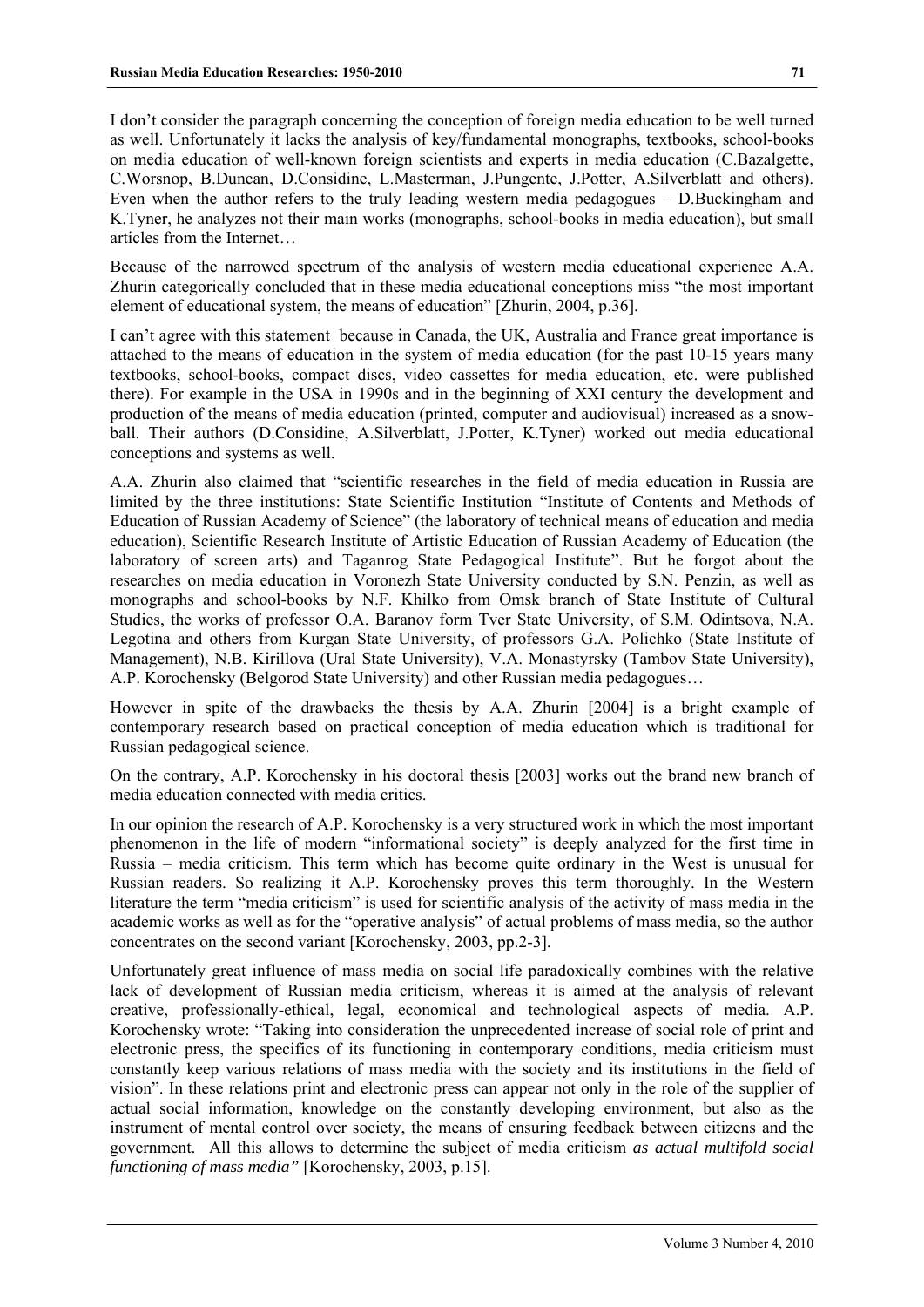Reasoning from this definition A.P. Korochensky clearly formulates the main tasks of media criticism: cognition of informational production; studies and changes in social perception of media contents and notions about outer world which are formed in the minds of media audience; influence on the public's attitude to media, forming of a definite social culture of studies and evaluation of mass media, the development of the spiritual world of man; assistance to the development and perfection of creative and professional culture of the creators of media texts; social environments of functioning of mass media, etc. The latter acquires special importance owing to the fact that Russian audience treat mass media with lesser and lesser confidence. In the middle of 1990s 70% of Russians trusted mass media, but nowadays it is twice lesser [Vartanova, 2002. p. 23].

The author also clearly singled out basic functions of media criticism (informational-communicative, cognitive, correction, social-organizational, enlightening, commercial) [Korochensky, 2003, pp.19- 25]. The author's viewpoint regarding the analysis of manipulative possibilities of media is also convincing. On the basis of the analysis of numerous sources A.P. Korochensky systematizes the most widespread manipulative elements of modern mass media: sketchiness, simplificationе; identity of logical and illogical; deformity of reflection; absence of neatly expressed criteria of distinguishing of superficial and deep-laid intercommunications; references to traditions, authority, precedent, normativity, divine will; syncretism of aesthetic-imaginative, ethic-regulative and cognitive elements of myths; claims to the solely correct out-of-historical explanation of the phenomena of reality and absolute correctness of practical actions, implied by this explanation; evaluating and orienting character of media texts; premeditation of creation, etc.

At that theoretical reasoning are always fortified by convincing examples which help to penetrate into the essence of this or that function of media criticism. For example, speaking about the role of media criticism in revelation of failure to mention in media texts, A.P. Korochensky marks the "white spots" which appear in print and electronic press regarding violations of professional ethics of journalists over and over again (publication of ordered materials, the turning of journalists into mouthpieces of politicians or businessmen, the use of "secret agents" which report "confidential information", etc.).

I can't but agree with the author's aspiration to emphasize maintenance of healthy psychological and moral climate in the society, especially in terms of demonstration of blood and violence on the screens. In spite of all the good intentions and promises Russian television still hasn't dared to exclude the endless documentary scenes of disfigured corpses, the films and serials with the scenes of brutal murders, tortures, fights, etc. from prime-times. Everything that is broadcasted after 10-11 pm in the Western countries is translated at daytime in Russia and is available for children. After all, their psyche hasn't developed yet, on the contrary, their emotional receptivity and aspiration for non-critical imitation, etc., are still high. It was said many times that broadcast of any film must be accompanied by the special rating sign that tells about the age to which age group the media texts is meant. In France or for example Canada such ratings are ordinary and normal, but in Russia the films rated "R" in the West (for adults only) are still broadcasted at any time without any warnings.

A.P. Korochensky is also right that thorough psychological, cultural studies and sociological analyses of media texts belonging to entertaining mass culture are needed (for example, TV shows like "Behind the Glass", "The Last Hero", "The Weak Unit", etc.) to reveal any built-in socially declining ideas, cultural and behavioral stereotypes. These shows consolidate in mass consciousness the ideas about fundamental impossibility of perfection of supposedly mean human nature, about the reducing of the motivation of all human actions to mere satisfaction of primary instincts, about social permissibility of the use of immoral methods (calumny, baiting, backstage scheming) for suppression and removal of those people who are on the way to success [Korochensky, 2003]. By the way, 5 years later another thesis was defended in Russia in which for the first time such media texts were used as media educational material [Grigorova, 2008].

I am media pedagogue with 30 years of seniority, and I think that the chapter in A.P. Korochensky's thesis, in which the connection between media education and media criticism is highlighted, is very important. Indeed, though UNESCO proclaimed media education to be the priority branch of educational process of the XXI century, as a rule Russian journalists don't hurry to establish contacts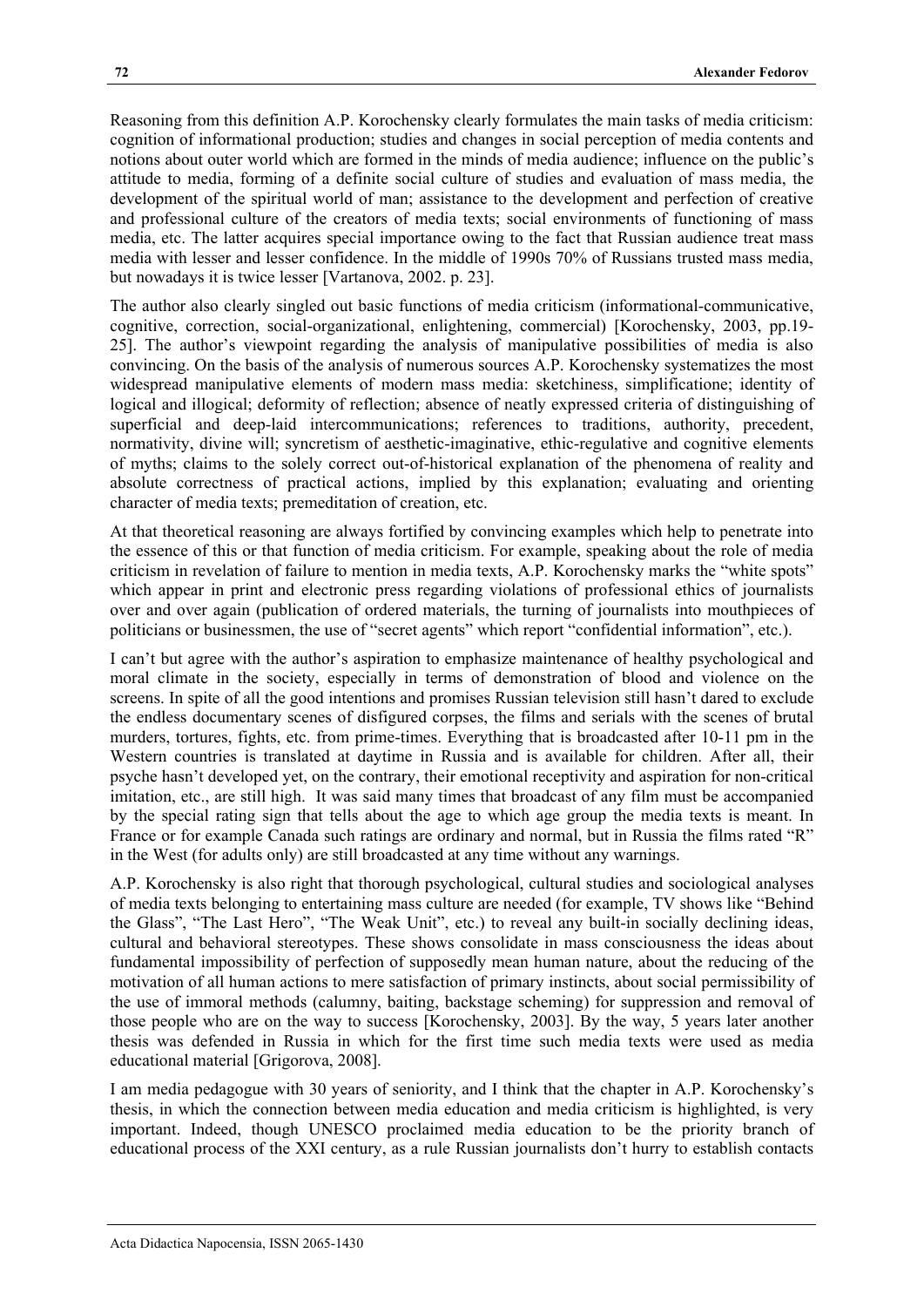In accordance with the recommendations of UNESCO A.P.Korochensky proposes to broaden the concept of media education as long-term social and enlightening activity aimed at not only schoolchildren and students, but also at the grown-up audience, i.e. to talk about the constant development of the culture of adequate perception of media messages (articles, radio/TV programs, films, websites, etc.) in society and about self-dependent evaluation of the work of mass media taking into consideration democratic and humane ideals and values.

Basically it is clear why the development of media criticism and media education didn't receive official support in the Soviet period. The government wanted mass audience (both adult and student) not to think about the aims and tasks of the creation of this of that (especially "state-significant") media text. The absence of media literate audience has always opened the broad space for manipulations in the press, on the TV/radio in the direction favorable for the government. Much water has flowed under the bridge since then, but the situation is almost the same… And here A.P. Korochensky reasonably notes that the participation of journalists in the propaganda of the ideas of media education in Russia is not sufficient nowadays though media criticism has great potential in terms of support of the efforts of educational and enlightening institutions in the development of media culture of the audience.

Again A.P. Korochensky is right: the're is point in broadening of participation of academic circles, scientists, different specialists (sociologists, psychologists, pedagogues and others), institutions of culture and education, public organizations and foundations with the object of the development of media literacy of citizenry, in the creation of organizational structures capable of accomplishing of the whole spectrum of tasks of media education in cooperation with media critics.

Indeed, media criticism and media education have much in common. After all one of the main tasks of media education is just to teach the audience not only to critically evaluate media texts of any kinds and genres, but also to understand the mechanisms of their creation and functioning in society. Moreover, British media pedagogues (C.Bazalgette, A.Hart and others) among the six key concepts of media education emphasize just "agencies" (meaning overall studies and the analysis of the way the structure which creates media messages works as well as the aims with which this or that media text is created, etc.), "language of media" (studies of the peculiarities of the language of media texts), "representation" (understanding how this of that "agency" represents reality in a media text) and "media audience" (the analysis of the typology of perception of the audience, its susceptibility to the influence on the part of the "agencies" etc.). In fact the same key concepts of media are studied by media criticism as well, at that it turns to both professional and vast audience. That's why it is important to establish firm ties between media criticism and media education.

In Russia there're many talented experts in media critics, however not all of them are able to make serious theoretical generalizations. Being familiar with the works of prominent foreign scientists in the field of media (M.McLuhan, D.McQuail, L.Masterman, A.Hart, K.Tyner, C.Worsnop and others), I can claim that the doctoral thesis of A.P. Korochensky is highly competitive with the best world's analogues. A.P. Korochensky integrates media education with journalism and not in the least worse than western masters analyzes the phenomenon of media criticism both on the level of theoretical generalizations and on the level of concrete materials.

Doctoral thesis of V. A. Vozchikov [2007] is also original in its approach. As a matter of fact for the first time the philosophical basis of media education was substantiated on such solid level. The author researches ontological meanings and aims of media education as the means of comprehension of media through overall understanding of media activity as the special type of cultural, educational and creative environment [Vozchikov, 2007, p.9].

V.A. Vozchikov wrote that "media culture is the dominating culture of informational society, existing in the activity of traditional and electronic mass media which recreate socio-cultural picture of the world with the help of verbal, audio and visual images; the culture-universe which includes functional variety of mass, public, elitist cultures and their modification, ontologically accelerated in human vital activity; the culture - meta-message about world outlook of mankind at a certain stage of its existence"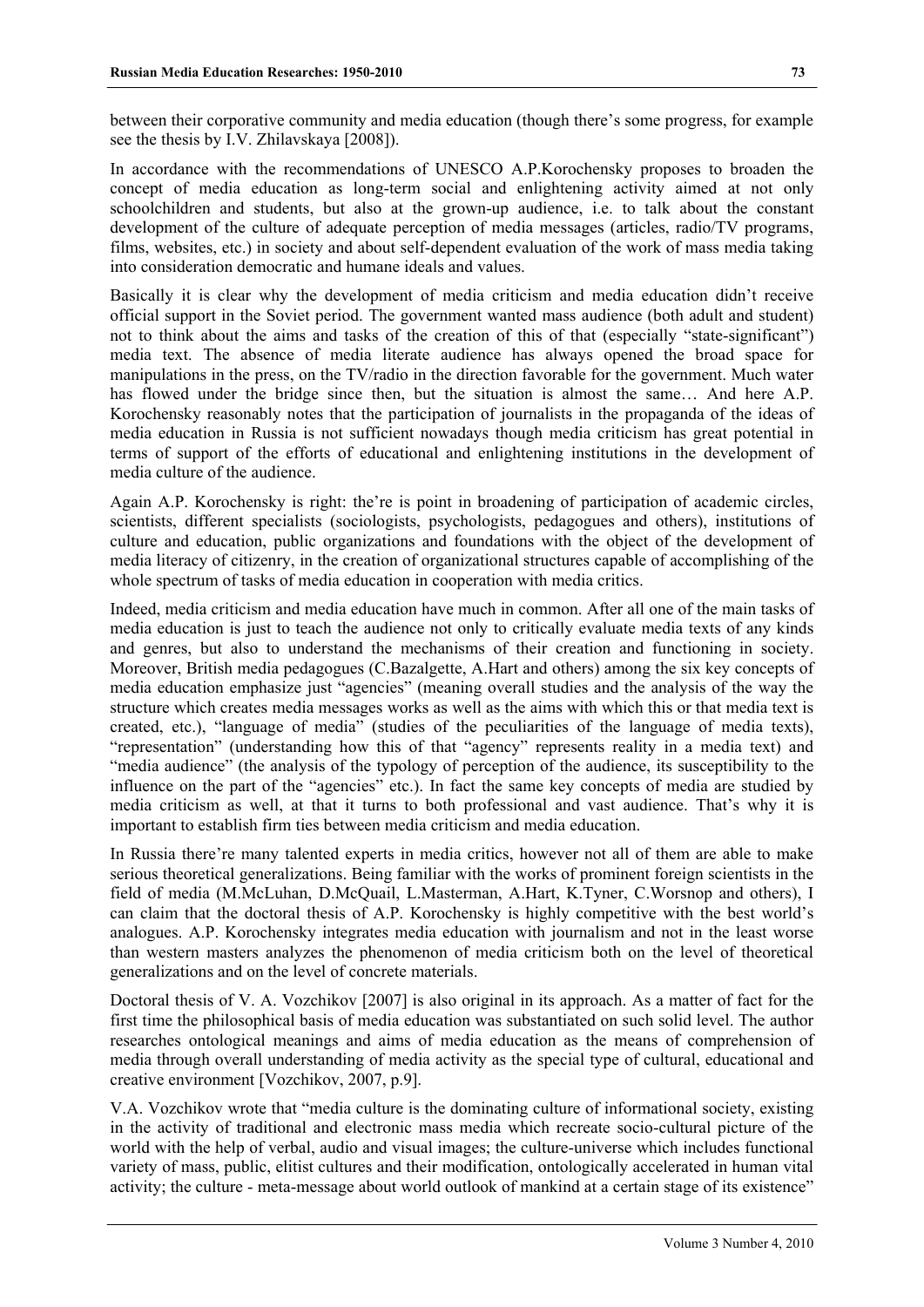[Vozchikov, 2007, p.17]. He gives the detailed and thorough description to this phenomenon, in many respects expanding and deepening the previously proposed definitions of other researchers.

Doctoral thesis of N.B. Kirillova [2005] is written in a similar key with the orientation on cultural studies theory of media education. In this work she speaks about the role of "media culture as the intermediary between government and society, between society and personality, as the integrator of the new media environment" [Kirillova, 2005, p.5]. At that she gives the detailed analysis of functions and models of media culture [Kirillova, 2005, pp.12-15], legal bases of media managementа [Kirillova, 2005, p.28-30] and the problems of media education as the factor of socialization of personality [Kirillova, 2005, p.39-43].

As a result N.B. Kirillova comes to the well-grounded conclusion that "one of the important branches of media education as the basis of the formation of informational society can become the introduction in the leading state universities, teacher-training institutions, institutes of culture, of the new specialization "Medialogy" which will allow to unite such subjects as "History and theory of media culture", "Theory and practice of journalism", "Intercultural communications", "Media education", "Fundamentals of media criticism", "Media management" and others. Such complex training will let the graduates to enter the info sphere as full-fledged specialist of the XXI century: theorists and pedagogues, managers and sociologists, methodologist of cultural and leisure centers and expertsanalysts on the problems of mass media" [Kirillova, 2005, p.43].

I mentioned above that the significant part of theses, successfully defended in the first decade of the XXI century, was dedicated to media education of university students [Zmanovskaya, 2004; Ivanova, 2004; Konovalova, 2004; Legotina, 2004, Ryzhikh, 2006, Stobnikova, 2005; Chicherina, 2008 and others]. Thus in their theses N.V. Zmanovskaya and N.A. Legotina worked out and approved the indexes and the levels of the development of media education / media literacy and the readiness the future teacher to realize the process of media education [Zmanovskaya, 2004; Legotina, 2004], the models of organization of the process of media education of humanitarian institutions of higher education [Znamovskaya, 2004; Legotina, 2004]. Similar indexes and models of education concerning the audience of the future librarians were worked out by O.P. Kutkina [Kutkina, 2006].

Of course the researchers of media education couldn't pass the accumulated problems by. In particular, E.I. Khudoleeva [2006] worked out rather detailed classification of typical problems (social and political, administrative, organizational, didactical, corporative, professional, social, personal), which encounter the development of media education in Russia (Table 11).

| Subject of<br>media<br>education |              | <b>Problems</b>                                                                                                                                                                                                  |
|----------------------------------|--------------|------------------------------------------------------------------------------------------------------------------------------------------------------------------------------------------------------------------|
|                                  | Personal     | - inner psychological problems, fear of new equipment and technologies;<br>- unwillingness to make efforts and study the possibilities of the use of new equipment in one's<br>professional activity;            |
|                                  | Social       | - insufficiently high level of informational development of society;<br>- inaccessibility of electronic informational means for many orders;<br>- technical impossibility for everybody to get remote education; |
| Pedagogue                        | Professional | lack of media competence of teachers;<br>unwillingness and impossibility for experienced teachers to do professional studies;                                                                                    |

**Table 11.** Pedagogical problems of media education in Russia [Khudoleeva, 2006, p.19].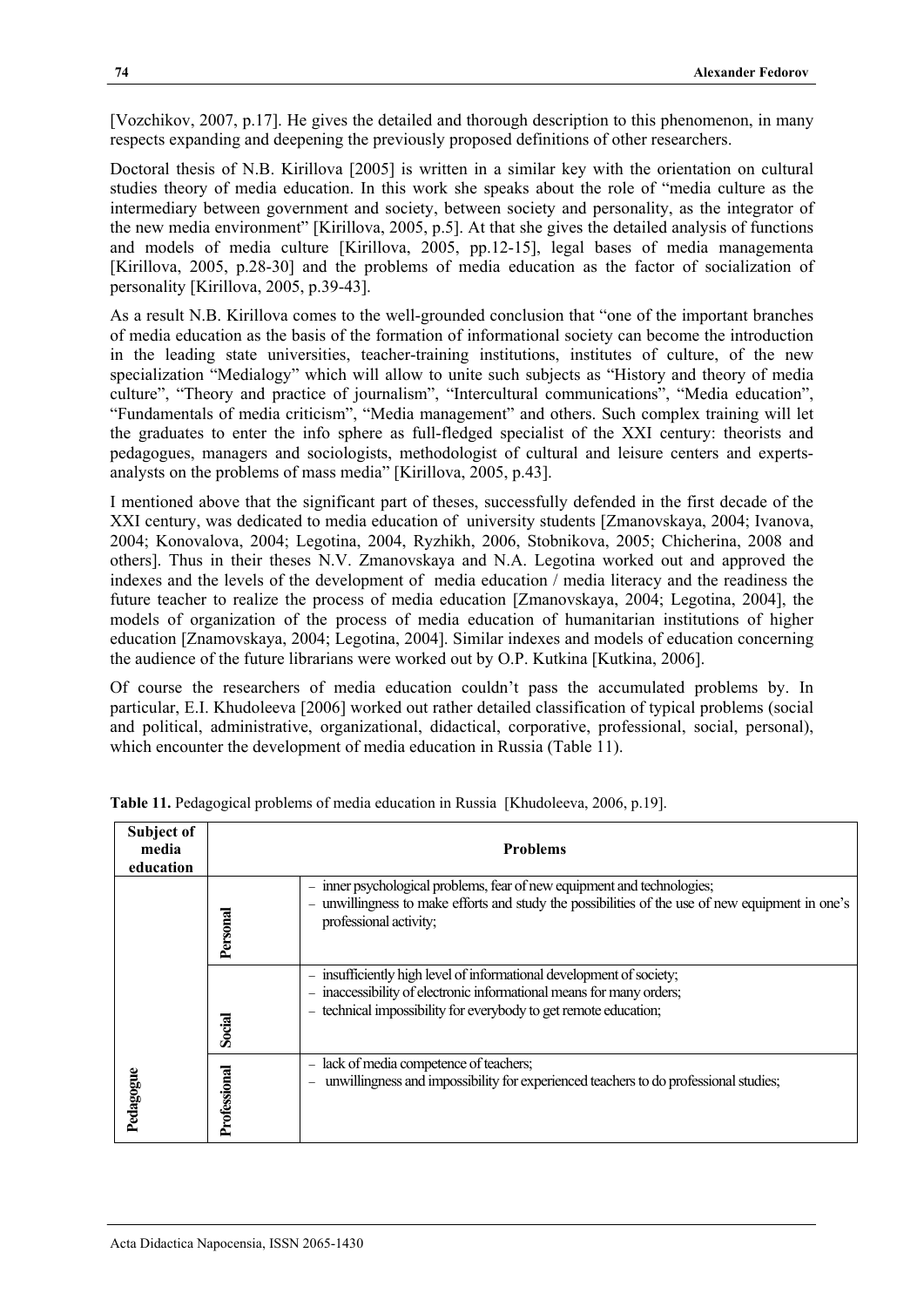|                             | Corporative                         | the problem of the development of electronic and educational space of educational institutions;<br>insufficient use of remote forms in education;<br>lack of exchange of experience in terms of the development of new technologies through the<br>system of raising the level of one's skill, and seminars;                                                           |
|-----------------------------|-------------------------------------|------------------------------------------------------------------------------------------------------------------------------------------------------------------------------------------------------------------------------------------------------------------------------------------------------------------------------------------------------------------------|
| Educational<br>institutions | and<br>organizational<br>Didactical | absence of modern computer equipment in most educational institutions;<br>absence of free access to computer equipment for teachers and students;<br>absence of qualified media pedagogues;<br>small number of didactical materials and recommendations for lessons with the use of media;<br>absence of motivation of teachers and students;                          |
|                             | and<br>political<br>Social          | the concept "media education" is unknown for vast pedagogical community;<br>absence of public opinion concerning the importance of media education as the component of<br>education;                                                                                                                                                                                   |
| Society                     | Managerial                          | absence of the official state inquiries for preparation of media pedagogues;<br>media education is not a compulsory subject;<br>absence of the specialization "Media education";<br>absence of purposeful and systematic state coordination of the development of theory and<br>methods of media education;<br>the "super-task" of media education is not defined yet. |

I think that on the whole Table 11 rightly reflects the main problems which media education in Russia faces in the beginning of the XXI century, though individual wordings (they are marked with asterisks), in my opinion, could have been formulated in less categorical way. For instance, instead of the word "absence" (of media pedagogues, motivation, etc.) such words as "lack of" could have been used… Besides, most problems mentioned by E.I. Khudoleeva are peculiar to the contemporary educational process in Russia in general.

## **Russian scientific researches on media education: perspective tendencies for the future**

I try to define the most perspective tendencies (incl. theoretical models, conceptions) in Russian researches on media education, to reveal the directions of further development of such researches in the context of correlation with foreign analogues.

Our analysis allows us to assume that in foreseeable future socio-cultural and cultural studies models and corresponding aims and tasks will prevail in Russian media education. With the predominance of the orientation to the synthesis of media material in conditions of schools and institutes of higher education I can expect the broadening of such research bases as pre-school institutions, institutions of specialized secondary education, libraries and media libraries. One may also forecast the appearance of such theses on media education (incl. the remote one) of the adult audience. There's no doubt that the tendency of drawing together of the topics of the researches on media education literacy, media criticism and journalism will continue to increase.

Due to expanding access to electronic media and archives, intensification of scientific exchanges with foreign countries, the spectrum of philosophical basis, methods of media education will most likely broaden. At the same time it is likely that the changes of the balance in the spectrum of specializations on which the researches are conducted will occur due to the appearance of works on media educational methods.

On the whole our forecast concerning the intensity of the development of researches on media education in Russia is quite favorable: there're good reasons to assume that the number of researches connected with the problems of media education, media competence, media literacy will continue to increase in number mainly owing to regional scientific collectives.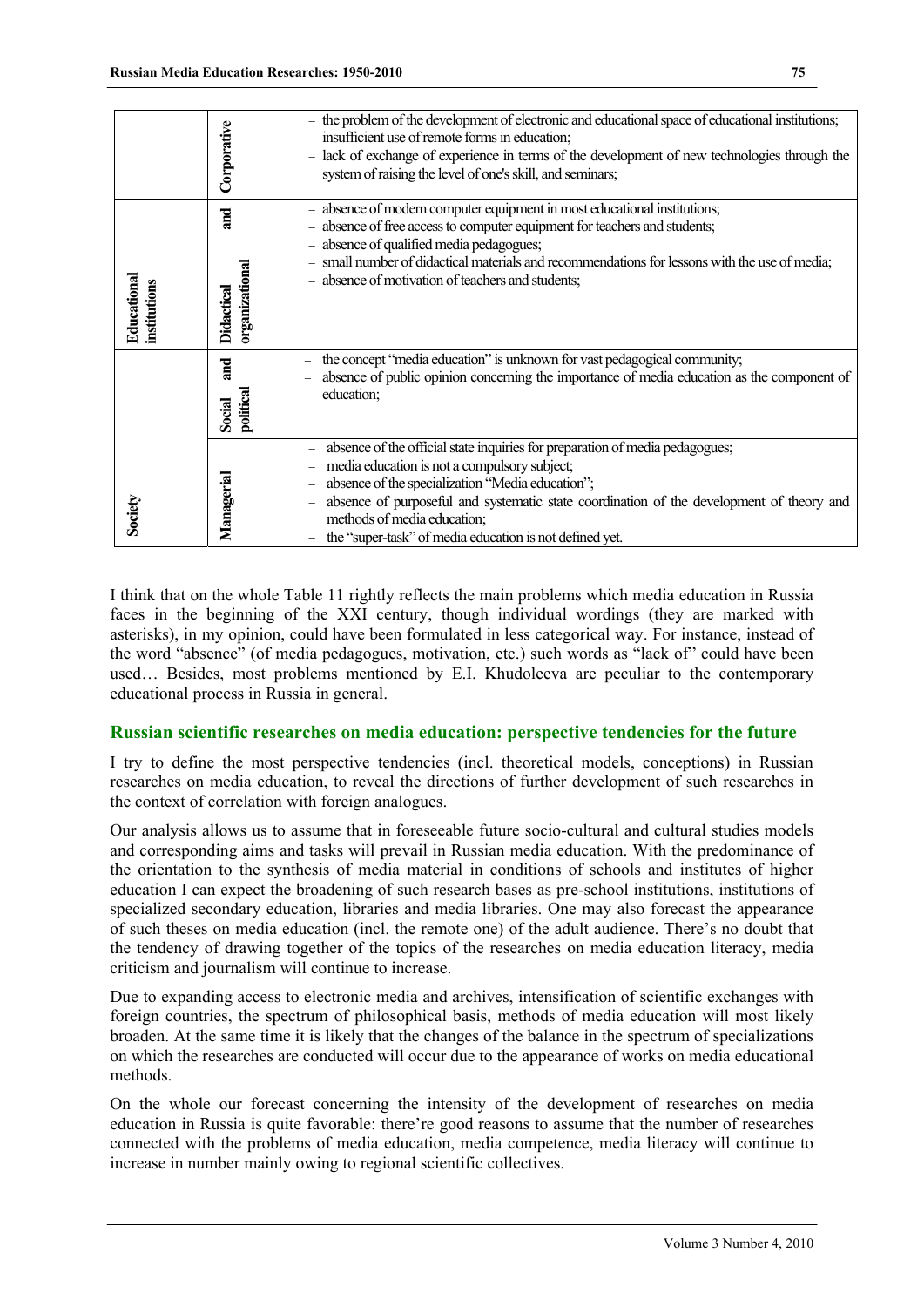#### **References**

- [1] Bozhkov Y. (1983). *Amateur film art activities as a pedagogical problem.* Ph.D. thesis. Moscow.
- [2] Bukharkina M. (1994). *Computer telecommunications in teaching foreign languages.* Ph.D. thesis. Moscow.
- [3] Fedorov A. (2005a). Media Education and Media Literacy in the Societies of Knowledge. In: *UNESCO Between the Stages of International Summit on Informational Society.* Moscow: Institute of Development of Informational Society, p. 329-339.
- [4] Fedorov A. (2005b). Teachers' Attitude to the Problem of Students' Media Education. In: Bykhovskaya, M. (Ed.). *Education in the Space of Culture.* No. 2. Moscow: Russian Institute of Culturology, p. 259-277.
- [5] Fedorov, A. (2003). Media Education and Media Literacy: Experts' Opinions. In: *MENTOR. A Media Education Curriculum for Teachers in the Mediterranean*. Paris: UNESCO.
- [6] Fedorov, A. *Development of the Media Competence and Critical Thinking of Pedagogical University's Students.* Moscow: IPOS UNESCO IFAP (Russia), 2007, 616 p.
- [7] Fominova M. (2001). *Media education in the context of teaching world artistic culture in secondary schools.* Ph.D. thesis. Moscow.
- [8] Gura V. (1994). *Cultural studies approach as theoretical and methodical basis for humanization of informational technologies of education.* Ph.D. thesis. Rostov-on-Don.
- [9] Ivanova L. (1999). *Forming of media communicative literacy of teenage schoolchildren by means of video (on the material of the lessons of French).* Ph.D. thesis. Moscow.
- [10]Ivanova S. (1978). *The development of full-fledged perception of cinematography by junior teenagers.* Ph.D. thesis. Moscow.
- [11]Khilko N. (2007). *Pedagogical basis of audiovisual creation in socio-cultural sphere.* Ed.D. thesis. Moscow.
- [12]Khudoleeva E. (2006). *Contemporary pedagogical problems of media education in Germany and Russia (the end of the XX – the beginning of the XXI centuries).* Ph.D. thesis. Vladivostok.
- [13]Kirillova N. (2005). *Media culture as the integrator of the environment of social modernization.* Ph.D. thesis. Moscow.
- [14]Korochensky A. (2003). *Media criticism in theory and practice of journalism*. Ph.D. thesis St. Petersburg.
- [15]Kutkina O. (2006). *Pedagogical conditions of forming of media competence of future librarians and specialists in information.* Ph.D. thesis. Barnaul.
- [16]Levshina I. (1975). *Development of schoolchildren by means of feature films.* Ph.D. thesis. Moscow.
- [17]Malobitskaya Z. (1979). *Cinematography as the means of moral and aesthetic development of senior pupils.* Ph.D. thesis. Irkutsk.
- [18]Polevoy V. (1975). *Research of the effectiveness of the use of educational films to stir up cognitive activity.* Ph.D. thesis. Moscow.
- [19]Russian pedagogical encyclopedia (1993). Moscow, p.555.
- [20]Usov Y. (1989). *Film education as means of aesthetic and artistic development of schoolchildren*. Ed.D. thesis.. Moscow.
- [21]Vartanova E. (2002). Contemporary Media Structure. In: *Mass media in Post-soviet Russia.* Moscow, 2002. p. 23.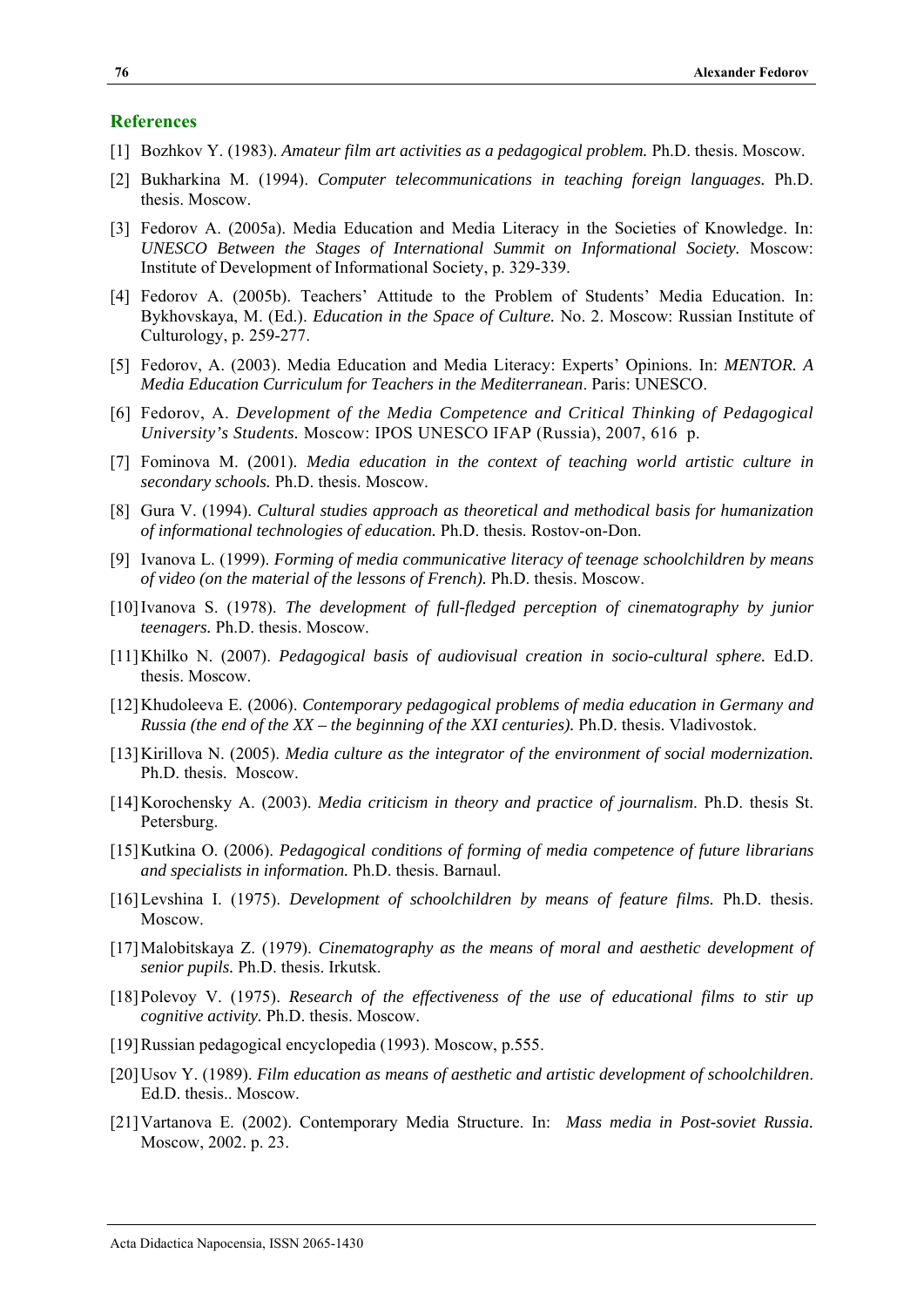- [22]Vozchikov V. (2007). *Philosophy of education and media culture of informational society.* Ph.D. thesis. St. Petersburg.
- [23]Zhurin A. (2004). *Integration of media education into the course of chemistry in secondary schools.* Ed.D. thesis. Мoscow.

#### **Aknowledgement**

This article was written with the financial support of the special Federal program "Scientific and pedagogical manpower of innovation Russia" for 2009-2013 years within the bounds of the activity "The conducting of scientific research by the collectives of Scientific-Education Centers in the field of psychology and education"; project "The analysis of the effectiveness of the Russian Media Education Centers in comparison with the leading foreign centers". Head of the project is Prof. Dr. Alexander Fedorov.

#### **Author**

**Alexander Fedorov**, Taganrov Stater Pedagogical Institute, Taganrov (Russia), e-mail: 1954alex(at)mail.ru

#### **Appendix 1**

*The list of theses on media education of Russian authors* 

**The theses of 1950-1959:** 

**Chirkova K.V.** (1955). Screen aids as one of the visual aids at the lessons of history in V-VIII forms in secondary schools. Ph.D. thesis. Leningrad.

**Gromov A.P.** (1958). The use of films and slides at the lessons of mathematics in secondary schools. Ph.D. thesis. Moscow.

**Kaschenko B.P.** (1951). Educational films in contemporary 7-year schools. Ph.D. thesis. Moscow.

**Koldunov Y.I.** (1955). School newspapers as means of development of pupils in secondary schools. Ph.D. thesis. Moscow.

**Menshikh E.A.** (1952). The use of cinema in teaching physics. Ph.D. thesis. Moscow.

**Sycheva E.M.** (1955). Educational films as means of education in secondary schools. Ph.D. thesis. Moscow.

**The theses of 1960-1969:** 

**Alekseeva M.I.** (1968). Magazines for children in soviet Russia in 1920s as the type of edition. Ph.D. theses. Moscow.

**Archangelsky S.I.** (1963). Elements of theory, technology and methods of application of educational films in secondary and the higher school. Ed.D. thesis. Moscow.

**Baranov O.A.** (1968). School film clubs and their role in film education of senior pupils. Ph.D. thesis. Moscow.

**Cherepinsky S.I.** (1968). Didactical problems of the use of cinema in educational process in secondary schools (1917-1967). Ph.D. thesis. Voronezh.

**Karasik A.S.** (1966). Artistic and pedagogical analysis of films with pupils of 5-6 forms. Ph.D. thesis. Moscow.

**Kolesova L.N.** (1966). Pioneer magazines in history of soviet literature for children in 1920s. Ph.D. thesis. Petrozavodsk.

**Kraav V.H.** (1969). Educational film as the source of cognition. Ph.D. thesis. Moscow.

**Penzin S.N.** (1967). Some problems of theory and practice of film art television propaganda. Ph.D. thesis. Moscow.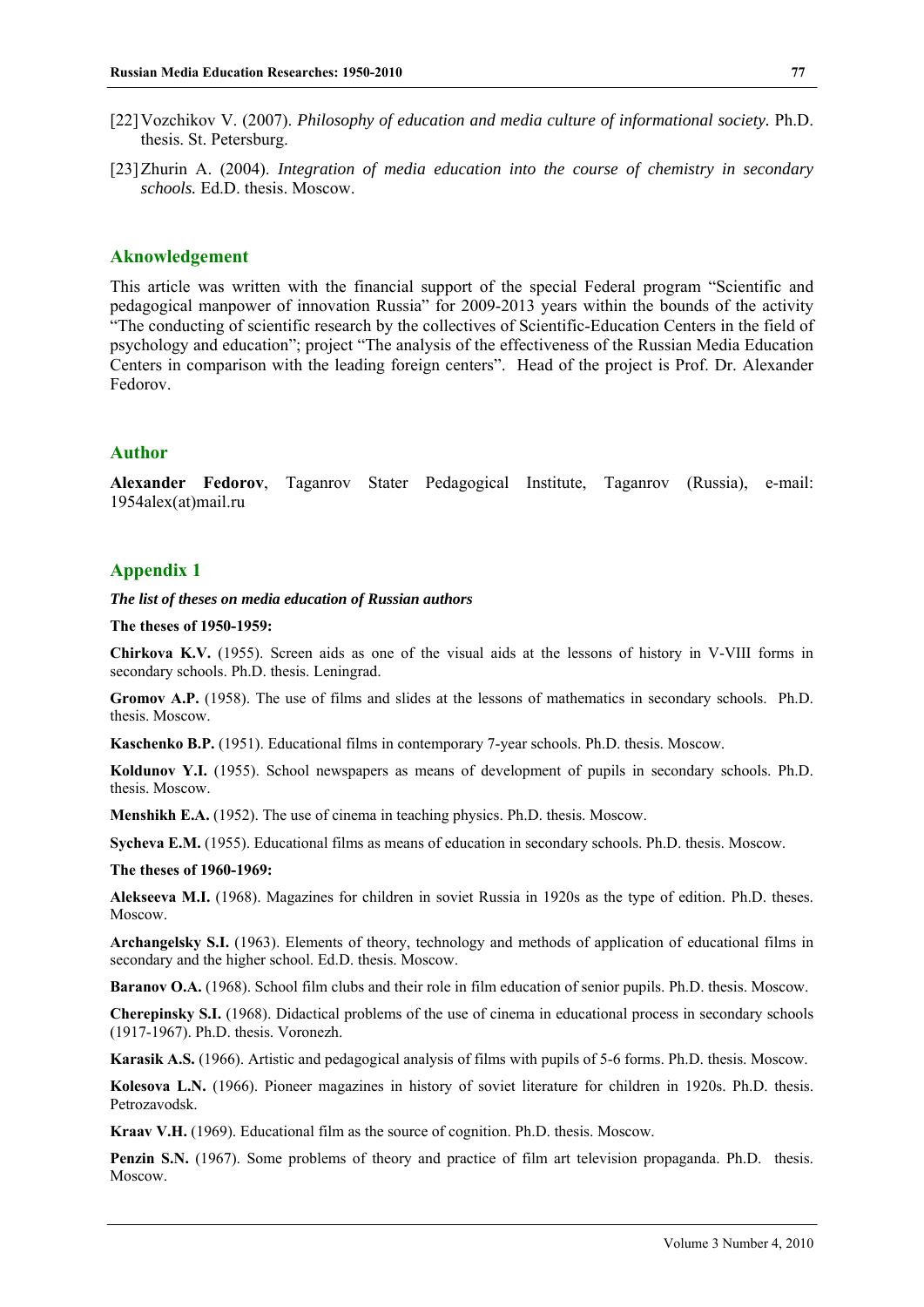**Porotskaya T.I.** (1968). Peculiarities of the use of educational film in the process of students' education of auxiliary schools. Ph.D. thesis. Moscow.

**Pressman L.P.** (1963). The use of cinema and television as means of development of pupils' speech at the lessons of literature and Russian language. Ph.D. thesis. Moscow.

**Rabinovich R.G.** (1966). Cinematography in artistic education of senior pupils. Ph.D. thesis. Moscow.

**Rabinovich Y.M.** (1966). Interaction of literature and cinema in aesthetic education of senior pupils. Ph.D. thesis. Moscow.

**Sapyorov V.I.** (1969). The use of radio broadcasting in development of students. Ph.D. thesis. Moscow.

**Shakhmaev N.M.** (1967). Didactical problems of the use technical means in educational process in secondary schools: Ed.D. thesis. Moscow.

**Vakhemetsa A.** (1966). On aesthetic and educational impact of film arts. Ph.D. thesis. Moscow.

**The theses of 1970-1979:** 

**Bogatiryova Y.N.** (1972). From the history of the creation of pioneer's newspapers (1922-1928). Ph.D. thesis. Leningrad.

**Feyginov S.R.** (1977). Pedagogical fundamentals of interaction of television and school in development of teenagers. Ph.D. thesis. Moscow.

Goncharova N.V. (1970). Forming of evaluative attitude to feature films of pupils of 5-6 forms. Ph.D. thesis. Irkutsk.

**Goryunova N.L.** (1978). Educational films: the functions, the contents and the form. Ph.D. thesis. Moscow.

**Ivanova S.M.** (1978). The development of full-fledged perception of cinematography by junior teenagers: Ph.D. thesis. Moscow.

**Ivanova-Tsiganova V.I.** (1971). Peculiarities of educational films at the lessons of foreign languages as the sources of information and their use in teaching of spoken language in language institutes of higher education: Ph.D. thesis. Moscow.

**Ksenofontov V.V.** (1976). Television as the means of development of schoolchildren. Ph.D. thesis. Moscow.

**Labkovskaya G.S.** (1976). Forming of moral ideals of senior pupils by means of cinematography. Ph.D. thesis. Moscow.

**Levshina I.S.** (1975). Development of schoolchildren by means of feature films. Ph.D. thesis. Moscow.

**Malobitskaya Z.S.** (1979). Cinematography as the means of moral and aesthetic development of senior pupils. Ph.D. thesis. Irkutsk.

**Medvedev N.I.**. (1978). The use of screen technical instruments in educational process at schools for deaf children: Ph.D. thesis. Moscow.

**Monastirsky V.A.** (1979). Artistic education of senior pupils by means of television in out-of-school activities: Ph.D. thesis. Moscow.

**Omarov M.I.** (1972). Didactical fundamentals of the use of educational films at the initial stage of teaching of a foreign language. Ph.D. thesis. Moscow.

**Paramonova K.K.** (1973). The problems of children's films. Ph.D. thesis. Moscow.

**Polevoi V.L.** (1975). Research of the effectiveness of the use of educational films to stir up cognitive activity. Ph.D. thesis. Moscow.

**Shavtsov M.V.** (1971). Polytechnical orientation of educational films and methods of its realization when studying natural sciences. Ph.D. thesis. Moscow.

**Sokolova S.V.** (1971). The development of the elements of aesthetic perception (on the material of cinematography). Ph.D. thesis. Moscow.

**Stepanov A.A.** (1973). Psychological fundamentals of the use of television in education. Ph.D. thesis. Leningrad.

**Tikhomirova K.M.** (1970). The conditions of the effective use of slide films in educational process in secondary schools (by the example of the humanities). Ph.D. thesis. Moscow.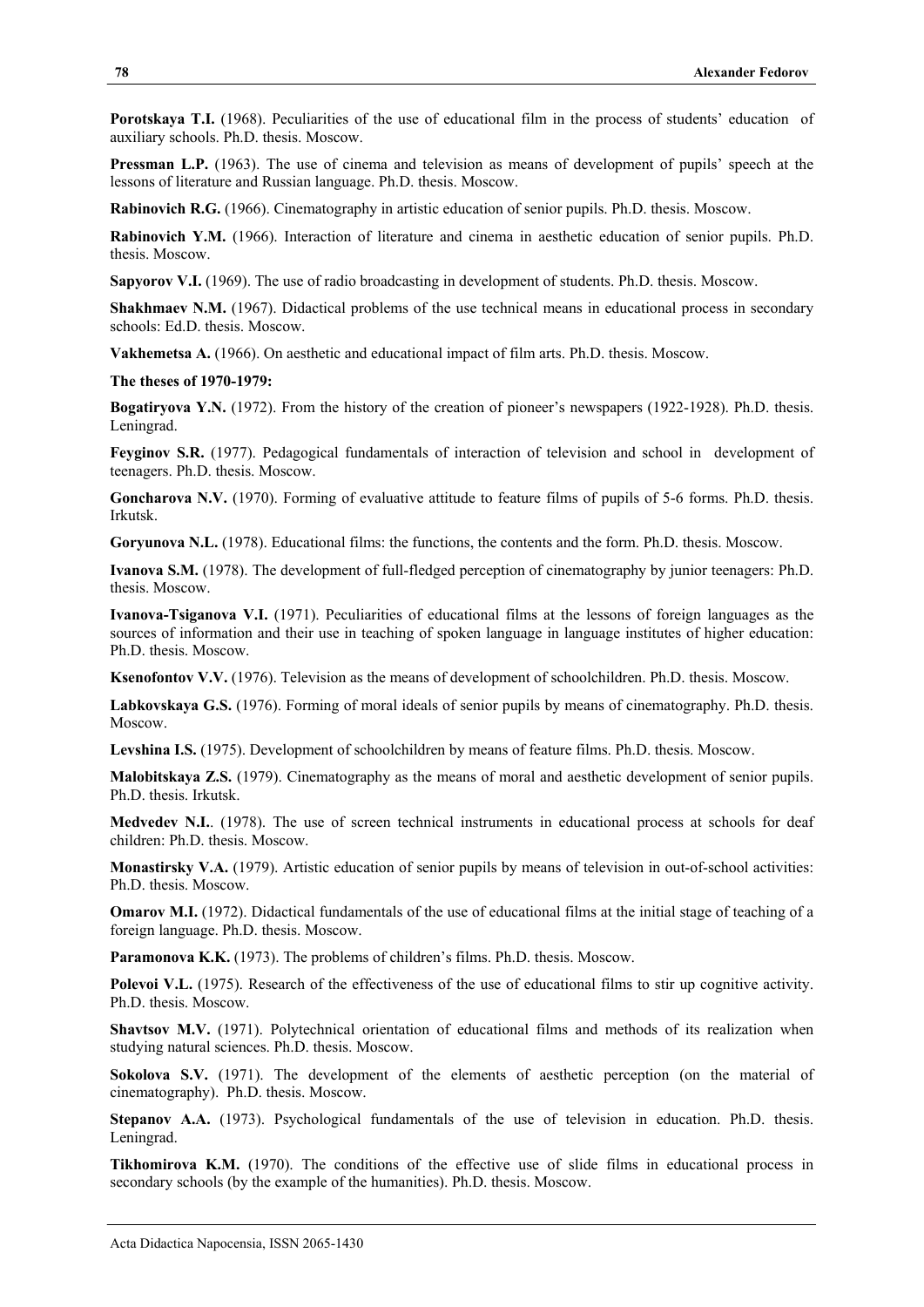**Troitskaya L.D.** (1979). Aesthetic development of senior pupils in country schools (on the material of complex use of literature and television). Ph.D. thesis. Moscow.

**Usov Y.N.** (1974). The analysis of films in aesthetic education of senior pupils. Ph.D. thesis. Moscow.

**Zvolinskaya N.N.** (1970). The conditions of effective use and radio and sound recording at the lessons of literature. Ph.D. thesis. Moscow.

#### **The theses of 1980-1989:**

**Andreeva I.V.** (1982). Cinematography as the means of increasing the pedagogical effectiveness of educational films. Ph.D. thesis. Moscow.

**Barmasheva T.M.** (1981). Pedagogical interpretation of mass information as the condition of perfection of professional activity of young teachers. Ph.D. thesis. Leningrad.

**Bozhkov Y.I.** (1983). Amateur film art activities as a pedagogical problem. Ph.D. thesis. Moscow.

**Bulavko V.I.** (1982). Screen means of education at the lessons of fine arts in secondary schools. Ph.D. thesis. Moscow.

**Cherkashin E.A.** (1989). Popular science films about art as means of the development of artistic interests of senior pupils. Ph.D. thesis. Moscow.

**Fedorov A.V.** (1986). Critical analysis of foreign films in the work with senior pupils. Ph.D. thesis. Moscow.

**Genkin P.D.** (1985). The development of the interest in amateur film art in the process of educational activities of amateur film studios. Ph.D. thesis. Leningrad.

Gutova N.V. (1987). The use of cinema as the complex means of development of junior pupils. Ph.D. thesis. Moscow.

**Iordanova L.V.** (1980). Methods of application of educational films at chemistry lessons. Ph.D. thesis. Moscow.

**Kholmov M.I.** (1985). Formation of soviet journalism for children. Ph.D. thesis. Leningrad.

**Kirillova N.B.** (1983). Social and aesthetic effectiveness of cinematography as a factor of development of the youth. Ph.D. thesis. Moscow.

**Kozlov F.M.** (1987). Realization of educational potential of cinema by means of cultural and educational work with students. Ph.D. thesis. Leningrad.

**Kudina I.Y.** (1989). Slide films as the means of the development of communicative skills at literature lessons in the upper school. Ph.D. thesis. Moscow.

**Kuznetsov V.M.** (1982). Didactical fundamentals of educational television in institutes of higher education: Ed.D. thesis. Moscow.

**Labunskaya N.A.** (1982). Screen education in the system of problematic studies: Ph.D. thesis. Leningrad.

**Odintsova S.M.** (1981). Film analysis as one of the factors of perfection of vocational training of studentsphilologists in pedagogical institutes. Ph.D. thesis. Moscow.

**Ogorodnikov Y.A.** (1981). Nature and functions of the aesthetic component in educational films. Ph.Dr. thesis. Moscow.

**Polichko G.A.** (1987). Inter-subject connections between the course of literature and the elective film course as the means of aesthetical development of senior pupils. Ph.D. thesis. Moscow, 1987.

**Poltorak L.D.** (1980). Study of literary works taking into consideration film experience of senior students: Ph.D. thesis. Leningrad.

**Pressman L.P.** (1981). Pedagogical basis of the creation and use of screen and audio means of education in secondary schools. Ed.D. thesis. Moscow.

**Privalova N.K.** (1981). Research of the influence of compositional peculiarities of an educational film on its pedagogical effectiveness (by the example of the films on the humanities for 5-10 forms in secondary schools). Ph.D. thesis. Moscow.

**Rudenko I.A.** (1986). Radio broadcasting for children and youth (making of, development, problems of functioning). Ph.D. thesis. Мoscow.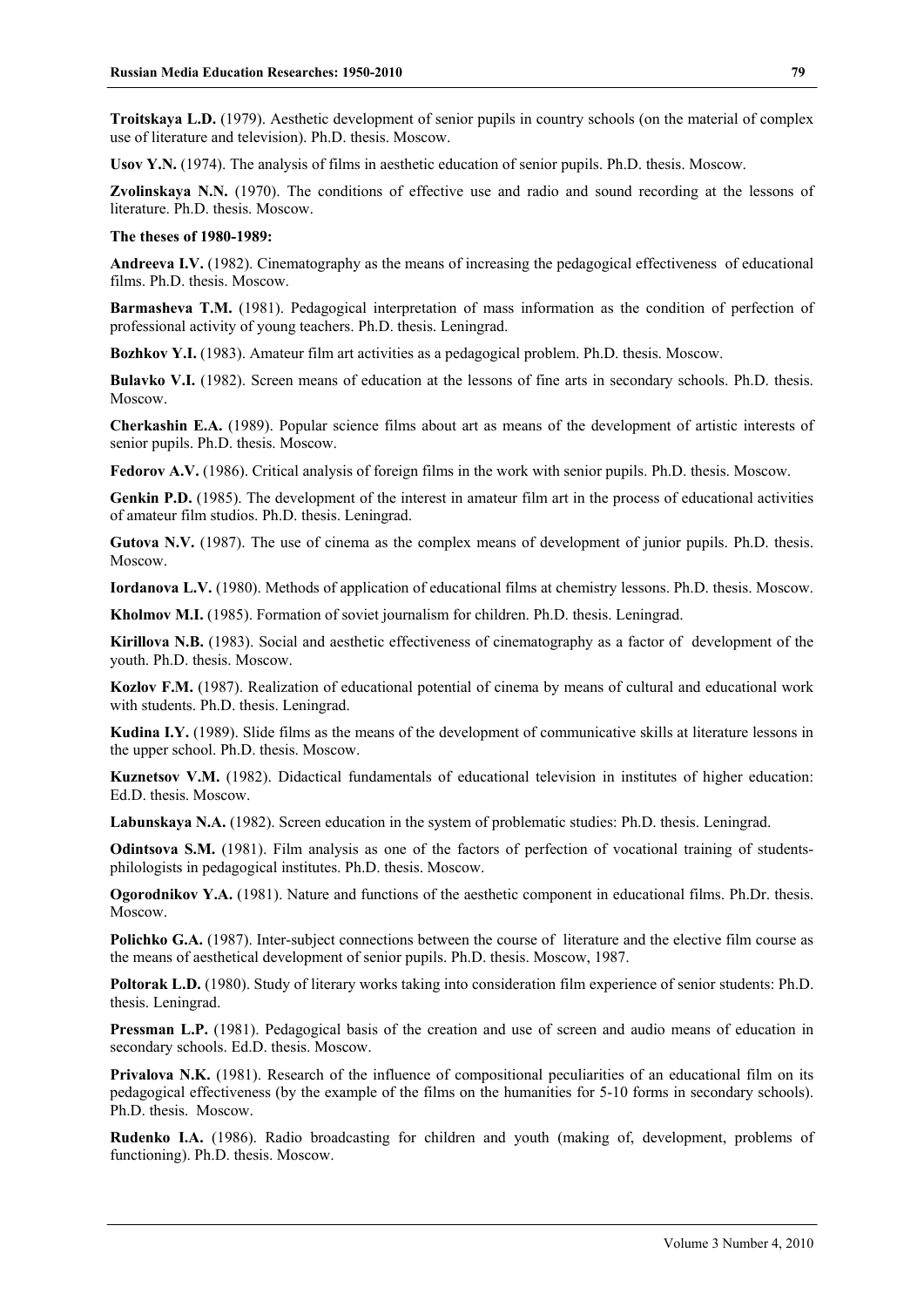**Saidashev A.Z.** (1985). Activation of cognitive activity of students at problem studies by means of cinema and demonstrational experiment: Ph.D. thesis. Kazan.

**Serezhenkova L.N.** (1982). Teaching foreign students speech intercourse by means of feature films (advanced level of education). Ph.D. thesis. Moscow.

**Shakheeva Ch.A.** (1983). Social and psychological aspects of the influence of modern cinema on values of the youth. Ph.D. thesis. Leningrad.

**Sharikov A.V.** (1989). Age-specific peculiarities of television orientations of schoolchildren. Ph.D. thesis. Moscow.

**Shein S.A.** (1982). Psychological peculiarities of senior students' attitude to film characters. Ph.D. thesis. Moscow.

**Trofimova L.N.** (1985). The use of videotape recording in out-of-school pedagogical work (in school technical center). Ph.D. thesis. Moscow.

**Tumalyova E.A.** (1982). Popular science films and TV programs as means of complex accomplishing of the tasks of teaching physics. Ph.D. thesis. Leningrad.

**Usov Y.N.** (1989). Film education as means of aesthetic and artistic development of schoolchildren: Ed.D. thesis.. Moscow.

**Usova G.A.** (1981). Radio broadcasting and television as factors of the development of values of teenagers. Ph.D. thesis. Moscow.

**Vlaskina G.Y.** (1985). Aesthetic development of senior pupils by means of television and radio. Ph.D. thesis. Moscow.

**Yakovleva N.N.** (1989). Forming of aesthetic evaluations of teenagers by means of cinematography. Ph.D. thesis. Minsk.

**Yanelyauskas E.A.** (1983). The development of social and artistic activity of personality in the process of amateur film art activities: Ph.D. thesis. Leningrad, 1983.

**The theses of 1990-1999:** 

**Bondarenko E.A.** (1997). The system of audiovisual education in forms 5-9 of secondary schools: Ph.D. thesis. Moscow.

**Breytman A.S.** (1997). Fundamentals of cinematography in the course of world artistic culture. Ph.D. thesis. St. Petersburg.

**Bukharkina M.Y.** (1994). Computer telecommunications in teaching foreign languages. Ph.D. thesis. Moscow.

**Evtushenko G.M.** (1991). Film education in schools in contemporary conditions as the problem of film studies. Ph.D. thesis. Moscow.

**Fedorov A.V.** (1993). The system of preparation of students of pedagogical universities for aesthetic development of schoolchildren on the material of screen arts (cinema, television, video). Ed.D. thesis. Moscow.

**Gavrichenkov A.N.** (1997). Creation and the use of educational video recording for raising the level of teachers' skill. Ph.D. thesis. Moscow.

**Gura V.V.** (1994). Cultural studies approach as theoretical and methodical basis for humanization of informational technologies of education. Ph.D. thesis. Rostov-on-Don.

**Ivanova L.A.** (1999). Forming of media communicative literacy of teenage schoolchildren by means of video (on the material of the lessons of French). Ph.D. thesis. Moscow.

**Karpova N.K.** (1996). Theoretical fundamentals of the synthesis of arts as the means of cognition and modeling of personality in conditions of informational technologies. Ed.D. thesis. Rostov-on-Don.

**Khilko N.F.** (1999). The development of the abilities of photo creation of teenagers and the youth in the process of amateur art activities. Ph.D. thesis. Moscow.

**Klemeshova N.V.** (1999). Multimedia as didactical means in the university. Ph.D. thesis. Kaliningrad.

**Kulikova E.A.** (1999). The development of schoolchildren's abilities by means of interactive technologies (computer games). Ph.D. thesis. St. Petersburg.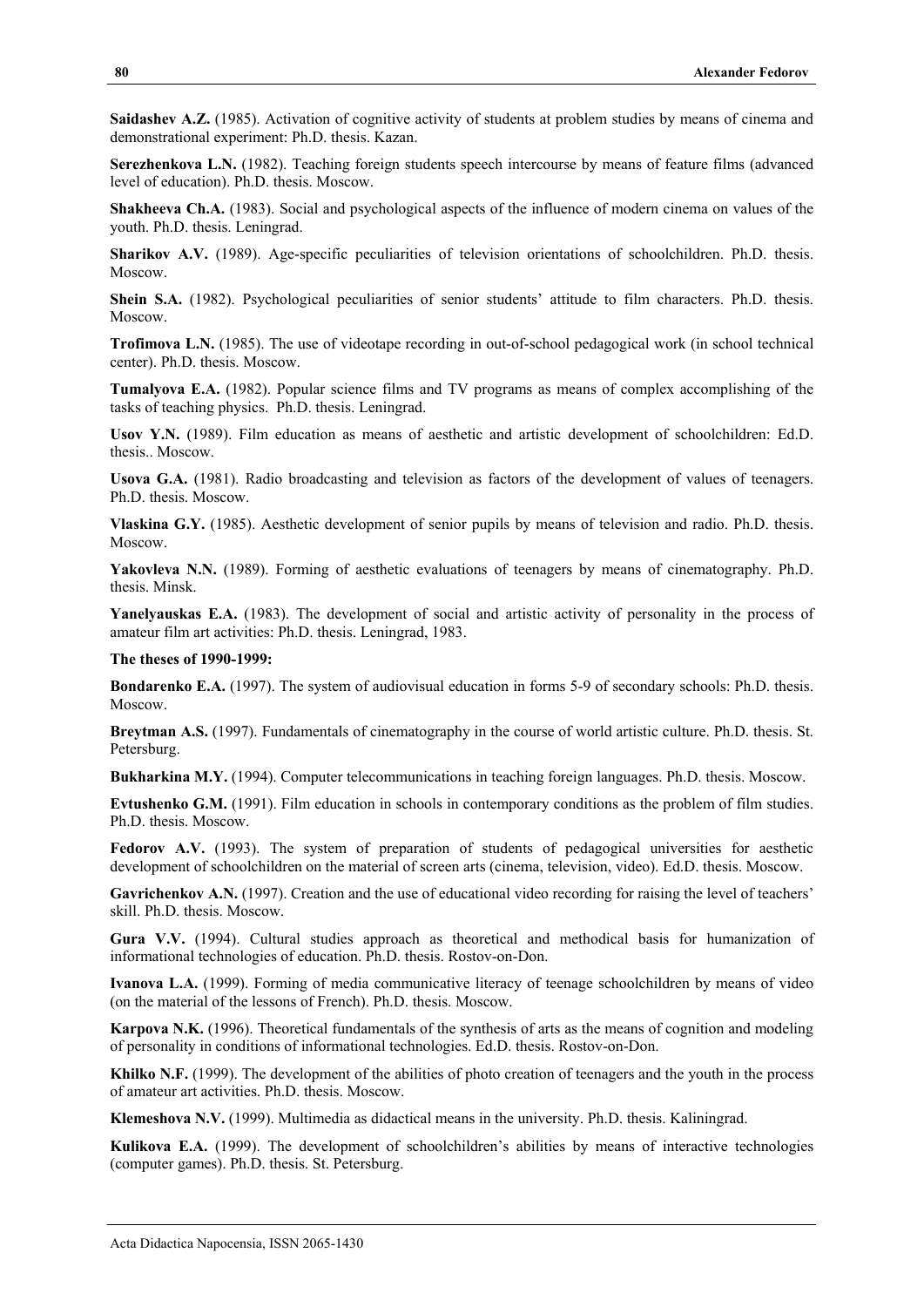**Lepskaya N.A.** (1999). Computer technologies in the development of artistic abilities of pupils of secondary schools. Ph.D. thesis. Moscow.

**Moiseeva M.V.** (1997). Computer telecommunications in the system of raising the level of teachers' skills: Ph.D. thesis. Moscow.

**Monastyrsky D.V.** (1999). Cooperation of institutions culture and film distribution at the organization of leisure for the youth. Ph.D. thesis. Moscow.

**Ozerov K.G.** (1996). Informational and educational activity of library media centers in USA schools. Ph.D. thesis. Moscow.

**Petrova N.P.** (1995). Elaboration of educational technology "Computer animation as means of media education". Ph.D. thesis. Moscow.

**Platunova L.K.** (1995). The development of teachers' film culture in the process of raising the level of their skills. Ph.D. thesis. St. Petersburg.

**Pustosmekhova L.N.** (1999). Peculiarities of role-play organization on the basis of TV programs when teaching foreign languages at various grade levels. Ph.D. thesis. Moscow.

**Samartsev O.P.** (1995). Television in the system of education. Ph.D. thesis. Moscow.

**Samoylov V.A.** (1999). Computer graphics and making of animated cartoons as means of the development artistic abilities of junior pupils. Ph.D. thesis. St. Petersburg.

**Shiyan L.K.** (1995). Acmeological fundamentals of mastering the pedagogical technologies of aesthetic development of the youth by means of television and video programs by the organizers of film and video propaganda. Ed.D. thesis. Moscow.

**Shiyan L.K.** (1992). Aesthetic development of the youth in club-institutions by means of television and video programs. Ph.D. thesis. Moscow.

**Shkolnik A.Y.** (1999). Amateur press as the factor of social development of teenagers: Ph.D. thesis. Kostroma.

**Sikoruk L.L. (**1998). Children's films as the means of the development of their artistic skills. Ph.D. thesis. Novosibirsk.

**Svenitskaya V.A.** (1995). Social and psychological aspects of the influence of cinematography on young audience. Ph.D. thesis. St. Petersburg.

**Svistelnikova T.Y.** (1990). Development of musical interests of students by means of television. Ph.D. thesis. Moscow.

**Vozchikov V.A.** (1999). The development of communicative skills of students by means of journalism. Ph.D. thesis. Biysk.

**Zatuchniy M.S.** (1993). Amateur film and video creation in aesthetic development. Ph.D. thesis. Yekaterinburg.

**Zaznobina L.S.** (1990). Scientific and pedagogical fundamentals of creation and use of audiovisual means of teaching natural sciences for polytechnic education of schoolchildren. Ed.D. thesis. Moscow.

#### **The theses of 2000-2010:**

**Archangelskaya I.B.** (2009). M.McLuhan*:* from the researches of literature to theory of media*.* Ph.D. thesis. Moscow.

**Averkin Y.A.** (2010). The development of visual literacy of students art designers at photography lessons. Ph.D. thesis. Moscow.

**Bondarenko N.I.** (2010). Traditions of Russian pedagogical journalism and their role in the development of Russian education. Ph.D. thesis. Moscow.

**Burnashev A.E.** (2007). Pedagogical conditions of forming of informational literacy of students studying the humanities by audiovisual means. Ph.D. thesis. Yakutsk.

**Chelysheva I.V.** (2002). The main stages of the development of media education in Russia. Ph.D. thesis. Voronezh.

**Chernyanovskaya T.V.** (2003). Psychological peculiarities of the interest of the youth in horror and mystical films. Ph.D. thesis. Tambov.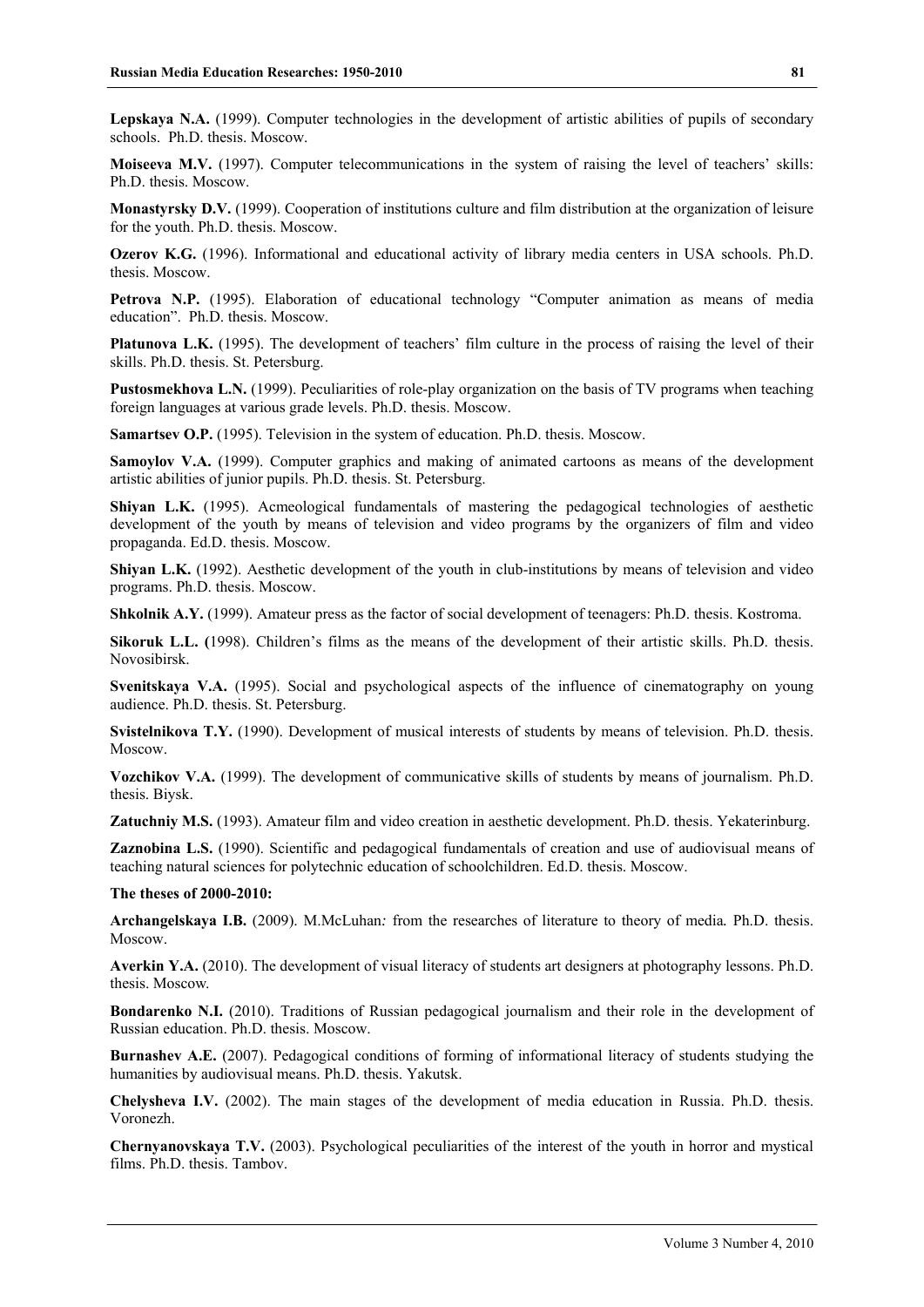**Chicherina N.V.** (2008). The conception of forming of media literacy of students of linguistic faculties on the basis of media texts in foreign languages. Ed.D. thesis. St. Petersburg.

**Chikiris A.G.** (2007). Television: forming of audience's perception. Ph.D. thesis. Moscow.

**Deikina A.Y.** (2000). The development of cognitive interests of pre-school children in the process of media education. Ph.D. thesis. Barnaul.

**Dorofeeva M.G.** (2000). The influence cinematography on literary development of schoolchildren. Ph.D. thesis. St. Petersburg.

**Dorzhieva L.B.** (2006). Forming of civic responsibility of schoolchildren by means of creation of amateur press. Ph.D. thesis. Ulan-Ude.

**Fateeva I.A.** (2008). Journalistic education in Russia: theory, history, contemporary practice*.* Ph.D. thesis. Ekaterinburg.

**Fedorova S.V.** (2008). Forming of ethical values of schoolchildren by means of informational and communicative technologies in institutions of accessory education (on the material of the English language). Ph.D. thesis. Yakutsk.

**Fedortsova S.S.** (2007). Pedagogical heritage of Y.N. Usov in the context of the development of media education in Russia. Ph.D. thesis. Rostov-on-Don.

**Fominova M.N.** (2001). Media education in the context of teaching world artistic culture in secondary schools: Ph.D. thesis. Moscow.

**Fraifeld E.B.** (2006). Feature films as means of professional and personal development of university students in the foreign languages studies. Ph.D. thesis. N.Novgorod.

**Fortunatov A.N.** (2009). Interaction between subjects of social communication in media reality. Ph.D. thesis. N.Novgorod.

**Goncharuk A.Y.** (2000). Pedagogical conditions of the development of aesthetical attitude to reality of schoolchildren's by means of spectacular arts. Ed.D. thesis. Мoscow.

**Grigorova D.E.** (2008). Peculiarities of the influence of media texts of youth television programs on the development of critical thinking of senior pupils. Ph.D. thesis. Rostov-on-Don.

**Guk A.A.** (2010). Aesthetic peculiarities of video as creative and communicative activity. Ph.D. thesis. Moscow.

**Gura V.V**. (2007). Theoretical fundamentals of pedagogical projects of personal oriented electronic educational resources and environments. Ed.D. thesis. Rostov-on-Don.

**Ignatovskaya L.A.** (2000). Audiovisual technologies for intensification of individual education (on the material of the English language). Ph.D. thesis. Moscow.

**Imanova O.A.** (2010). Methods of the development of activity component of media competence of senior pupils by means of informational technologies. Ph.D. thesis. Kirov.

**Ivanova N.A.** (2004). Innovation technology of teaching professionally oriented communication in foreign languages in the context of media education. Ph.D. thesis. Voronezh.

**Kharlampieva T.V.** (2009). Forming of critical thinking of students of institutes of higher education as means of their protection from negative informational influence in professional activities. Ph.D. thesis. Chelyabinsk.

**Khilko N.F.** (2007). Pedagogical basis of audiovisual creation in socio-cultural sphere. Ed.D. thesis. Moscow.

**Khizhnyak I.M.** (2008). Professional training of future teachers of foreign languages on the basis of the use of technologies of media education. Ph.D. thesis. Penza.

**Khudoleeva E.I.** (2006). Contemporary pedagogical problems of media education in Germany and Russia (the end of the XX – the beginning of the XXI centuries): Ph.D. thesis. Vladivostok.

**Kirillova N.B.** (2005). Media culture as the integrator of the environment of social modernization. Ph.D. thesis. Moscow.

**Kolesnichenko V.L**. (2007). The development of media education in Canada. Ph.D. thesis. Rostov-On-Don.

**Konovalova N.A.** (2004). The development of media culture of students of pedagogical universities. Ph.D. thesis. Vologda.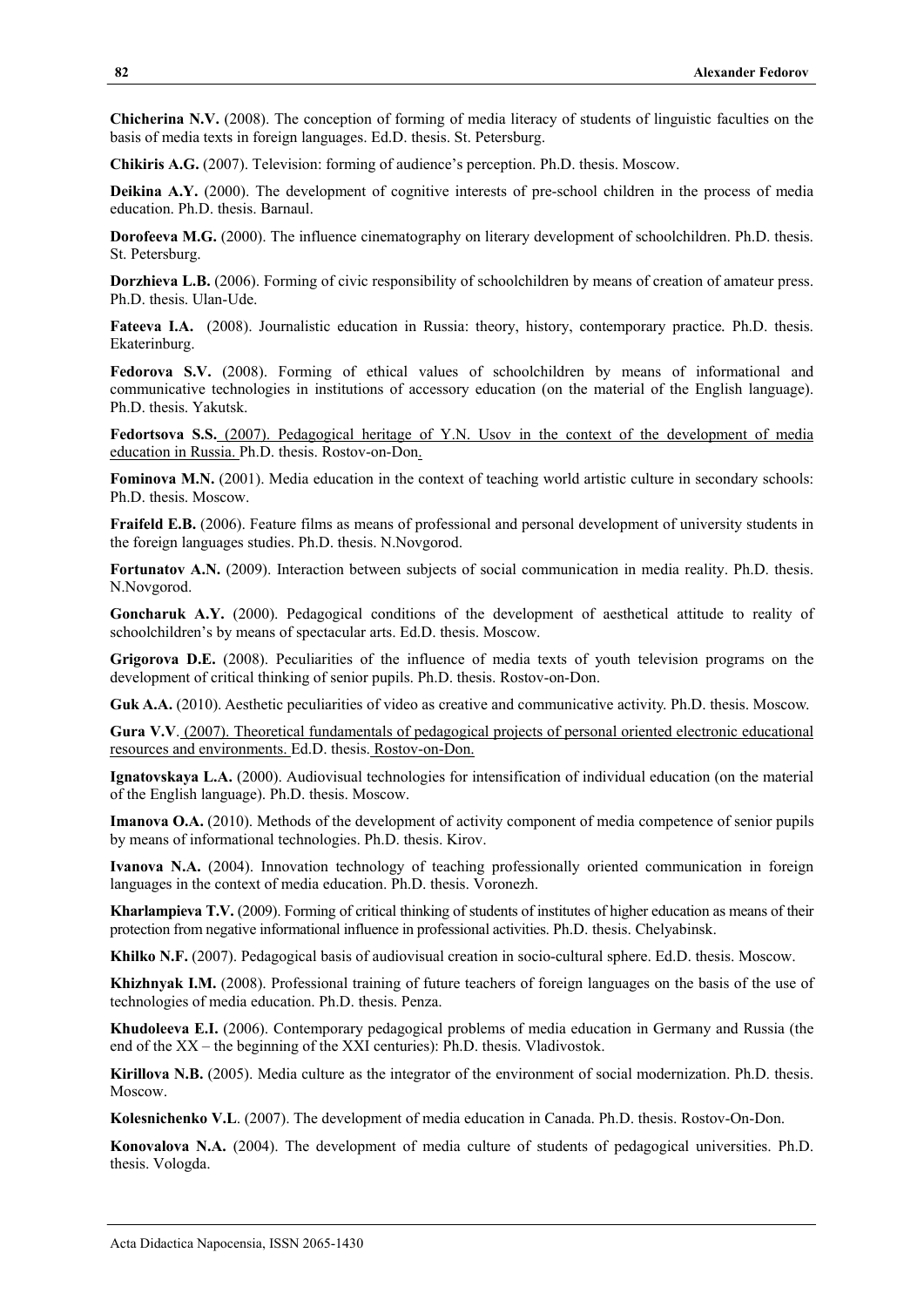**Korochensky A.P.** (2003). Media criticism in theory and practice of journalism. Ph.D. thesis St. Petersburg.

**Kortieva D.V.** (2009). Forming of value orientations of teenagers during the process of media education. Ph.D. thesis. Pyatigorsk.

**Kovsharova T.V.** (2006). Forming of media literacy of senior pupils in ecological and informational space of the lesson. Ph.D. thesis. Chita.

**Kutkina O.P.** (2006). Pedagogical conditions of forming of media competence of future librarians and specialists in information. Ph.D. thesis. Barnaul.

**Kuznetsova T.S.** (2005). Complementary educational information as means of organization of educational environment. Ph.D. thesis. St. Petersburg.

**Legotina N.A.** (2004). Pedagogical conditions of preparation of university students for teaching media education in schools. Ph.D. thesis. Kurgan.

**Makhova N.V.** (2004). The development of moral culture of students by means of mass media. Ph.D. thesis. Moscow.

**Malykh T.A.** (2008). Pedagogical conditions of the development of informational security of junior pupils. Ph.D. thesis. Irkutsk.

**Mantulenko V.V.** (2007). Peculiarities of the use of electronic media in pedagogical process in secondary schools. Ph.D. thesis. Samara.

**Maximova G.P.** (2007). Modernization of education in the universities on the basis of integration of education and art in media environment. Ed.D. thesis. Rostov-on-Don.

**Mosina S.V.** (2009). The development of the system of "film work" in Simbirsk province (1905-1934). Ph.D. thesis. Ulyanovsk

**Muryukina E.V.** (2005). The development of media culture of senior pupils (on the material of film press). Ph.D. thesis. Belgorod.

**Nedbay V.V.** (2006). Forming of media culture of junior teenagers. Ph.D. thesis. Krasnoyarsk.

**Nelunova E.D.** (2010). Pedagogical fundamentals of self-development of students in multimedia educational environment. Ed.D. thesis. Yakutsk.

**Novikova A.A.** (2000). Theory and history of the development of media education in the USA (1960-2000): Ph.D. thesis. Taganrog.

**Ogoltsova N.N.** (2007). Multimedia projects as means of raising the level of teachers' skill. Ph.D. thesis. Novokuznetsk.

**Palamarchuk L.N.** (2009). Forming of informational and technological competence of pupils of 5-7 forms. Ph.D. thesis. Chelyabinsk.

**Panarina T.V.** (2006). Civic socialization of students in the conditions of media cultural and educational space of marine academy. Ph.D. thesis. Rostov-on-Don.

**Pavlycheva E.D.** (2006). The influence of electronic mass media on social identification of teenagers.Ph.D. thesis. Moscow.

**Pechyonkina O.V.** (2008). School media education in Northern European countries. Ph.D. thesis. Archangelsk.

**Poluekhtova I.A.** (2008). Socio-cultural dynamics of Russian television audience. Ph.D. thesis. Мoscow.

**Ryzhikh N.P**. (2006). Media education of students of pedagogical universities on the material of Englishspeaking screen arts. Ph.D. thesis. Rostov.

**Savvantidi A.I.** (2010). The development of screen culture of junior cadets of military institutes in the process of self-dependent work. Ph.D. thesis. Omsk.

**Selevko A.G. (**2002). Socio-pedagogical conditions of the optimization of media influence on socialization of country schoolchildren. Ph.D. thesis. Moscow.